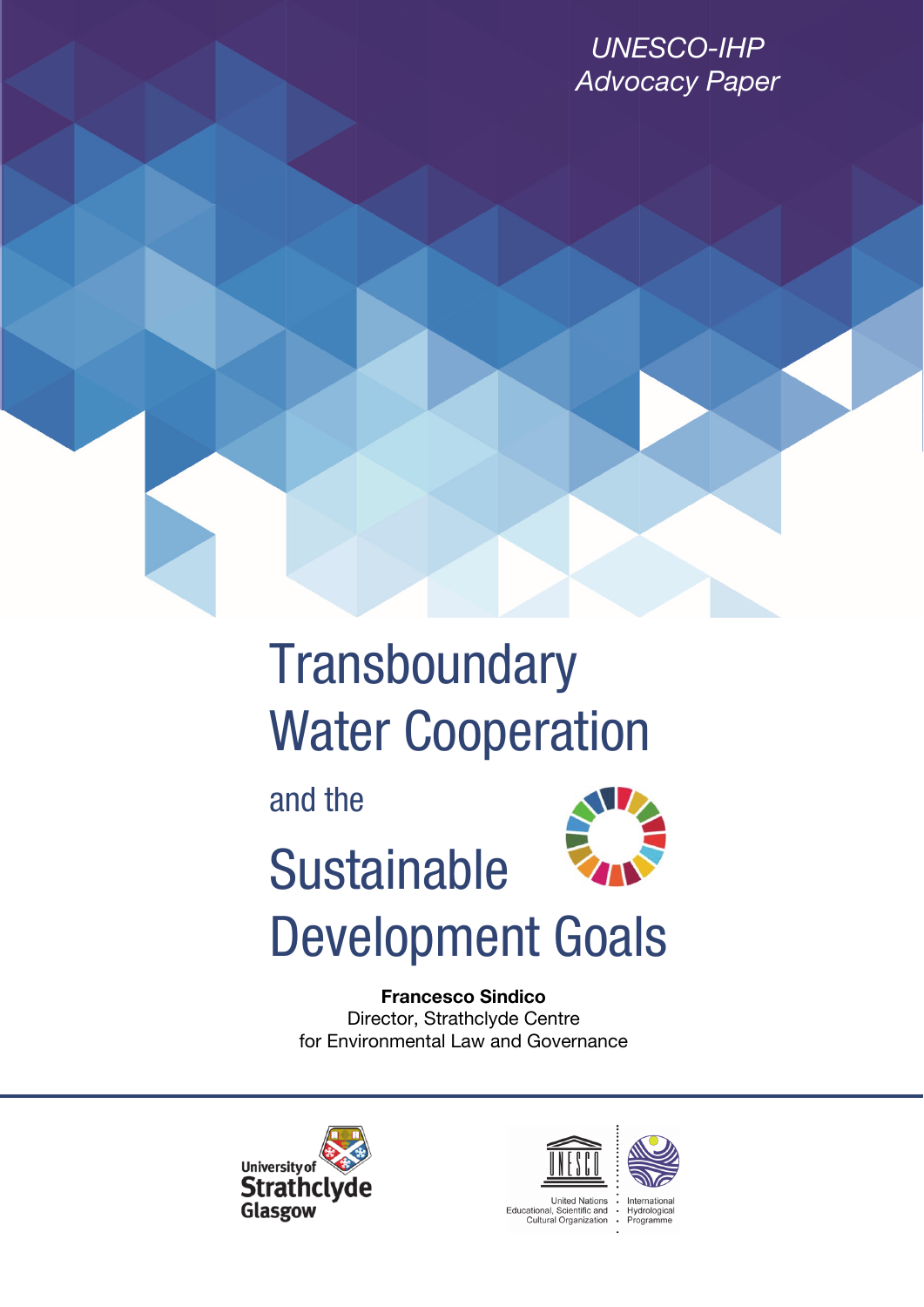This paper is authored by Francesco Sindico, Director, Strathclyde Centre for Environmental Law and Governance, Scotland, United Kingdom (Francesco.sindico@strath.ac.uk)

The author would like to thank Mallory Orme for her research assistance.

Published by the United Nations Educational, Scientific and Cultural Organization 7, place de Fontenoy, 75352 Paris 07 SP, France © UNESCO 2016



This publication is available in Open Access under the Attribution-ShareAlike 3.0 IGO (CC-BY-SA 3.0 IGO) license (http://creativecommons.org/licenses/ by-sa/3.0/igo/). By using the content of this publication, the users accept to be bound by the terms of use of the UNESCO Open Access Repository (http://www.unesco.org/open-access/terms-use-ccbysa-en).

The designations employed and the presentation of material throughout this publication do not imply the expression of any opinion whatsoever on the part of UNESCO concerning the legal status of any country, territory, city or area or of its authorities, or concerning the delimitation of its frontiers or boundaries.

The ideas and opinions expressed in this publication are those of the authors; they are not necessarily those of UNESCO and do not commit the Organization.

Graphic design: UNESCO-IHP Printed by UNESCO

*Printed in France* 

2016/SC/HYD/SDGs-1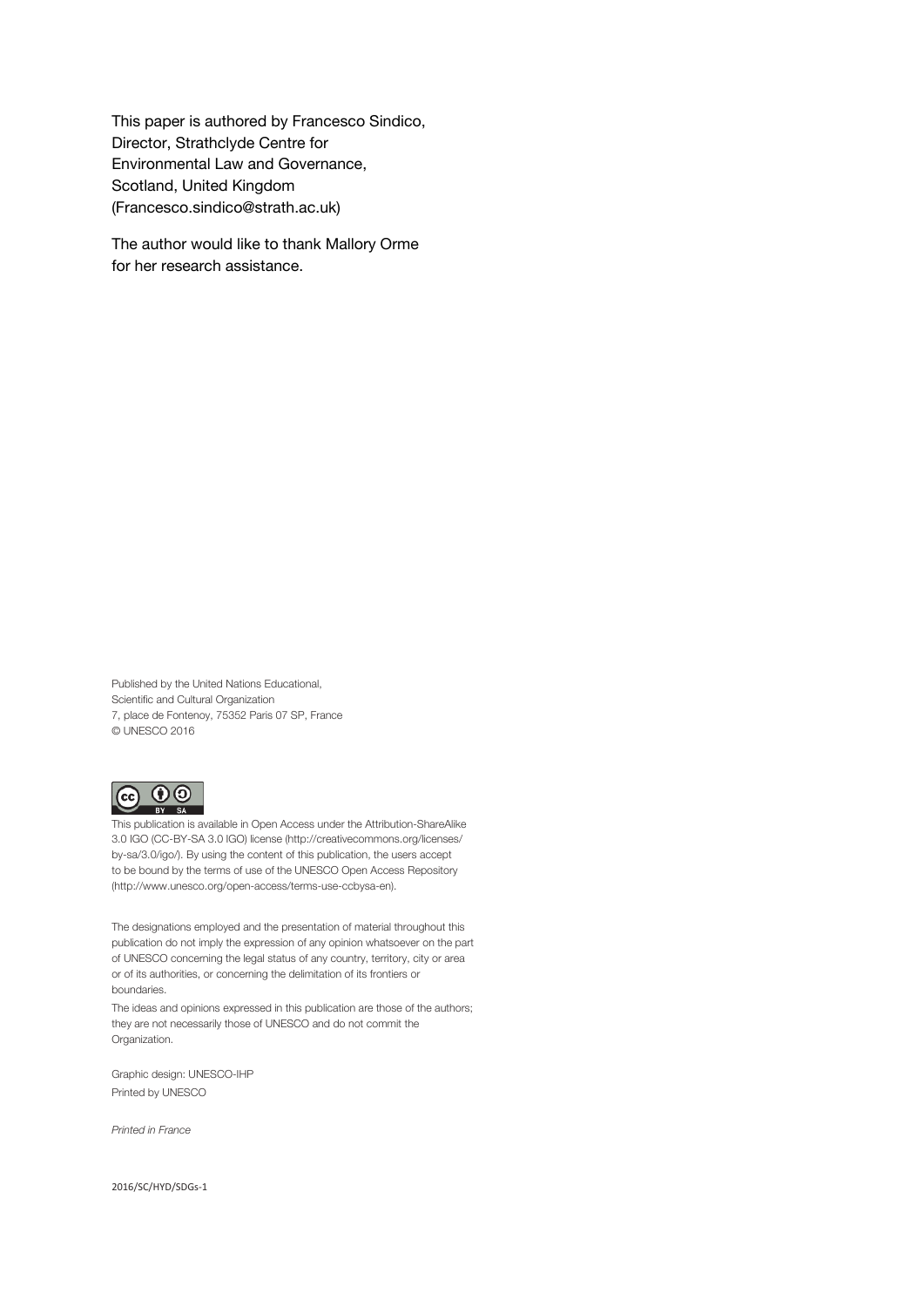# **Transboundary** Water Cooperation

and the

# Sustainable Development

**Francesco Sindico**  Director, Strathclyde Centre for Environmental Law and Governance



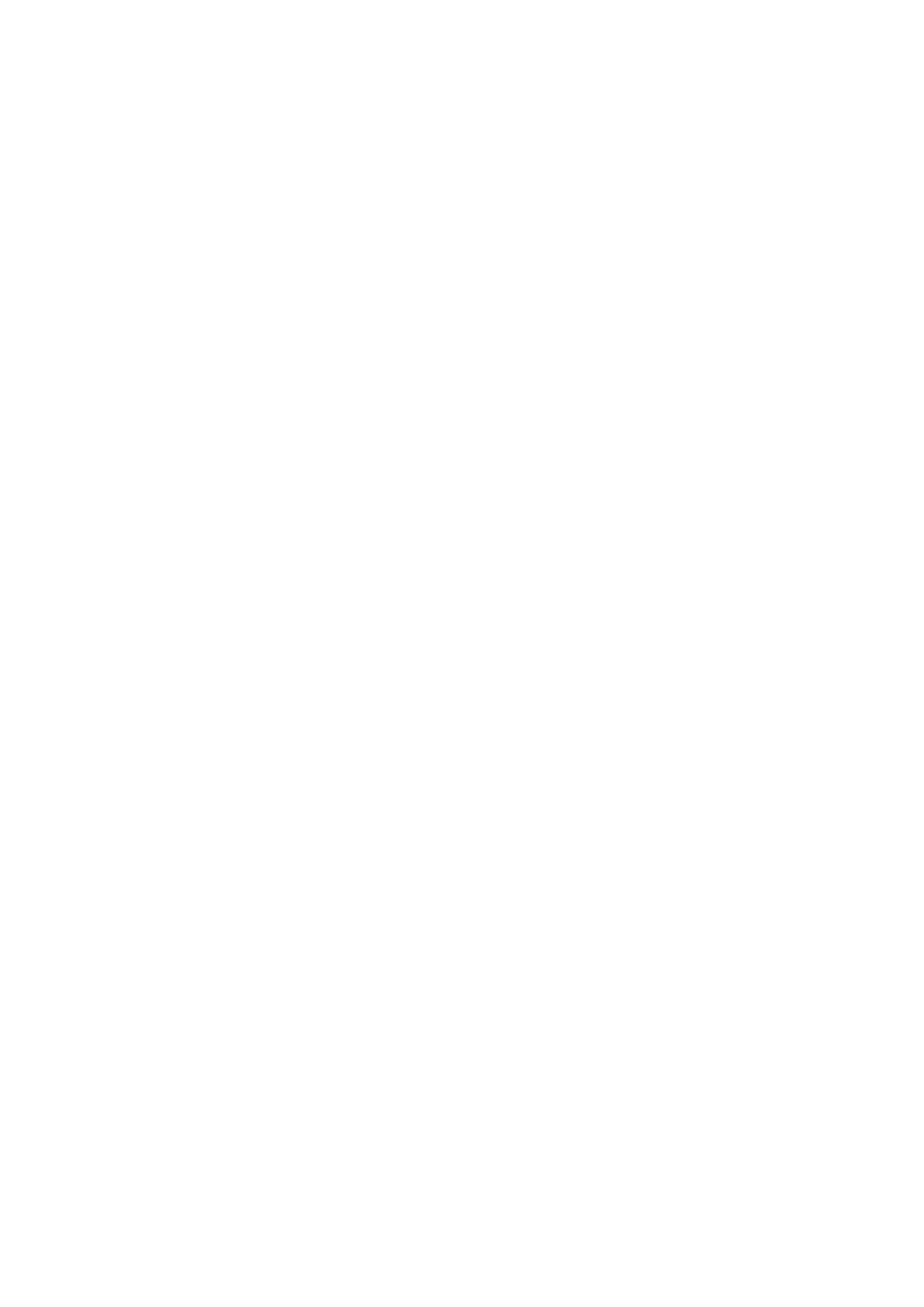### Table of contents

|                | List of acronyms                                                           |
|----------------|----------------------------------------------------------------------------|
|                | List of Figures and Tables                                                 |
|                |                                                                            |
| 1              |                                                                            |
| $\overline{2}$ | Transboundary Water Cooperation and the Five Key Sustainable Development   |
|                |                                                                            |
|                | 2.2 Transboundary Waters and the Five Ps of Sustainable Development  7     |
| 3              |                                                                            |
|                |                                                                            |
|                |                                                                            |
|                |                                                                            |
| 4              | The Case for Transboundary Water Cooperation and Sustainable Development20 |
|                |                                                                            |
|                |                                                                            |
|                |                                                                            |
|                | 4.4 Links between transboundary water cooperation and other SDGs  26       |
|                | 4.5 Sustainable Development requires Transboundary Water Cooperation32     |
| 5              |                                                                            |
|                |                                                                            |
|                | 5.2 Suggested indicator 6.5.2 (current and revised formulation)  35        |
|                |                                                                            |
| 6              |                                                                            |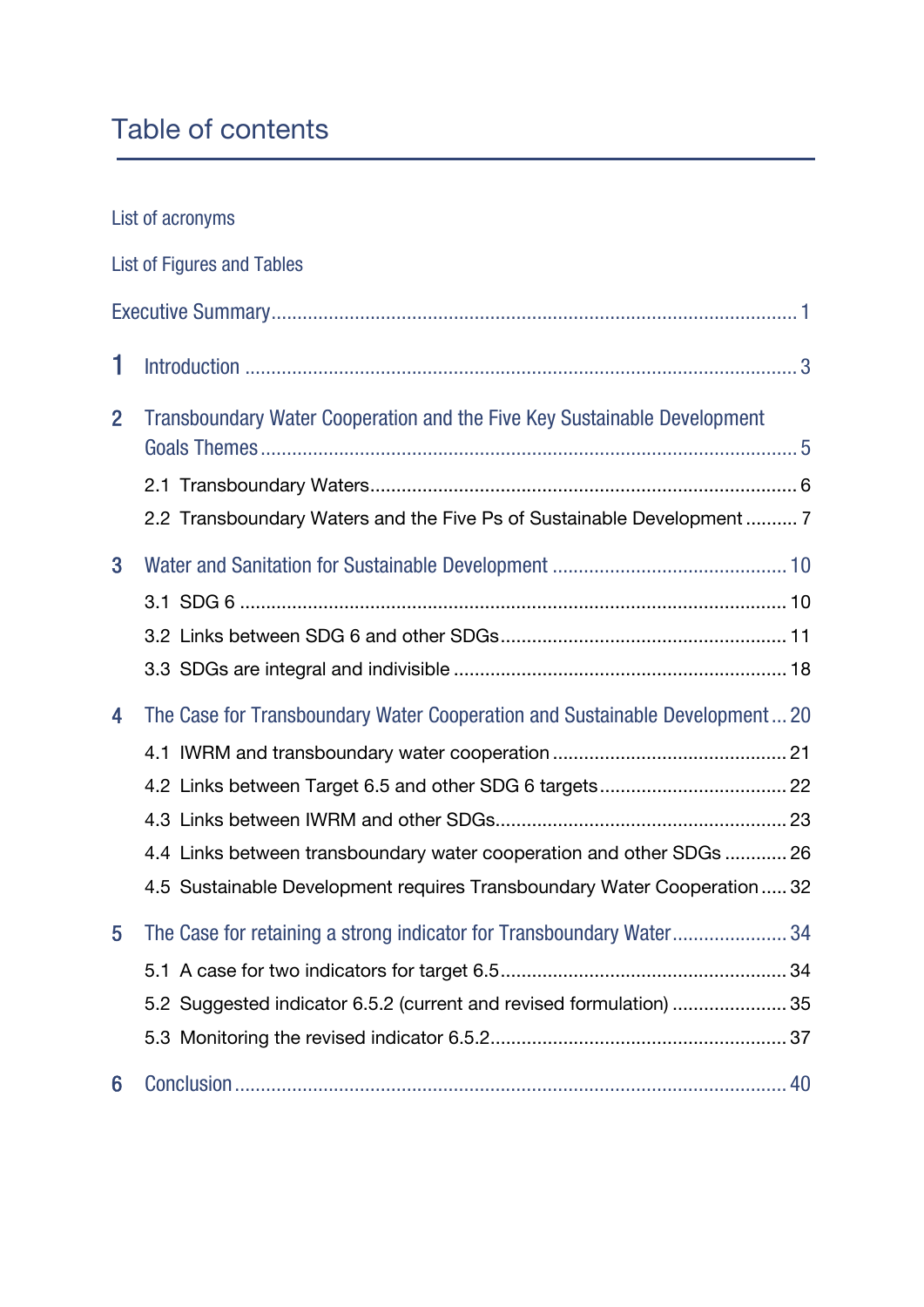### List of Acronyms

| IAEG-SDGs                                                        | Inter-agency and Expert Group on Sustainable Development Goal<br><b>Indicators</b>                         |  |  |
|------------------------------------------------------------------|------------------------------------------------------------------------------------------------------------|--|--|
| <b>ISARM</b><br>International Shared Aquifer Resource Management |                                                                                                            |  |  |
| <b>IWRM</b>                                                      | Integrated Water Resource Management                                                                       |  |  |
| <b>MDGs</b><br>Millennium Development Goals                      |                                                                                                            |  |  |
| <b>SDGs</b>                                                      | Sustainable Development Goals                                                                              |  |  |
| UN<br><b>United Nations</b>                                      |                                                                                                            |  |  |
| <b>UNECE</b>                                                     | United Nations Economic Commission for Europe                                                              |  |  |
| <b>UNESCO-</b><br><b>IHP</b>                                     | United Nations Educational, Scientific and Cultural Organization -<br>International Hydrological Programme |  |  |
| <b>UNFCCC</b>                                                    | United Nations Framework Convention on Climate Change                                                      |  |  |
| <b>UNILC</b><br>United Nations International Law Commission      |                                                                                                            |  |  |
| <b>UNWC</b>                                                      | United Nations Watercourses Convention                                                                     |  |  |

### List of Figures and Tables

| Figure 1                                                                                    | Quantity of direct and indirect links between SDG 6<br>targets and other SDGs          |       |  |
|---------------------------------------------------------------------------------------------|----------------------------------------------------------------------------------------|-------|--|
| Table 1                                                                                     | Goals and targets which link to SDG 6 targets                                          |       |  |
| Goals and targets which link to SDG 6 targets and<br>Table 2<br><b>IWRM</b>                 |                                                                                        | p. 23 |  |
| Table 3<br>Links between IWRM and SDG 6 targets                                             |                                                                                        | p. 24 |  |
| Associations between SDG 6 targets, other SDGs, and<br>Table 4<br><b>IWRM</b>               |                                                                                        | p. 24 |  |
| Table 5                                                                                     | SDG 6 targets and levels of access between IWRM and<br>transboundary water cooperation | p. 24 |  |
| Target 6.5 (transboundary cooperation) and links<br>Table 6<br>between SDG 6 and other SDGs |                                                                                        | p. 30 |  |
| Table 7                                                                                     | Proposed indicators for SDG 6, target 6.5                                              | p. 36 |  |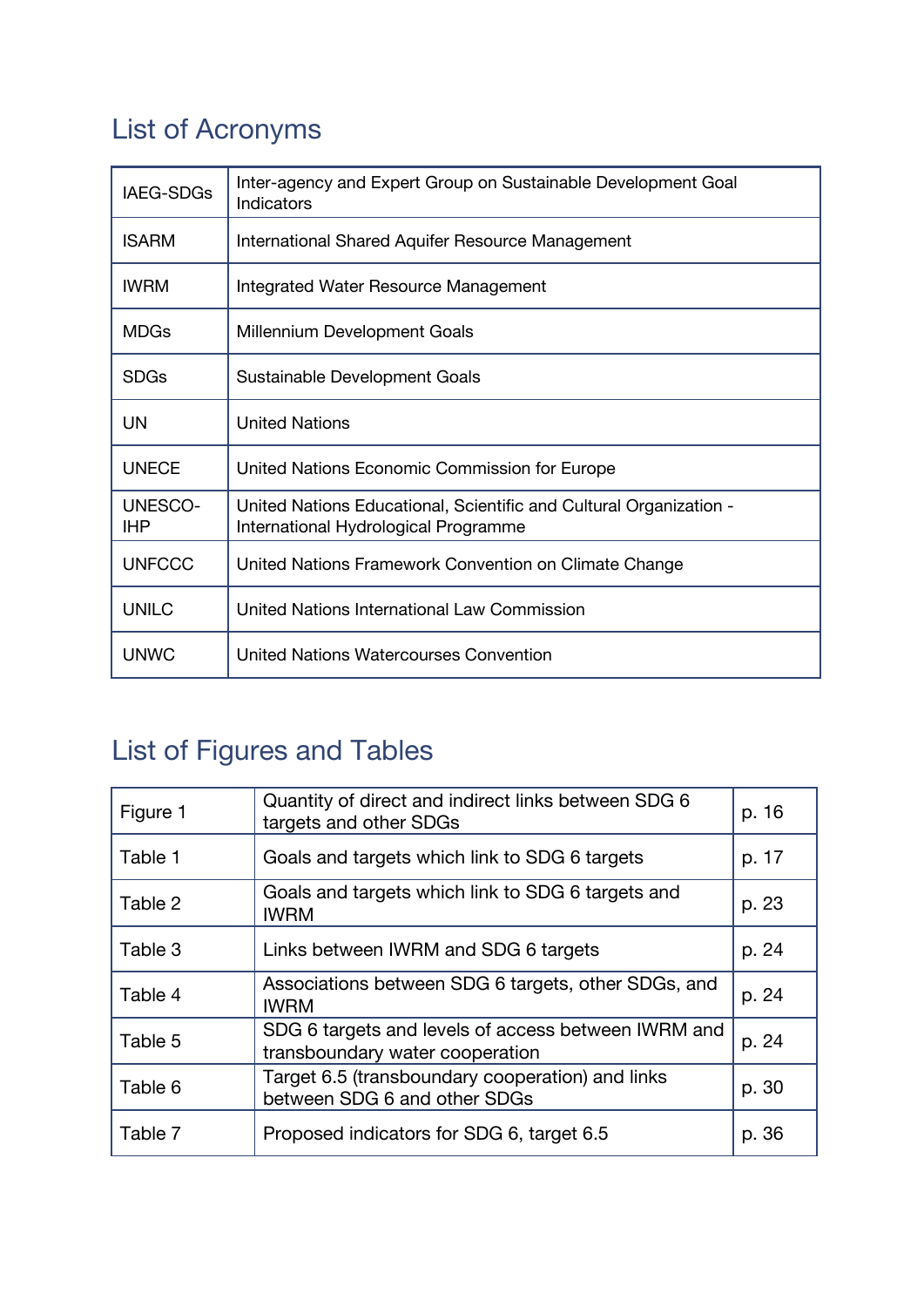## Executive Summary

The last several years have seen a discernible shift in global priorities towards advancing the concept of sustainable development. In particular the establishment of the post-2015 development agenda and the 17 Sustainable Development Goals (SDGs) by the UN General Assembly points towards an integrated plan towards tackling global challenges. The goals seek to protect and improve five key areas of the world including people, planet, prosperity, peace and partnership. The intent of this paper is to emphasize the vital role that transboundary water cooperation plays in global development, and to map out the relationship that this cooperation has with the other goals.

Existing and emerging rules and institutions have been developed in international law to minimise, and where possible halt, negative consequences stemming from poor management of transboundary waters. SDG 6 provides for an important spotlight on improving water and sanitation, however for the context of global development it is crucial for water management to be interpreted and actionably combined with the other relevant SDGs, rather than curtailed as an individual entity. From direct linkages to indirect references, transboundary water cooperation is intrinsically connected to several other principles of sustainable development reflected in the goals and targets, including environment, energy, and food amongst others, and therefore must be viewed as an integral piece of global water management.

Furthermore, target 6.5 requires a set of two indicators in order to fully capture the importance of both integrated water resources management (IWRM) and transboundary water cooperation in the implementation of the SDGs. It is paramount that an indicator is retained solely for the transboundary water cooperation element embedded in target 6.5. This paper advocates for an indicator that should be broad enough to reward also cooperative frameworks aimed at developing a sound system of exchange of information, and not only fully fledged IWRM systems. This is particularly important in the context of transboundary aquifers governance, where many of the cooperative frameworks being discussed are at a very initial stage. The indicator can be reviewed throughout the implementation of the SDGs, especially in relation to the quantity and quality of the information that needs to be exchanged in order to meet the indicator. UNESCO-IHP and UNECE can play an important role, together with other members of UN Water, in monitoring this much needed indicator.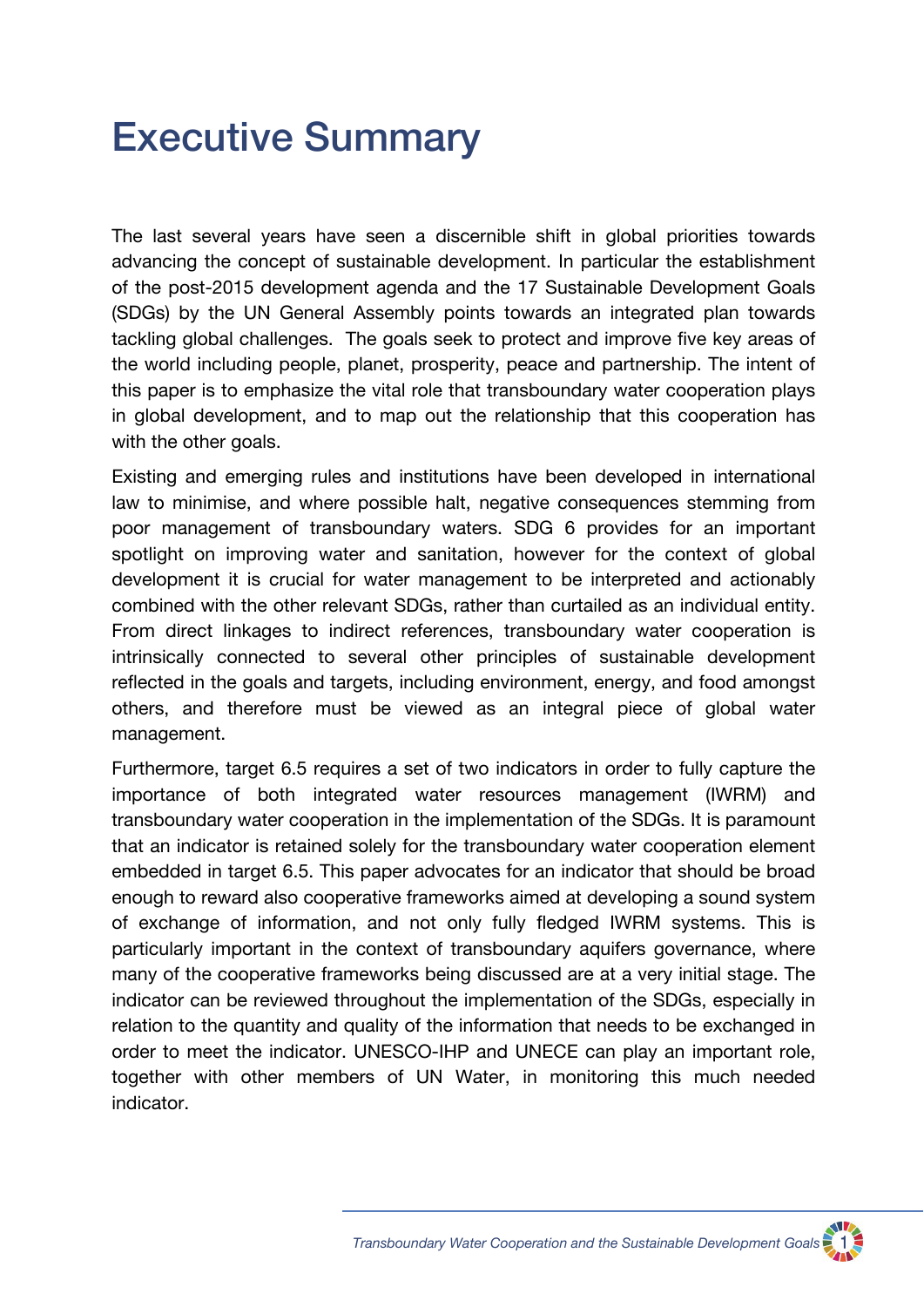

 *Transboundary Water Cooperation and the Sustainable Development Goals*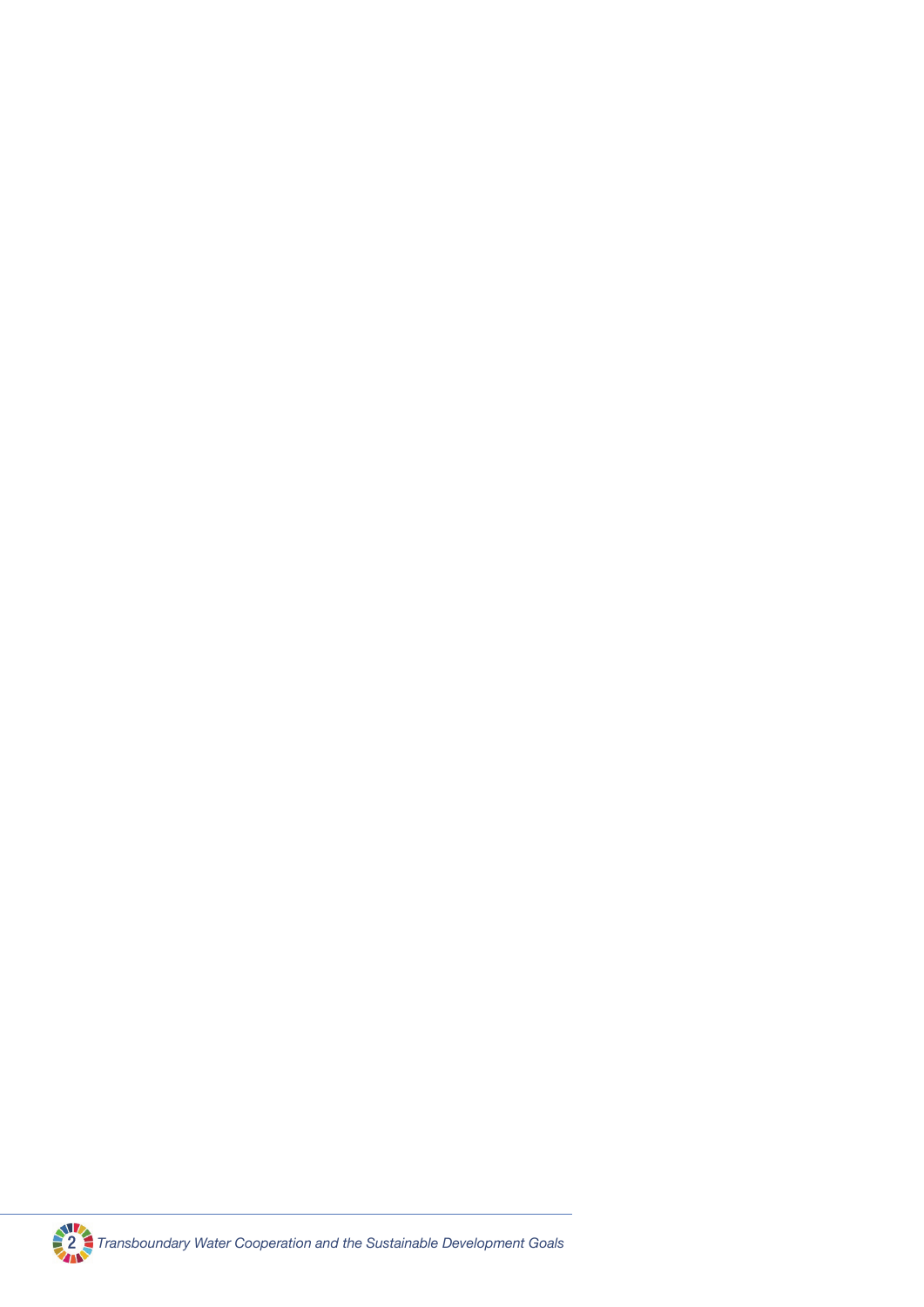

In September 2015 the UN General Assembly adopted Resolution 70/1 titled "Transforming our world: the 2030 Agenda for Sustainable Development". 1 This Resolution formally ended negotiations that had started back in 2012 following the United Nations Conference on Sustainable Development, also known as the Rio+20 Conference. The latter's final output, The Future We Want, <sup>2</sup> launched an intergovernmental process aimed at agreeing a set of Sustainable Development Goals (SDGs) that were to be achieved by 2030.<sup>3</sup> As a result 17 SDGs have been adopted together with 169 targets. As stated by the Resolution itself:

"This is an Agenda of unprecedented scope and significance. It is accepted by all countries and is applicable to all, taking into account different national realities, capacities and levels of development and respecting national policies and priorities. These are universal goals and targets which involve the entire world, developed and developing countries alike. They are integrated and indivisible and balance the three dimensions of sustainable development."4

Sustainable management of water and sanitation for all has found its way in this Agenda through SDG 6. Target 6.5 refers to the need to implement integrated water resources management (IWRM) and to the need of including a transboundary dimension.

Against this background, this paper argues that sustainable development is inherently linked to, and requires, transboundary water cooperation. In the context of the implementation of the SDGs this leads to a twofold implication: firstly, that transboundary water cooperation should inform the implementation of other SDGs and targets therein; secondly, the implementation of the SDGs requires also an indicator capable of capturing the transboundary water cooperation element embedded in target 6.5.

1

<sup>&</sup>lt;sup>1</sup> 'Transforming our world: the 2030 Agenda for Sustainable Development' (2015) A/RES/70/1 United Nations Sustainable Development Knowledge Platform

<sup>&</sup>lt;https://sustainabledevelopment.un.org/post2015/transformingourworld/publication><br><sup>2</sup> 'The Future We Want: Outcome Document Adopted at Rio +20' (2012) A/RES/66/288 United Nations Conference on Sustainable Development <http://daccess-dds-

ny.un.org/doc/UNDOC/GEN/N11/476/10/PDF/N1147610.pdf?OpenElement>.

 $3$  The intergovernmental negotiations were led by the Open Working Group of the General Assembly on Sustainable Development Goals

 $4$  A/RES/70/1, note 1 above, para 5.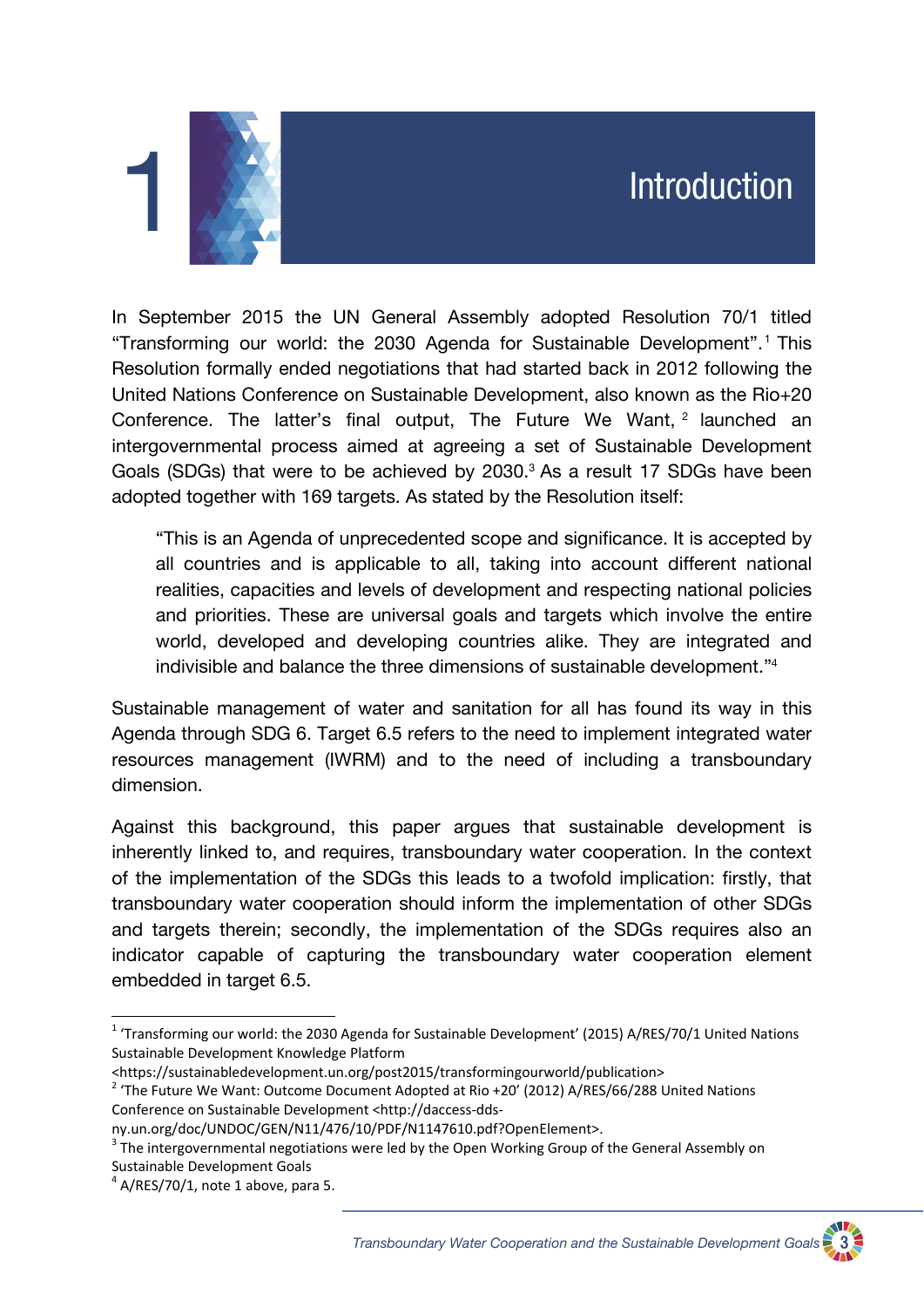The paper reaches this twofold conclusion through the following analysis. In section 2 it highlights how transboundary waters are relevant for all five of the key crosscutting areas present in the SDGs. The paper then tackles the relationship between water and sanitation and sustainable development by highlighting the links between SDG 6 and the other SDGs finding that there are at least 31 direct and indirect references to water and sanitation in the SDGs. This mapping exercise is completed in section 4 of this paper where a case for transboundary water cooperation in the context of sustainable development is made. A study of the relationship between target 6.5 and the other targets in the stand-alone SDG on water and sanitation is combined with an analysis of how target 6.5 is also relevant and informs other SDGs and targets therein. Of the 31 previously identified links, at least 21 are enhanced if a cross-border dimension is present, hence calling for transboundary water cooperation. The latter is also required for two further SDGs, where a link with target 6.5 can be found. This mapping exercise leads to section 5 in which a clear case for retaining an ad-hoc indicator on transboundary water cooperation is presented along with the indicator focusing solely on IWRM.

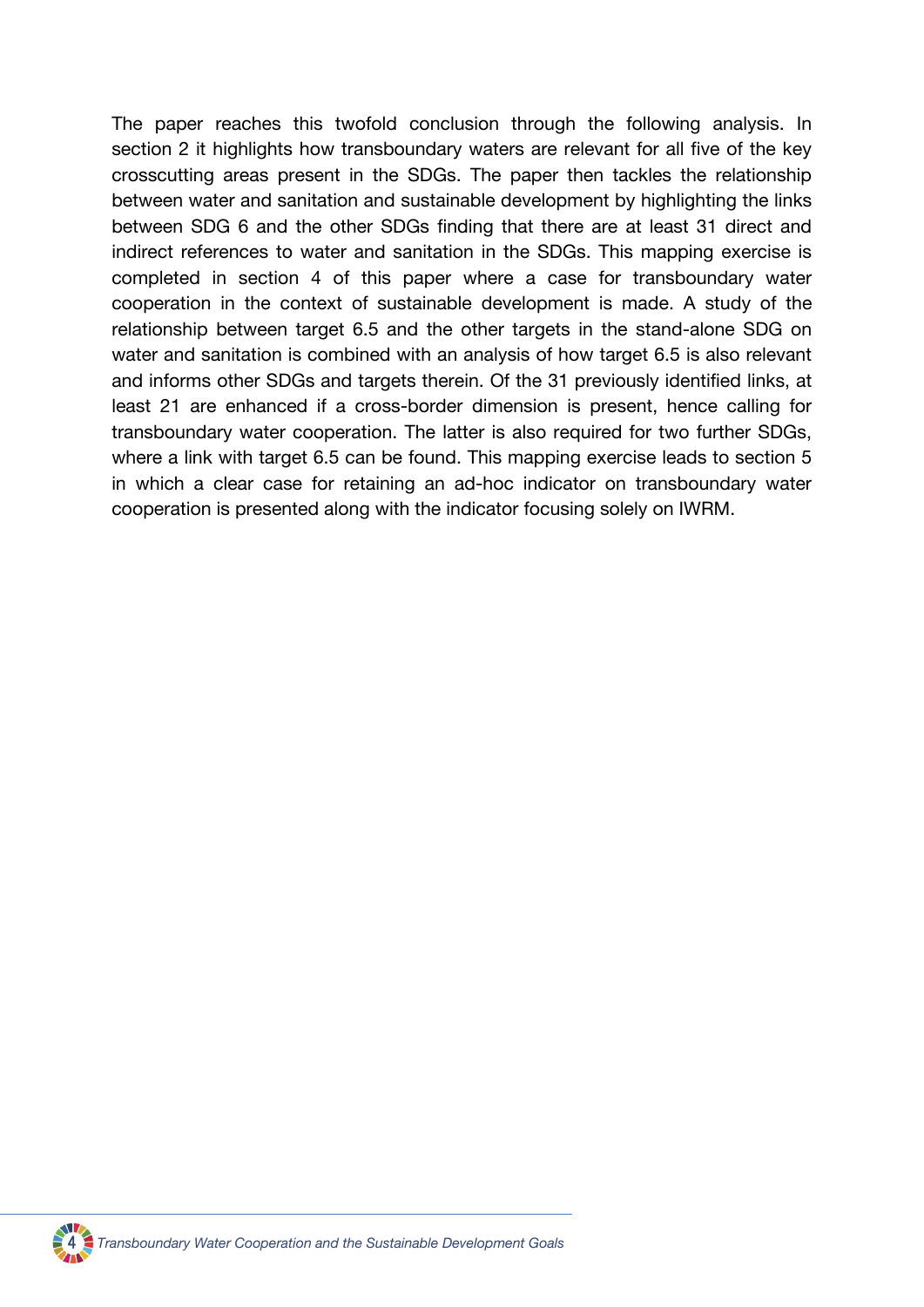

**.** 

### **Transboundary Water Cooperation** and the Five Key Sustainable Development Goals Themes

### Key Messages

- *Sustainable development cannot be achieved without transboundary water cooperation.*
- *Existing and emerging rules and institutions seek to halt and minimise the negative consequences of poor transboundary water management.*
- *Transboundary water cooperation is critical in meeting all five of the key areas which the SDGs intend to stimulate over the next 15 years (people, planet, prosperity, peace and partnership).*

It is not surprising that, with all members of the international community (190 and more States) involved in negotiating the goals that should be achieved by 2030 in order to meet sustainable development, we have ended up with a considerable number of SDGs and targets. Compared to the Millennium Development Goals (MDGs), 5 the negotiations have been even more complex since the SDGs are applicable to all, developed and developing countries alike, even if in their implementation countries will tailor their plans to their national circumstances. Within such a complex scenario it would be unrealistic to say that one SDG, or that one specific aspect of an SDG, is more important than others, or is the *silver bullet* that will lead to sustainable development in an easier way than others. However, it is important that no important SDG, that no important aspect for sustainable development, is left behind in the implementation of the SDGs. This paper makes the case that transboundary water cooperation is one of these important aspects.

<sup>5 &#</sup>x27;United Nations Millennium Declaration' (2000) A/RES/552 UN General Assembly resolution <http://www.preventionweb.net/publications/view/13539>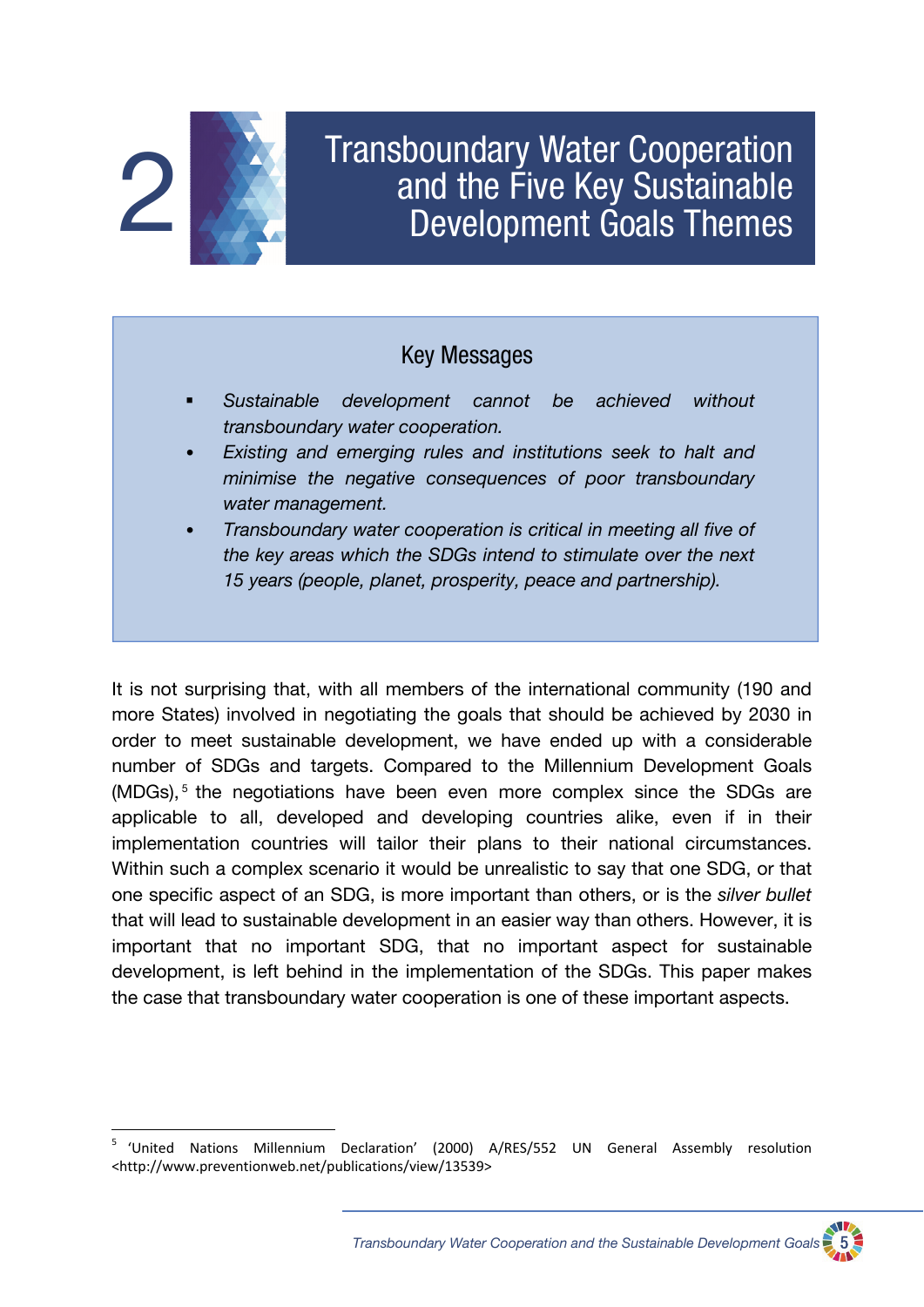#### *2.1 Transboundary Waters*

Transboundary water cooperation is important for sustainable development because of the scale of transboundary waters per se and because of the consequences of water's mismanagement.

Almost half of the world's land surface can be found in a transboundary river or lake basin.<sup>6</sup> 40% of the world's population lives in transboundary rivers and lake basins,<sup>7</sup> and more than 90% lives in countries that share basins.<sup>8</sup> 276 transboundary surface water basins and 592 transboundary aquifers have been identified. <sup>9</sup> For the purposes of this paper the term *transboundary waters* will be used to refer simultaneously to transboundary surface water basins and transboundary aquifers, despite the fact that they are not the same natural resource, especially from a hydrogeological perspective.

If transboundary waters are not managed properly, countries (and people and stakeholders therein) can suffer dire consequences. In a nutshell, water and groundwater *overexploitation* can lead to severe water availability problems increasing stress on already water scarce countries. Industry and land use can lead also to water and groundwater *pollution* leading to environmental degradation and environmental health problems. When overexploitation and pollution occur in a transboundary context, this can lead to significant harm for a country that has not used the water source, or impacted thereon. In the case of a transboundary river, the downstream State may be affected negatively by pollution coming from the upstream country that has allowed for a chemical plant to operate on the banks of the river. Similarly, the construction of a large scale dam for hydropower in an upstream State could reduce water availability in the downstream State. In the case of a transboundary aquifer, over pumping of groundwater on one side of the border for large scale farming may impact negatively the availability of groundwater on the other side of the border. These are just some examples of possible harm occurring from mismanagement of transboundary waters.

Against this background, international rules have been established, or are emerging, in order to minimise and, where possible, avert completely the likelihood of significant harm occurring in the relationships between countries sharing transboundary waters. Transboundary surface waters are, in this sense, more developed than transboundary aquifers with bilateral and regional agreements

<sup>9</sup> 'Transboundary Aquifers of the World Map' (UNESCO *lnternational Groundwater Resources Assessment Centre, IGRAC*) http://www.un-igrac.org/tbamap accessed 27 January 2016.



<sup>6</sup> 'Transboundary Waters' (UN Water, 7 October 2014) <http://www.unwater.org/topics/transboundarywaters/en/> accessed 28 January 2016.

 $7$  Transboundary Waters, see supra note 6

<sup>8</sup> *Ibid*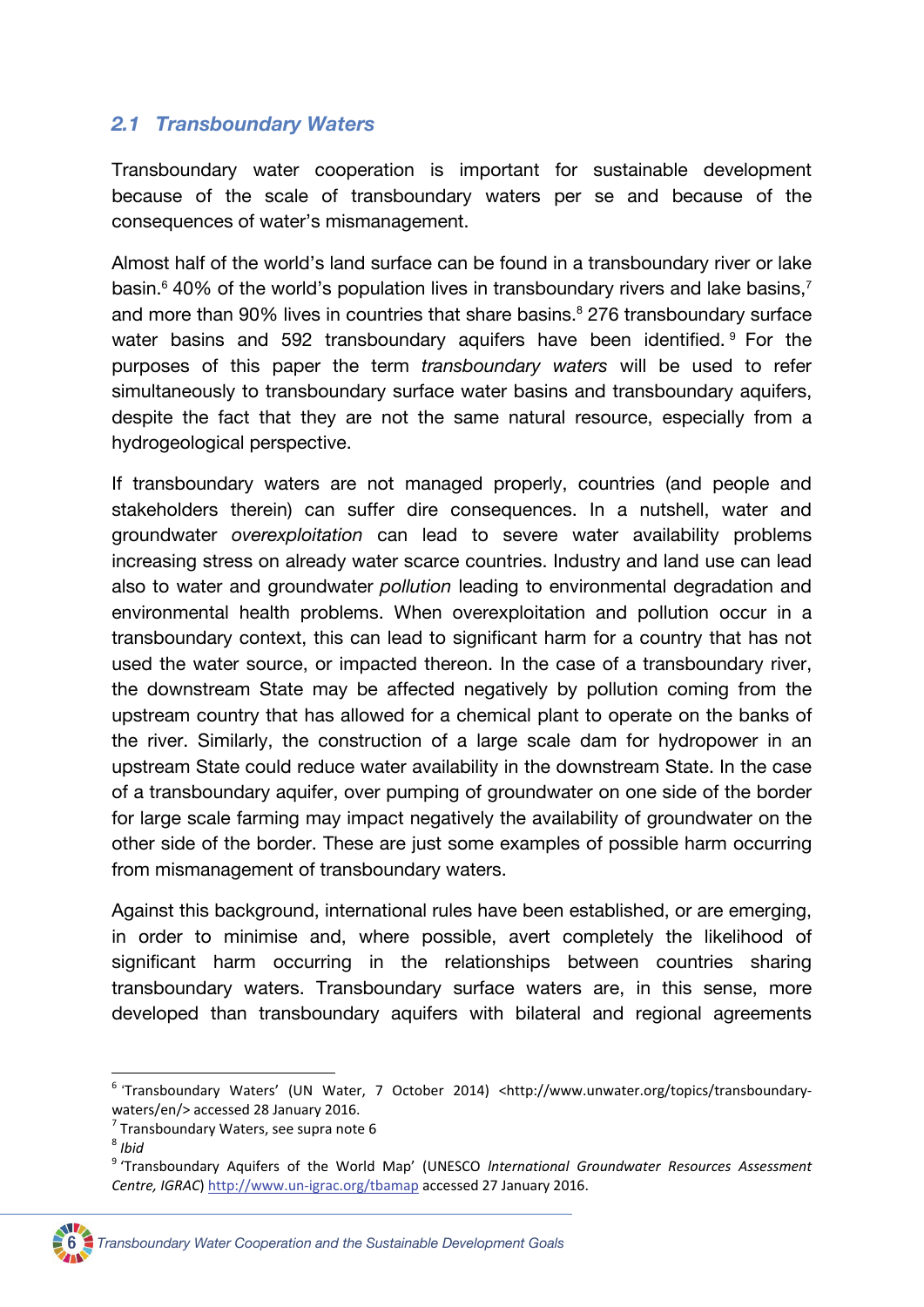having been in place in some cases for more than 100 years.<sup>10</sup> More than 400 agreements have been adopted to govern transboundary rivers and lakes,<sup>11</sup> and, furthermore, States now have a general framework under International Law applicable to the non-navigational uses of transboundary rivers and lakes in the form of the United Nations Watercourses Convention (UNWC).12 In addition to the UNWC, there is a plethora of regional transboundary water agreements,13 with one (the United Nations Economic Commission on Europe (UNECE) Water Convention)14 having the potential of opening itself to the entire international community. On the contrary, international rules devoted specifically to transboundary aquifers are still in their infancy. Only a small number of transboundary aquifers have developed adhoc legal and institutional governing arrangements.<sup>15</sup> Furthermore, the emerging set of international guidelines on transboundary aquifers, the UN International Law Commission (UNILC) Draft Articles on the Law of Transboundary Aquifers,<sup>16</sup> have been annexed to a UN General Assembly Resolution, but have not led to an international treaty, as was the case with the UNWC. Considering that there are 592 transboundary aquifers worldwide and that 97% of available global freshwater is stored underground,<sup>17</sup> the importance of transboundary aquifer cooperation in the context of transboundary water cooperation should be self-evident.

The paper will now highlight how transboundary waters, and transboundary water cooperation, are inherently linked to sustainable development by focusing first on the five key cross cutting areas present in the SDGs: people, planet, prosperity, peace and partnerships.

#### *2.2 Transboundary Waters and the Five Ps of Sustainable Development*

The preamble of the "Transforming Our World: the 2030 Agenda for Sustainable Development" UN General Assembly Resolution maintains that "The Goals and targets will stimulate action over the next 15 years in areas of critical importance for

<sup>&</sup>lt;sup>10</sup> Pieter Huisman, Joost de Jong and Koos Wieriks, 'Transboundary Cooperation in Shared River Basins: Experiences from the Rhine, Meuse and North Sea' (2000) 2 Water Policy 83.

 $11$  'International Law: Facilitating Transboundary Water Cooperation' (Global Water Partnership 2013) <http://www.gwp.org/Global/Activities/News/August%202013/GWP%20Policy%20Brief\_TEC%2017\_FINAL.pdf > accessed 27 January 2016.

<sup>12</sup> *Convention on the Law of the Non-Navigational Uses of International Watercourses*, signed in New York on 21 May 1997, entered into force on 17 August 2014.

<sup>&</sup>lt;sup>13</sup> Revised Protocol on Shared Watercourses in the Southern African Development Community (Windhoek, 7 August 2000; in force 22 September 2003) and the *Agreement on the Cooperation for the sustainable Development of the Mekong River Basin,* signed in Chiang Rai on 5 April 1995.<br><sup>14</sup> UNECE Convention on the Protection and Use of Transboundary Watercourses and Lakes, signed in Helsinki

on 17 March 1992, entered into force on 6 October 1996.

<sup>&</sup>lt;sup>15</sup> Robert G Varady, Christopher A Scott and Sharon B Megdal, 'Transboundary Aquifer Institutions, Policies, and Governance: A Preliminary Inquiry' [2010] Udall Center for Studies in Public Policy.<br><sup>16</sup> International Law Commission *Draft Articles on the Law of Transboundary Aquifers* (UNGA Resolution

A/RES/63/124, 11 December 2008.

 $17$  IGRAC, supra note 9.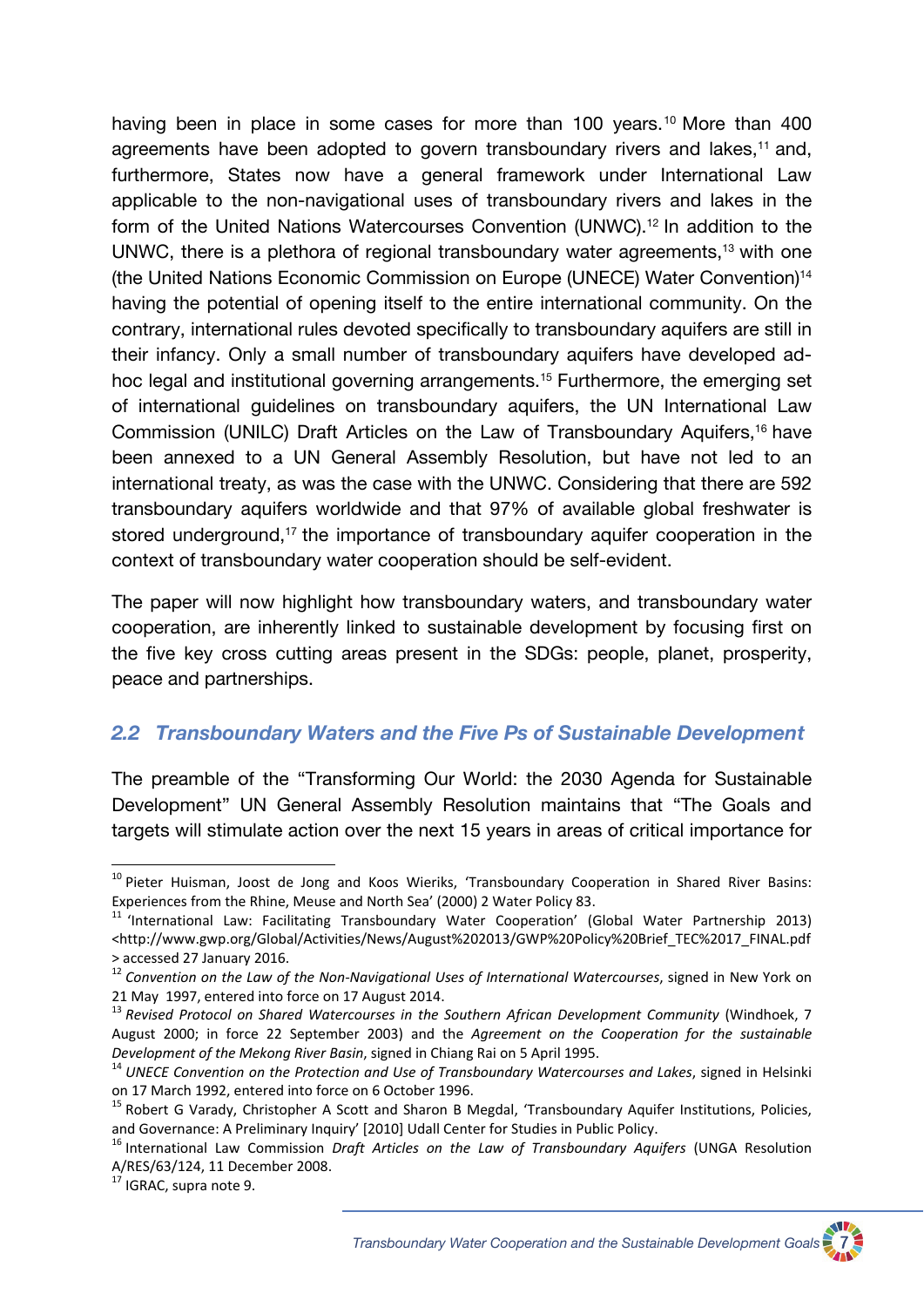humanity and the planet." Transboundary waters are relevant for each one of these five important and cross cutting areas: people, planet, prosperity, peace and partnerships.

*People: "We are determined to end poverty and hunger, in all their forms and dimensions, and to ensure that all human beings can fulfil their potential in dignity and equality and in a healthy environment".* 

Transboundary waters are crucial for the people because water is a key component of food security and of sustainable agriculture. Both are needed to end hunger and, if water availability or water quality is hindered because of lack of transboundary water cooperation, people will suffer. Furthermore, transboundary waters are part of the global environment and cooperation is required to keep the environment healthy.

**Planet:** "We are determined to protect the planet from degradation, including *through sustainable consumption and production, sustainably managing its natural resources and taking urgent action on climate change, so that it can support the needs of the present and future generations".* 

Transboundary waters are relevant for the planet since good water governance is crucial for a sustainable and resilient planet. The sustainable management of water resources, considered as one the means to protect the planet, requires considering also the transboundary dimension, since action across the borders can hinder domestic natural resources management. Transboundary water cooperation is, hence, crucial for the protection of the planet.

*Prosperity: "We are determined to ensure that all human beings can enjoy prosperous and fulfilling lives and that economic, social and technological progress occurs in harmony with nature."* 

Transboundary waters are a key component of prosperity, and have been so since the early days in history. Wherever water was found, be it a spring or a river, civilisations flourished. Development and progress needs to be in harmony with nature and transboundary waters are part of such an equation. If the "transboundary" element is mismanaged or forgotten altogether prosperity will be undermined.

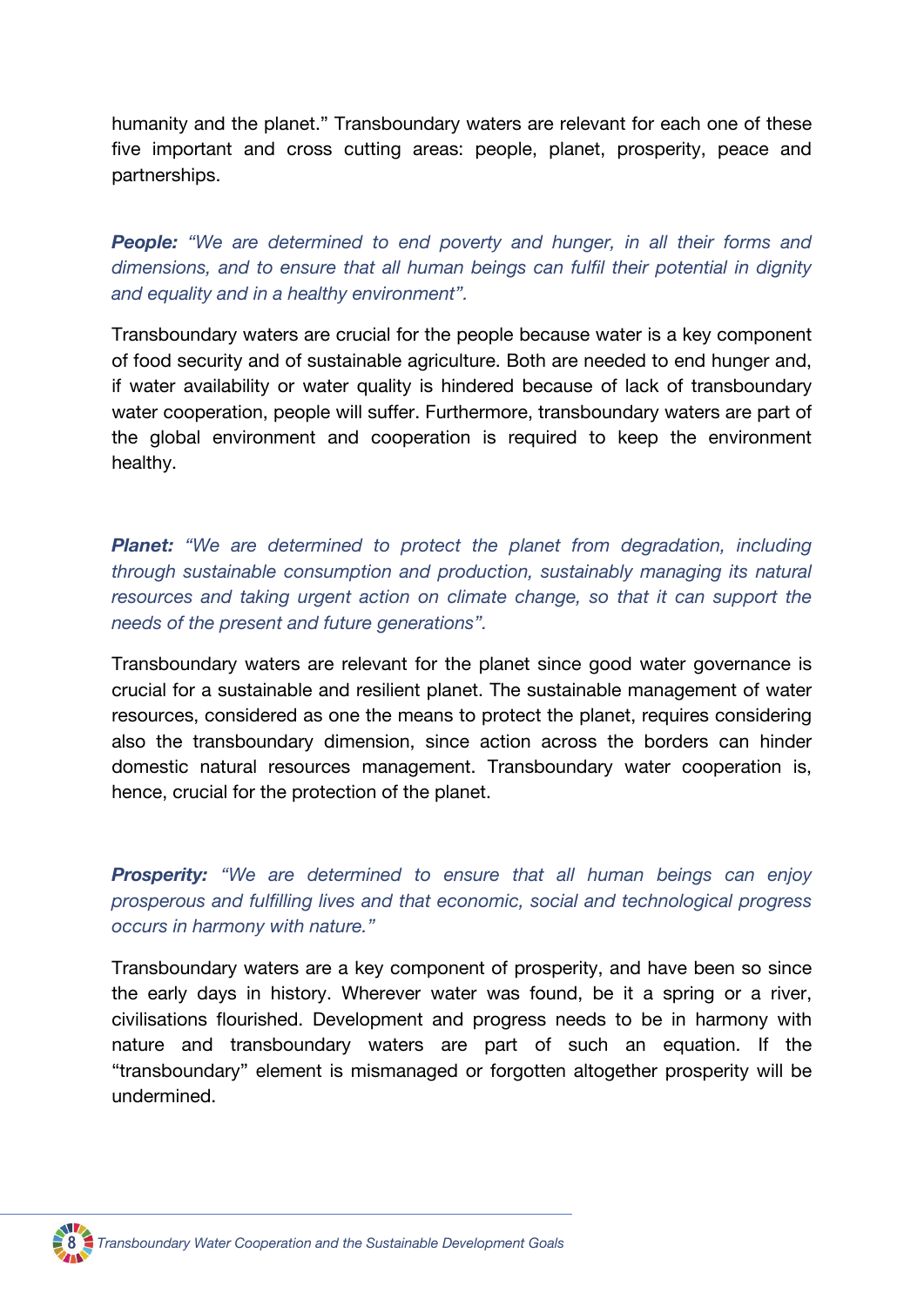*Peace "We are determined to foster peaceful, just and inclusive societies, which are free from fear and violence. There can be no sustainable development without peace and no peace without sustainable development."* 

Transboundary waters should be seen as drivers for peace. Unfortunately this is not always the case, and water is often considered to be a trigger for conflict. But there is little empirical evidence that competition over water is the main or only cause for tension. The management of water, especially when it crosses borders, can be a key driver for cooperation. Transboundary water cooperation can, hence, be a crucial element for peace in the context of sustainable development.

*Partnership "We are determined to mobilise the means required to implement this Agenda through a revitalized Global Partnership for Sustainable Development, based on a spirit of strengthened global solidarity, focused in particular on the needs of the poorest and most vulnerable and with the participation of all countries, all stakeholders and all people."* 

Transboundary water can be milestones of partnerships. There are good practices in which countries have created sophisticated examples of cooperation that can be replicated in the context of transboundary water cooperation for sustainable development.

Transboundary waters, and transboundary water cooperation in particular, are present in the five key areas that the SDGs will stimulate action over in the next 15 years. This can be said for many other specific SDGs and targets, but it is important to highlight that transboundary water cooperation is no exception. Furthermore, despite the limits and difficulties inherent in any transboundary cooperation practice, if water (surface water and groundwater alike) are not considered at both scales, domestic and transboundary, people, planet, prosperity, peace and partnerships will all suffer.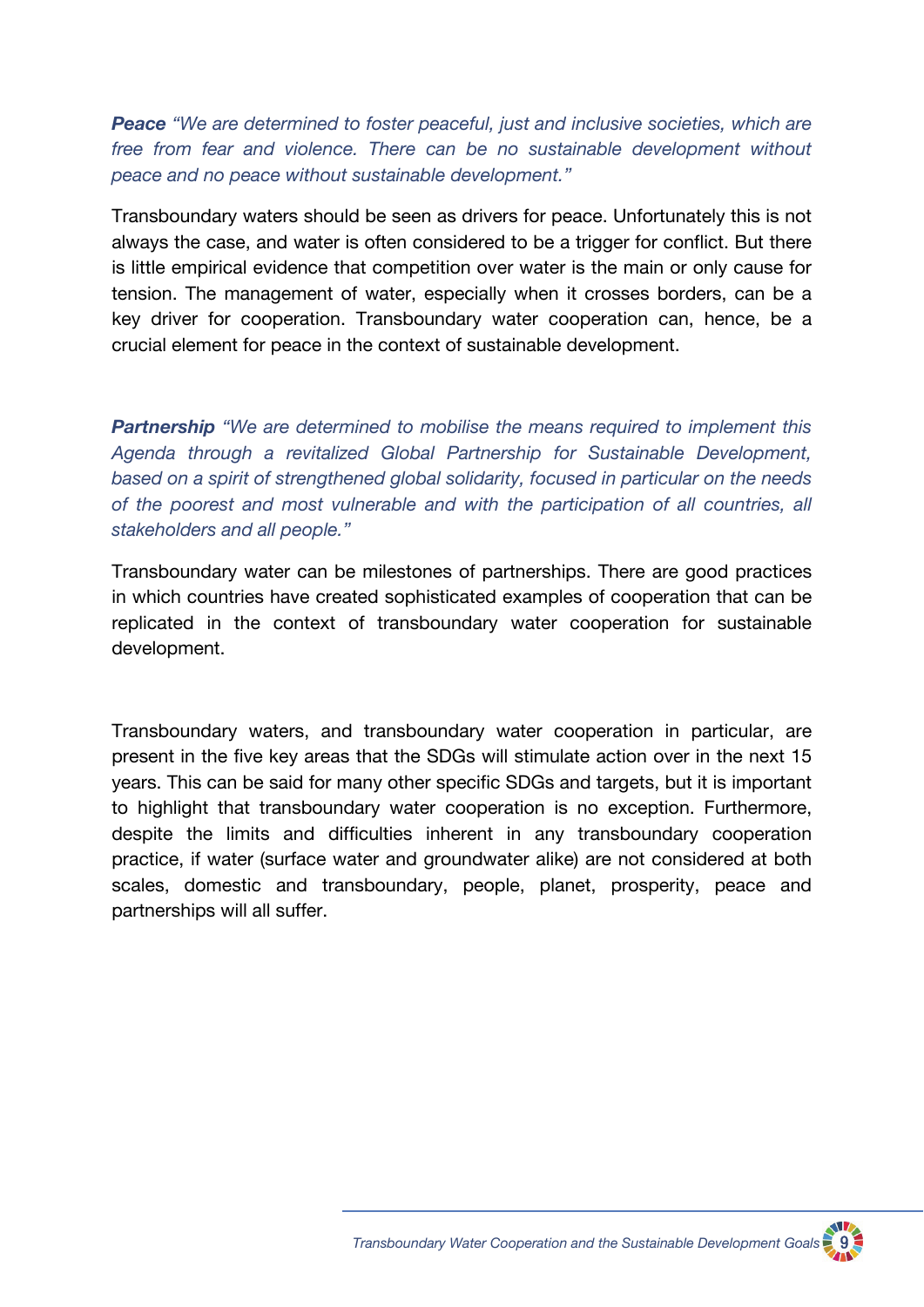

## Water and Sanitation<br>for Sustainable Development for Sustainable Development

#### Key messages

- *SDG 6 provides a much needed focus on water and sanitation.*
- *In addition to SDG 6, there are 31 direct and indirect references to water and sanitation in at least 11 other SDGs.*
- *The ubiquity of these references demonstrates the centrality of water and sanitation for the implementation of the rest of the SDGs.*
- *For this reason, it is necessary to consider the SDGs in an integral manner for their implementation.*

The previous section of this paper has clarified the importance of transboundary waters for sustainable development as a whole. This section focuses on the standalone SDG on water and sanitation and on whether links can be established between SDG 6 and other SDGs. It identifies up to 31 direct and indirect references to water and sanitation in other SDGs and concludes emphasizing that all SDGs need to be understood and interpreted together. As a consequence SDGs are to be considered as truly integral and indivisible, especially in their implementation.

#### *3.1 SDG 6*

SDG 6 reads as follows: "Ensure availability and sustainable management of water and sanitation for all." This SDG provides a much needed focus on water and sanitation as a key element of sustainable development. A cursory analysis of this SDG reveals that it incorporates many recent developments in international water policy. Targets 6.1 and 6.2 bring into the SDG human rights language by emphasizing the need to achieve by 2030 access to water and sanitation for all. It is important to highlight that in both cases the SDG does not refer to free water or sanitation. In relation to drinking water, access to the latter should be *universal* and *equitable*, and the water itself should be *safe and affordable.* In what refers to

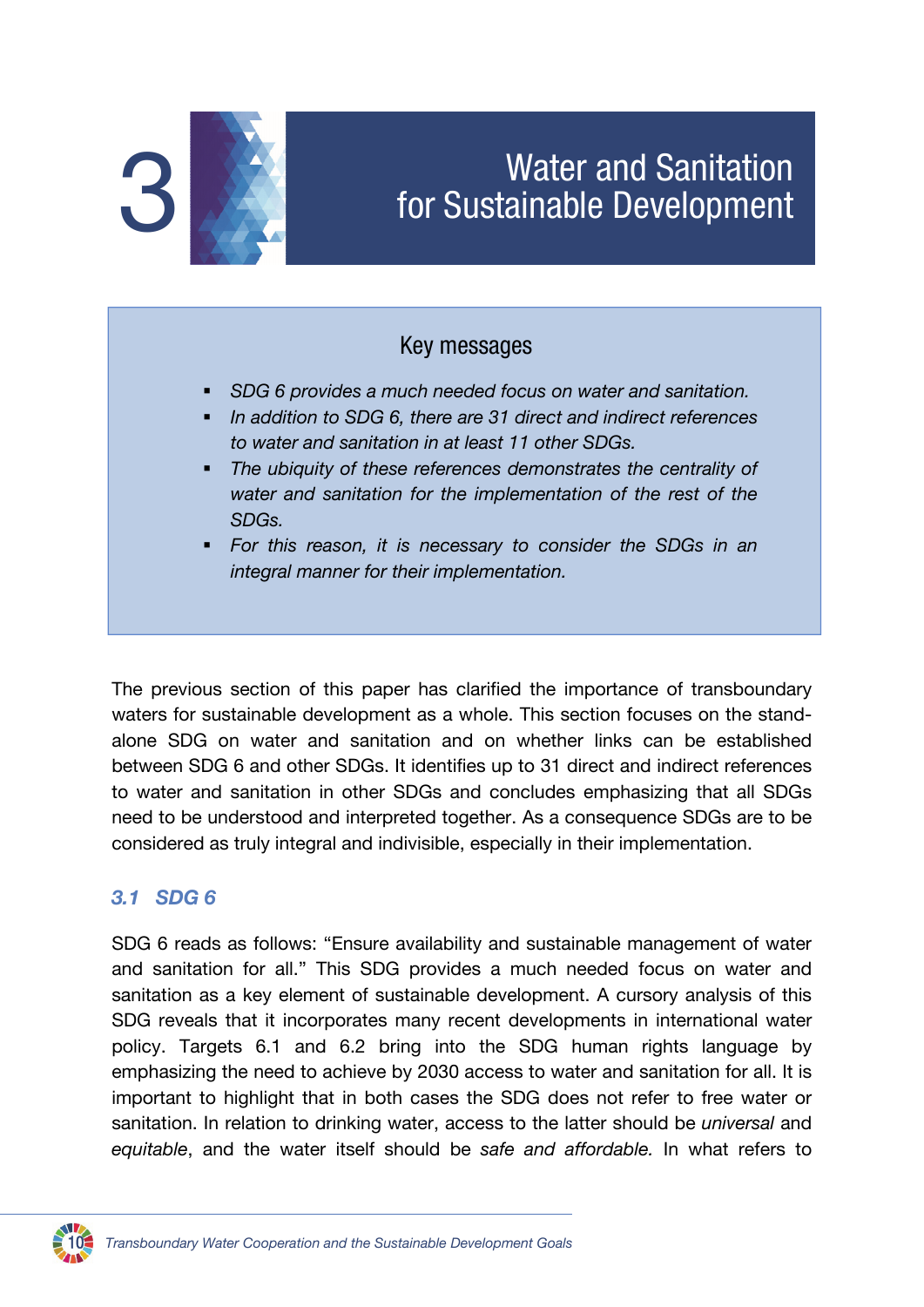sanitation, access to it has no qualification, while sanitation itself should be *adequate* and *equitable*. 18

Targets 6.3 and 6.4 refer to those situations that can lead to significant harm should water resources (both surface and groundwater) be mismanaged. Target 6.3 refers to *water quality* and addresses the need to reduce pollution in particular from the release of hazardous chemicals. Target 6.4 presents the other risk stemming from water mismanagement, which arises when stakeholders over-exploit the natural resource. In this case the SDG aims to address *water scarcity*.

Target 6.5 will be addressed in greater depth later in this paper and refers to the need "to implement IWRM at all levels, including through transboundary cooperation as appropriate".19 Target 6.6 highlights the need to consider water and groundwater dependent ecosystems and act accordingly to restore such ecosystems.

Targets 6.a and 6.b refer to means of implementation of the SDG and focus on the need to transfer finance to developing countries in order to deploy sustainable water management capacity and technology. Target 6.b highlights the need to include and support local communities in the water and sanitation management.

What follows is a cursory overview of how SDG 6 as a whole relates to the other SDGs.

#### *3.2 Links between SDG 6 and other SDGs*

Due to the overwhelming importance of water for a healthy life and for development more generally it should not come as a surprise that water and sanitation are directly or indirectly present in most SDGs. This sub-section will map this relationship and classify the links as *direct* when water and/or sanitation are directly referred to in the targets of a specific SDG, or *indirect* if water and sanitation can be implied from the SDG itself or its targets. In both cases the consequence is that SDG 6 must be also considered in the implementation of other SDGs and that water and sanitation goals must inform the implementation of specific SDGs.

#### *3.2.1 Direct references to water and sanitation*

#### *SDG 3: Ensure healthy lives and promote well-being for all at all ages*

This SDG is one in which the relationship between water and sanitation and sustainable development is the clearest. Targets 6.1 and 6.2 are clearly linked with targets 3.1 and 3.2 as without proper access to clean water and adequate



 $18$  The plethora of adjectives and qualifications should clarify the need for clear indicators that can be properly measured and reported. A discussion on SDG 6 indicators will come later in this paper in section 5.<br><sup>19</sup> See section 4.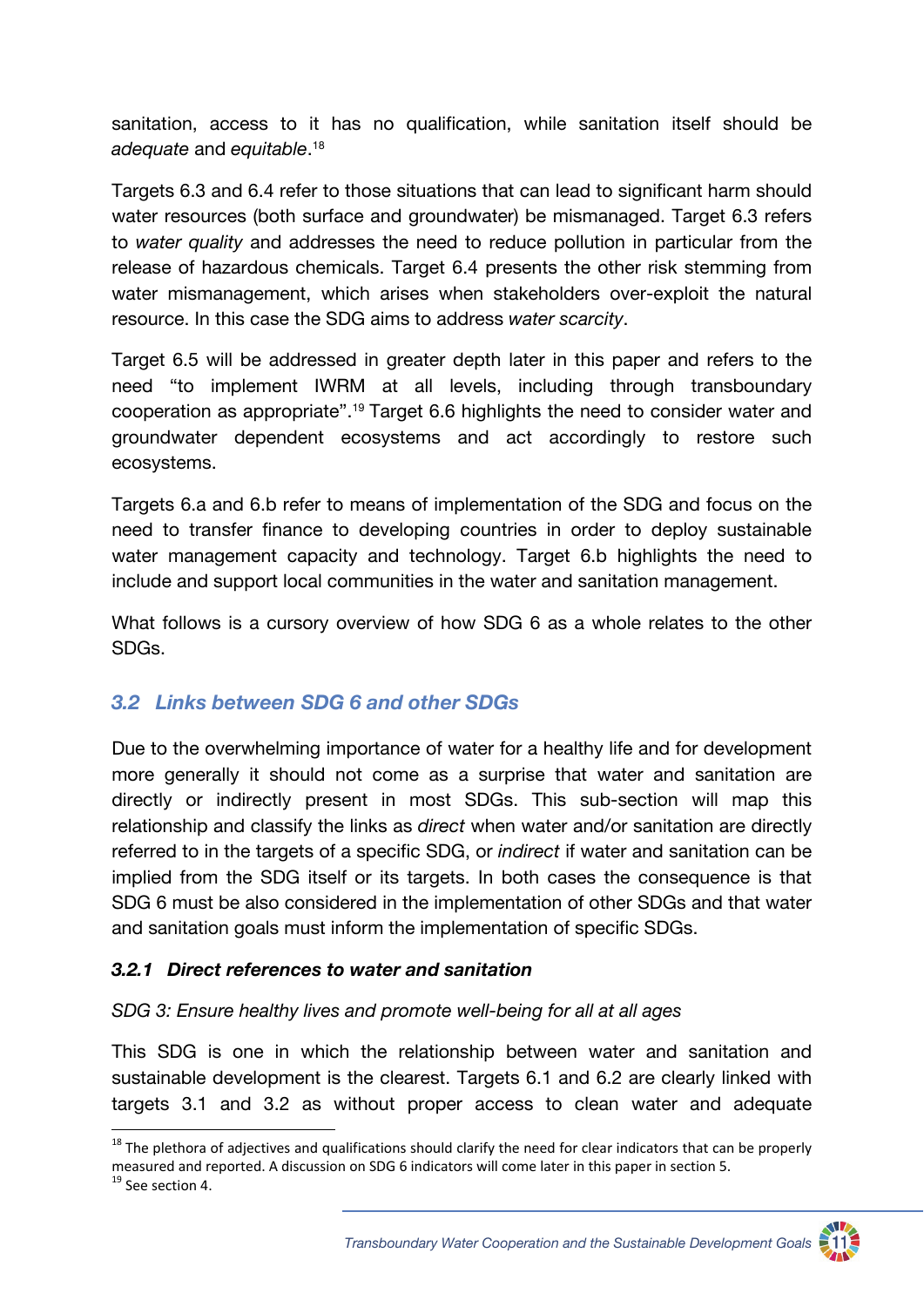sanitation there will be increased maternal mortality and deaths of newborns and children. Target 3.3 makes a direct reference by advocating the end of *water-borne* diseases by 2030. Target 3.9 also makes a further direct reference linking with target 6.3 making a case to "substantially reduce by 2030 the number of deaths and illnesses from water pollution and contamination." In other words, the mismanagement of water and sanitation can lead not only to serious environmental harm, but also to irreparable environmental health hazards. In order for these to be addressed in the context of SDGs, the implementation of SDG 3 and SDG 6 need to be harmonised.

#### *SDG 12: Ensure sustainable consumption and production patterns*

Target 12.4 mandates to "significantly reduce the release of [chemicals and all wastes] to water in order to minimise their adverse impacts on human health and the environment." This target links closely with target 6.3 which addresses water quality and deals with pollution. In order for 6.3 to be implemented a change in consumption and production patterns needs to take place, highlighting how one SDG cannot be met without the other. Target 12.6 promotes sustainable practices and the integration and disclosure of sustainability information into their reporting practices. This can be almost seen as a way to encourage a higher degree of corporate social responsibility, which will be important for water intensive sectors, along the lines of the mining sector or the brewing industry.

*SDG 15: Protect, restore and promote sustainable use of terrestrial ecosystems, sustainably manage forests, combat desertification, and halt and reverse land degradation and halt biodiversity loss* 

SDG 15 is probably the SDG that has clearest and most direct links with SDG 6 as a whole. The links are not only with water quality and water scarcity, but with the wider need to manage water resources appropriately through an IWRM approach. Starting with target 15.1, this could have possibly sat quite comfortably in SDG 6 itself. The target reads as follows:

"By 2020, ensure the conservation, restoration and sustainable use of terrestrial and inland *freshwater* ecosystems and their services, in particular forests, wetlands, mountains and drylands, in line with obligations under international agreements."20

**<sup>.</sup>** 20 United Nations, 'Open Working Group Proposal for Sustainable Development Goals' (2015) <https://sustainabledevelopment.un.org/focussdgs.html> accessed 27 January 2016. Emphasis added.

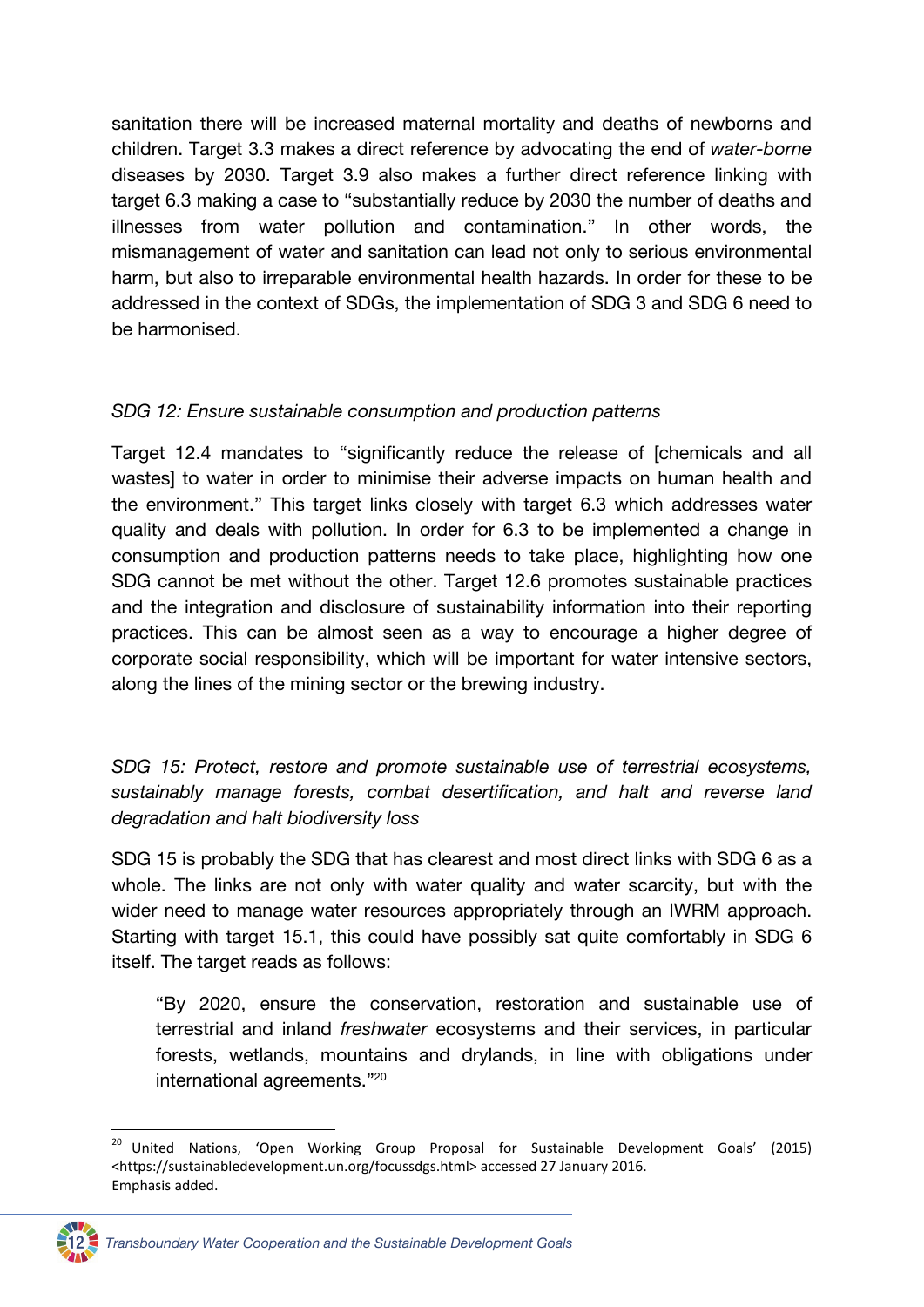At the same time target 6.6 has very similar language stating: "By 2020, protect and restore water-related ecosystems, including mountains, forests, wetlands, rivers, aquifers and lakes." Target 15.1 acknowledges the direct relationship between water (both surface and groundwater) and terrestrial ecosystems. For the latter to be healthy and deliver their services, water resources need to be managed sustainably. Hence, the implementation and achievement of SDG 15 is inherently linked to SDG 6 and in particular to target 6.6. Targets 15.4 and 15.5 refer to losses to mountain ecosystems and of biodiversity, which can occur as a consequence of mismanagement of water resources: be it pollution, over exploitation or, especially in the case of mountain ecosystems, the presence of large scale dams. Once again, SDG 6 needs to be considered together with SDG 15 in order for these two targets to be achieved. Finally, another direct reference to water is present in target 15.8 that calls for the prevention of introduction of alien species on water ecosystems, which requires close cooperation, once again, with target 6.6 that addresses waterrelated ecosystems.

#### *3.2.2 Indirect references to water and sanitation*

#### *SDG 1: End poverty in all its forms everywhere*

**.** 

Access to water and sanitation should be considered as part of "the basic services" referred to in target 1.4. The latter posits that by 2030 all people should have access to such basic services, and access to clean water and appropriate sanitation is a clear component of ending poverty. The mobilisation of necessary financial streams to end poverty referred to in target 1.a should include water and sanitation programmes, as a means to implement SDG 1.

#### *SDG 2: End hunger, achieve food security and improved nutrition and promote sustainable agriculture.*

Although the targets included in this goal do not specifically mention water or sanitation, access to water is particularly relevant as agriculture is a highly intensive water sector. Additionally, water can be seen as intrinsic to SDG 2 given the critical role water plays in achieving food security, and the importance of improving agricultural productivity to reduce poverty, which is the overarching aim of the sustainable development agenda.<sup>21</sup> Hence, target 2.4 that refers to "sustainable

<sup>21</sup> 'UN DESA | DPAD | UN System Task Team on the Post-2015 Development Agenda' (*United Nations Development Policy and Analysis Division*)

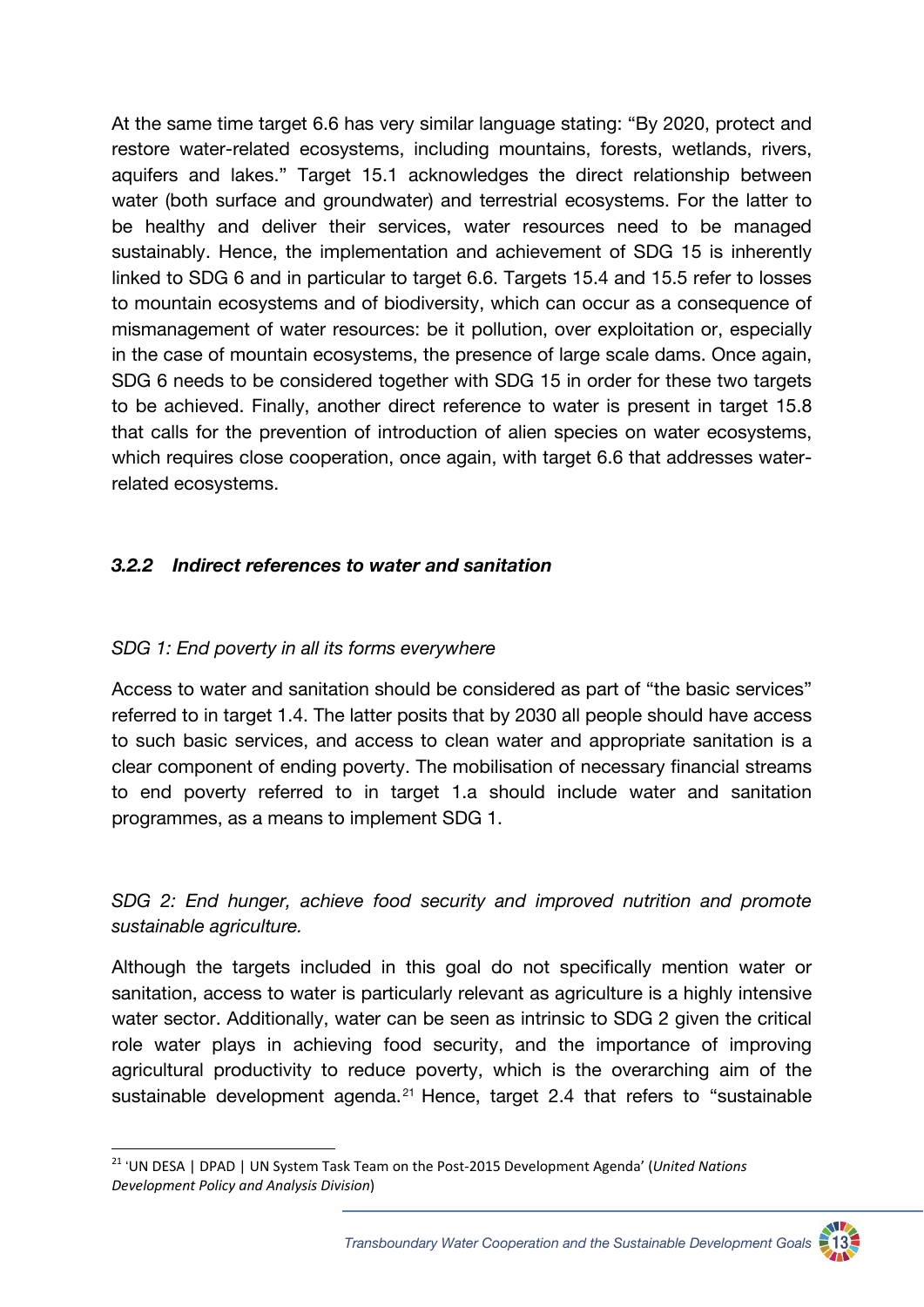food production systems" and "resilient agricultural practices" is highly dependent on SDG 6, and in particular on targets 6.3 and 6.4 that deal with water quality and water scarcity, since pollution and over exploitation can both be linked to unsustainable agricultural practices.

#### *SDG 4: Ensure inclusive and equitable quality education and promote lifelong learning opportunities for all.*

It is still the case that in some countries children and women cannot attend school, or get an education, because they need to sustain their family. In some cases part of this includes fetching for water by walking long distances to a stream or to a borehole. By improving access to water, women and children will have a better chance to get an education. Hence, there is a dire need to integrate SDG 4 with SDG 6, especially in the means of implementation and finance in least developed countries that still suffer these daunting conditions.

#### *SDG 7: Ensure access to affordable, reliable, sustainable and modern energy for all.*

This is another SDG in which water is not explicitly mentioned, but nonetheless very clearly linked. Target 7.2 calls for an increase in the share of "renewable energy" and in this context it is very important to note the existence of hydropower, which has long been debated as a source of sustainable energy. Hydropower currently supplies approximately one-fifth of the world's power generation, and for many countries it is the only domestic energy resource.<sup>22</sup> However, large scale dams can have severe negative environmental effects, such as loss of biodiversity and severe negative effects on local communities, which, in some cases, can be displaced. This is just one example where the links are far more complex than just with the stand-alone SDG on water and sanitation, in this case with target 6.6. Target 7.2, in as much as it considers hydropower as a legitimate source of renewable energy, will need to be implemented in harmony with, for example, SDG 15, which calls for the protection of terrestrial ecosystems and forests, just to name part of its mandate. In addition to target 7.2 also target 7.a has an indirect relevance for SDG 6. The latter target wishes to promote "advanced and cleaner fossil- fuel technology". Hence, unconventional oil and gas extraction, including shale gas, is on the 2030 Agenda.

<sup>&</sup>lt;sup>22</sup> K Kaygusuz, 'The Role of Hydropower for Sustainable Energy Development' (2009) 4 Energy Sources, Part B: Economics, Planning, and Policy 365.



 $\overline{a}$ 

<sup>&</sup>lt;http://www.un.org/en/development/desa/policy/untaskteam\_undf/process.shtml> accessed 27 January 2016.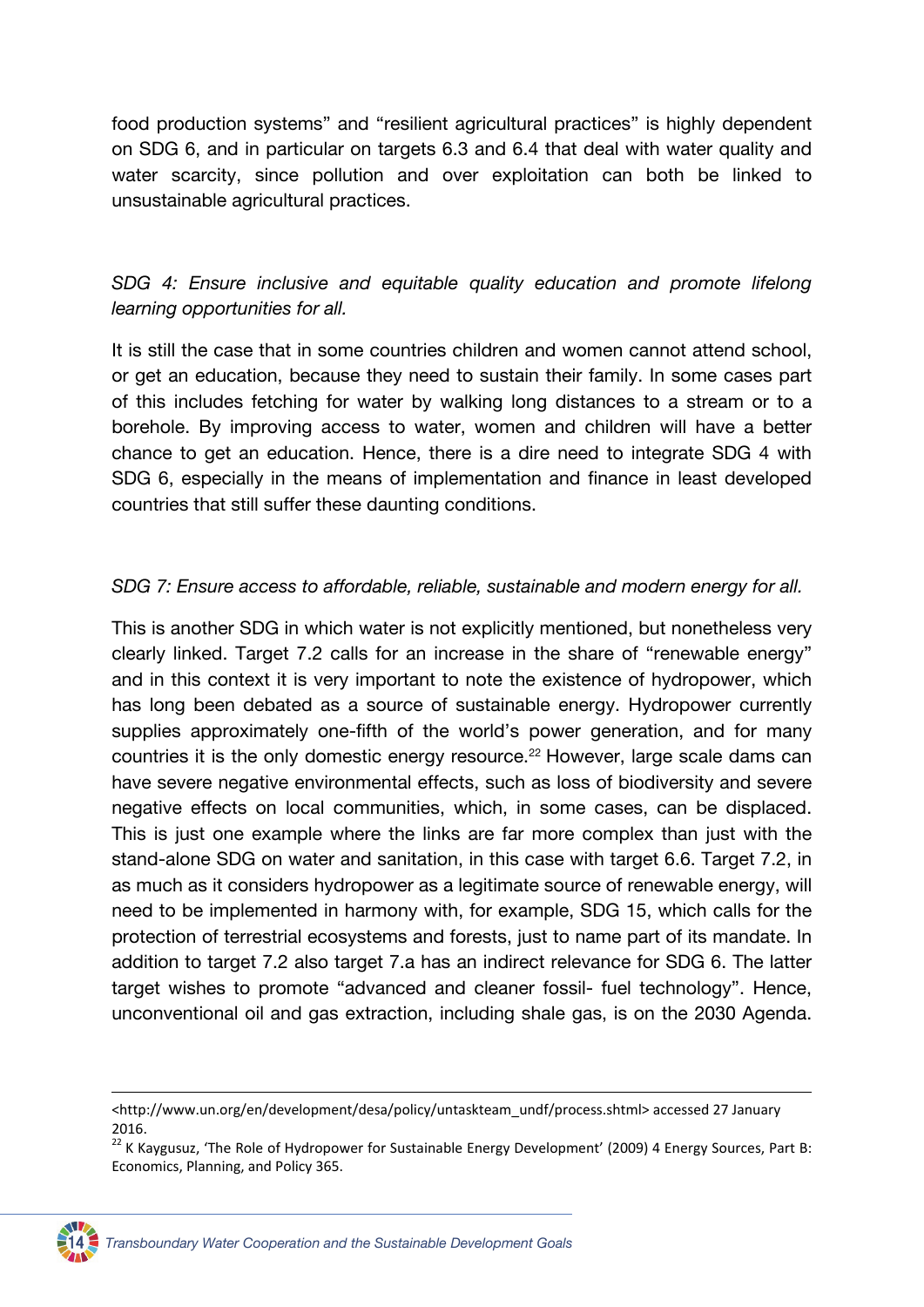Leaving aside the possible groundwater pollution problems that shale gas may lead to, if the technology is not deployed properly, shale gas in any case requires vast amount of water resources. This can lead to competition over water uses and put further stress on already water scarce countries. For this reason, SDG 7 is inherently linked to the water goal, and in particular to target 6.4 on increasing water-use efficiency.

#### *SDG 8: Promote sustained, inclusive and sustainable economic growth, full and productive employment and decent work for all.*

Some water scarce countries engage in very water intensive agricultural practices. The water footprint of agricultural products originating from such countries makes them very inefficient from an environmental perspective. Target 8.4 calls for gradual improvement in "global resource efficiency" and for "decoupling economic growth from environmental degradation" through new sustainable consumption and production practices. This target speaks directly to SDG 6 and in particular to target 6.4 about water scarcity. However, this is a further example where implementation of SDG 8 will need to take place in coordination not only with SDG 6, but also with SDG 12, which focuses on sustainable consumption and production patterns, and SDG target 2.4, which calls for "sustainable food production systems" and "resilient agricultural practices". We have seen that SDG 2 is another one that refers indirectly to SDG 6.

#### *SDG 9: Build resilient infrastructure, promote inclusive and sustainable industrialization and foster innovation.*

In a similar way also this SDG is related to the use of water, hence relevant for target 6.4 that addresses the problem of water scarcity. Target 9.4 calls for industrialisation practices "with increased resource-use efficiency", which includes water use, and "greater adoption of clean and environmentally sound technologies and industrial processes". Hence, the 2030 Agenda calls for the use of water efficient process and production methods and processes that are less polluting (cleaner technologies) in already existing and new industries. Mining is just one of the sectors that will need to consider this SDG very carefully in its Post 2015 operations, with specific reference to targets 6.3 (water quality) and 6.4 (water scarcity).



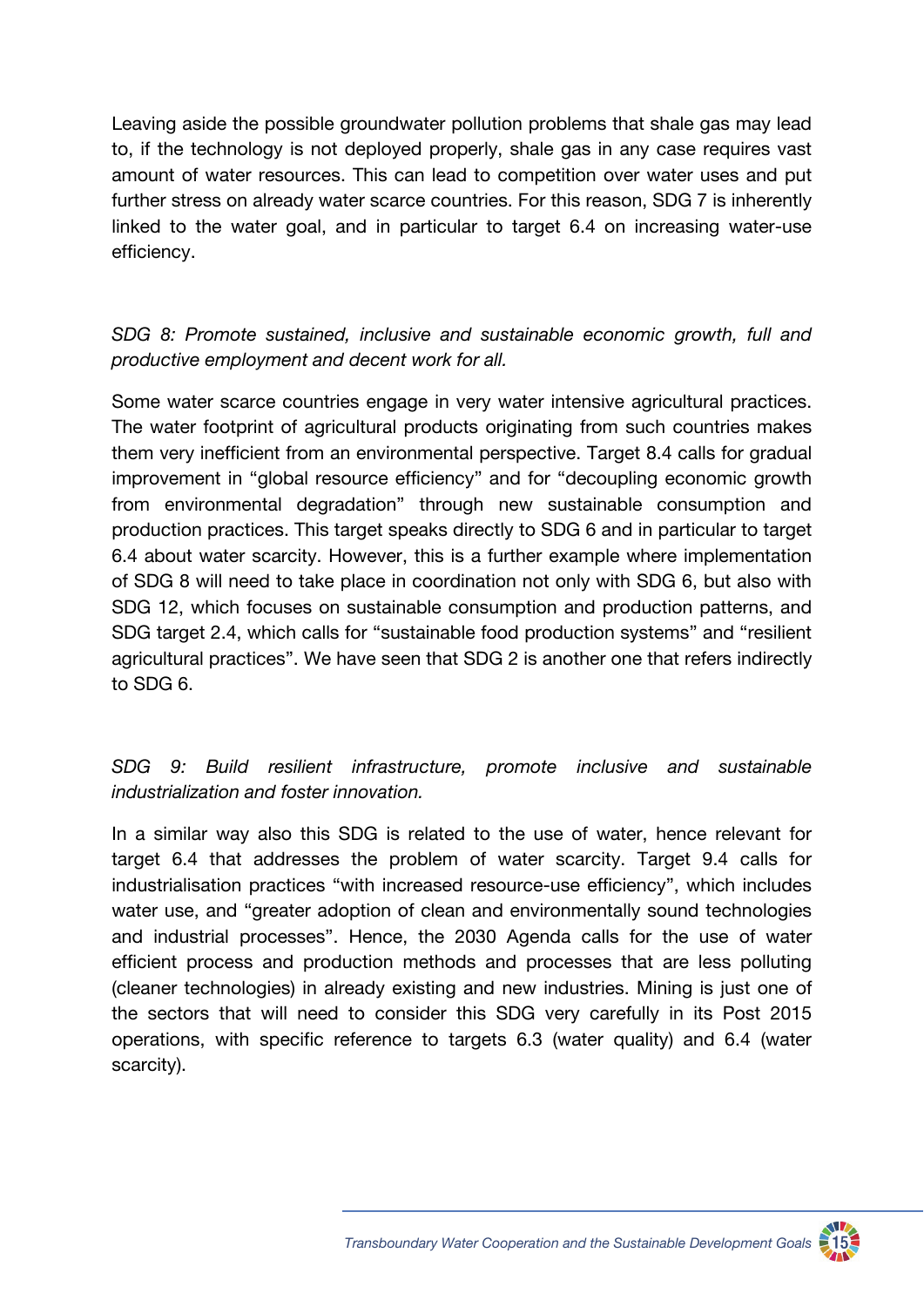*SDG 11: Make cities and human settlements inclusive, safe, resilient and sustainable.* 

By 2030 all people living in cities will have access to "basic services" and slums will be upgraded. If access to clean water and adequate sanitation are to be considered, and they should, basic services, then there is a clear (although indirect for the purposes of this paper) link between SDG 6 and SDG 11. Furthermore, one of the worse aspects of slums is the lack of proper sanitation, so achieving SDG 6 is crucial for target 11.1. This SDG refers in target 11.5 to reducing the number of death in cities from "water-related disasters". However, despite the presence of "water" in this target, the link is mainly with SDG 13, the climate change SDG, as many of the water related disasters that cities are affected by, such as floods, are caused by climate change combined with poor urban planning, rather than lack of sustainable water and sanitation.

#### *SDG 13: Take urgent action to combat climate change and its impacts.*

Despite the fact that the SDGs footnote the priority of the United Nations Framework Convention on Climate Change (UNFCCC) as the principal forum to deal with climate change, the latter is still present in the SDGs. Water and climate change are inherently linked. Water related disasters, such as floods and typhoons, are strengthened by climate change. But, more importantly in the context of this paper, good surface water and groundwater governance can make countries more resilient to climate change and can be critically important for climate change adaptation. Target 13.1 highlights this link by requiring stakeholders to "strengthen resilience and adaptive capacity to climate-related hazards and natural disasters in all countries." SDG 13 and SDG 6 need to be considered together in order for countries to become more resilient and better adapt to climate change.

#### *SDG 14: Conserve and sustainably use the oceans, seas and marine resources for sustainable development.*

The sustainable management of freshwater is also relevant for healthy seas and oceans. Target 14.1 calls for a reduction in marine pollution from land-based activities. If the latter ends up polluting a river or groundwater that ends up flowing into the sea, prevention needs to take place on land in order for the sea and oceans not to be hindered. Hence, target 6.3 that addresses water quality and pollution becomes crucial. Furthermore, coastal ecosystems mentioned in target 14.2 can, once again, be impacted negatively from pollution present in rivers (especially in their deltas or estuaries) and coastal aquifers.

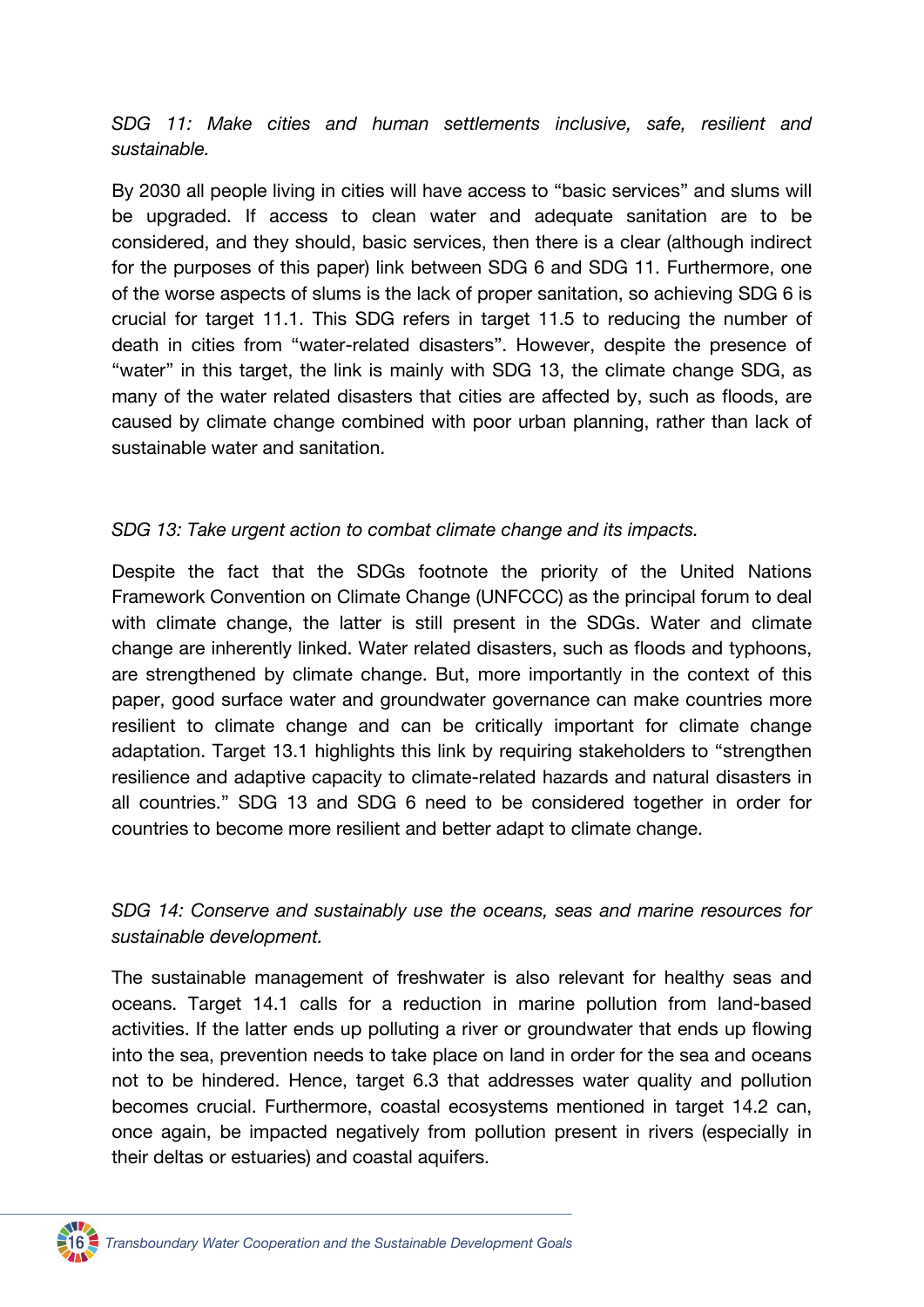*SDG 16: Promote peaceful and inclusive societies for sustainable development, provide access to justice for all and build effective, accountable and inclusive institutions at all levels.* 

Target 16.1 calls for a reduction of all forms of violence. It has been often said that the wars of the XXI century will be about water. There is not any clear empirical evidence that this is the case, but it is clear that mismanagement of water resources can lead to conflict and tension. This is particularly the case when access to water and sanitation is not equitable and affordable, and the most vulnerable segments of society end up being denied access to what can be considered a basic service. It is hence paramount to link SDG 16 and SDG 6 not as a way to *securitise* water, but as a means to promote sustainable management of water resources (surface and groundwater) for peace.



*Figure 1 - Quantity of direct and indirect links between SDG 6 and other SDGs* 

In conclusion, 11 SDGs have been found to relate to SDGs. Three of these (SDGs 3, 12 and 15) in a direct way and eight of these (SDGs 1, 4, 7, 8, 9, 13, 14 and 16) in an indirect manner. These relationships highlight the need to take into account SDG 6 in the implementation of other SDGs and to consider the latter as truly integral and indivisible, characteristic to which this paper turns to in the next sub-section.



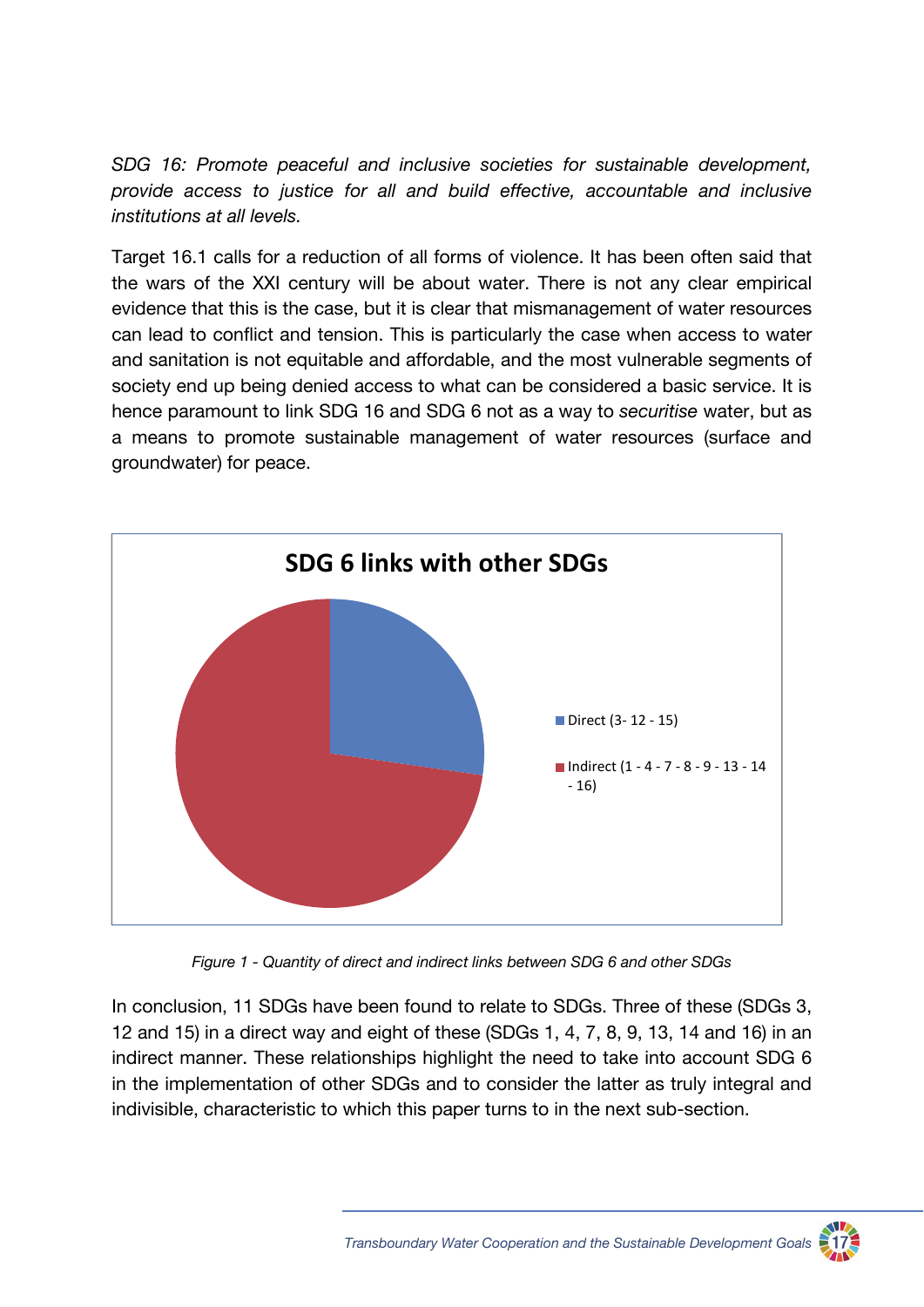#### *3.3 SDGs are integral and indivisible*

This section has highlighted that the SDGs feature a stand-alone goal for the management of water and sanitation (SDG 6), and that the latter relates in many ways to several other SDGs. SDG 6 includes a human right to water and sanitation component (targets 6.1 and 6.2), it addresses water quality and water scarcity (targets 6.3 and 6.4), and finally includes references to IWRM and to water related ecosystems (targets 6.5 and 6.6). SDG 6 relates, directly and indirectly, to at least other 11 SDGs and 31 links have been identified.

| SDG <sub>6</sub> |                              | <b>Other SDGs</b>                     |  |
|------------------|------------------------------|---------------------------------------|--|
|                  | 6.1 Access to water          | 1.4, 3.1, 3.2, 4.1, 4.2, 11.1         |  |
|                  | 6.2 Access to sanitation     | 1.4, 3.1, 3.2, 11.1                   |  |
|                  | 6.3 Water quality            | 2.4, 7.a, 9.4, 12.4, 14.1, 15.4, 15.5 |  |
|                  | 6.4 Water scarcity           | 2.4, 7.a, 8.4, 9.4, 15.4, 15.5        |  |
|                  | 6.5 IWRM                     |                                       |  |
|                  | 6.6 Water-related ecosystems | 7.2, 15.1, 15.8                       |  |

*Table 1 – Goals and targets which link to SDG 6* 

The table above summarises the links between SDG 6 and the other SDGs. IWRM has deliberately left blank for the moment, as it will analysed in greater detail in the next section of this paper. The table highlights that access to sanitation and clean water is particularly important for ending poverty, ensuring healthy lives and for making cities and human settlements safer, more resilient and more sustainable. Tackling water quality and water scarcity are relevant for promoting food security and sustainable agriculture, ensuring sustainable energy, promoting economic growth, promoting sustainable industrialization, ensuring sustainable consumption and production patterns, conserving the oceans, and promoting the sustainable use of terrestrial ecosystems and halting biodiversity loss. Addressing water-related ecosystems has implications for ensuring sustainable energy and for protecting terrestrial ecosystems.

While the number of links between SDG 6 and other SDGs is important, as it highlights the relevance of water and sanitation for sustainable development, what really stems from this analysis is the confirmation that SDGs cannot be read in isolation. More than that, SDGs cannot be understood and cannot be implemented separately. Each one of the 31 links established in this section implies that for the specific SDG in question, attention needs to be paid also to SDG 6. In several occasions (links with targets 7a and 12.4) the links are even more complex leading to at least three SDGs needing to be implemented simultaneously in order for the SDG to be achieved. In conclusion, the analysis of the relationship between SDG 6 and the other SDG confirms the preamble of Resolution 70/1 when it maintains that:

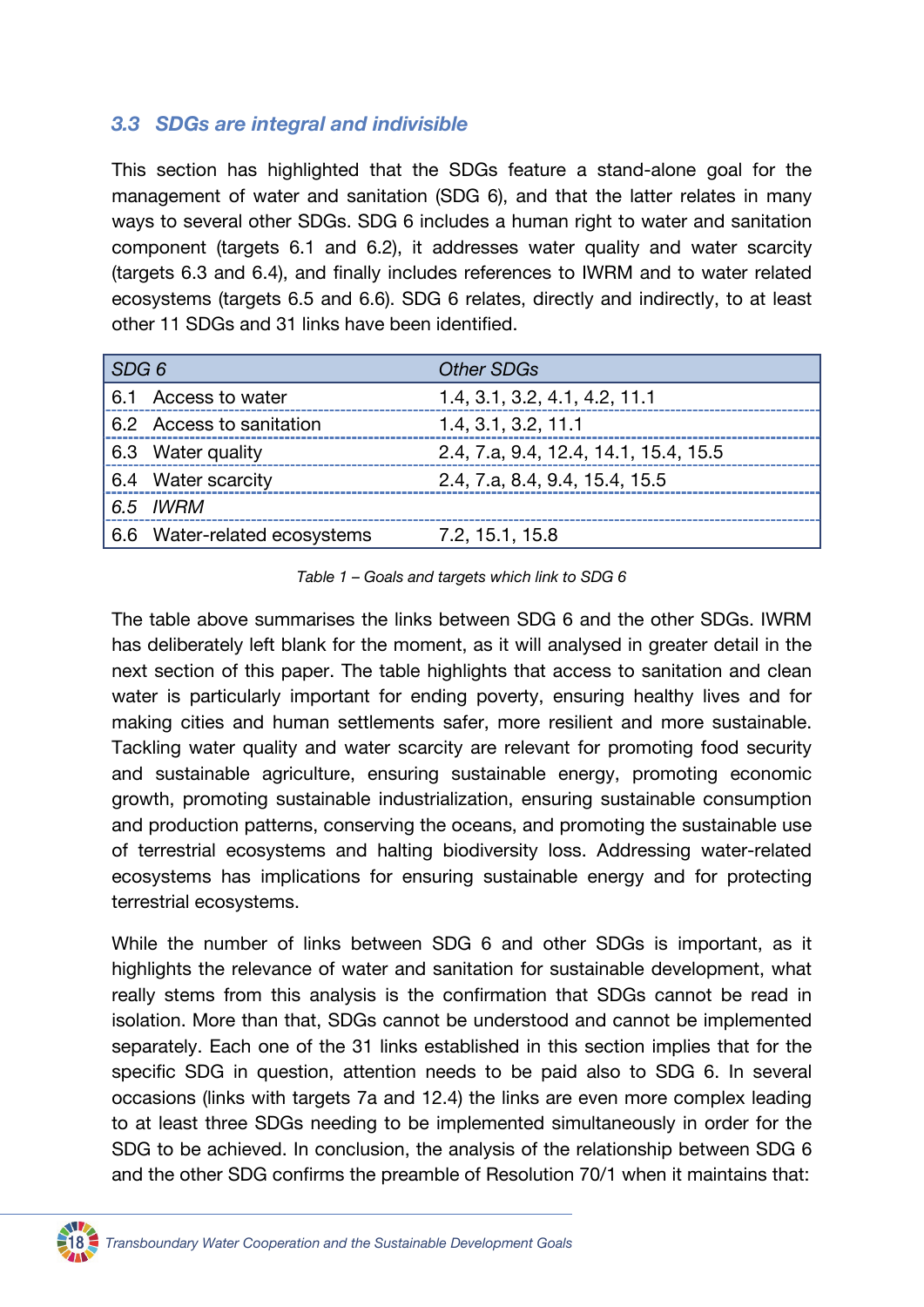"They [the 17 SDGs and 169 targets] are integrated and indivisible and balance the three dimensions of sustainable development: the economic, social and environmental."<sup>23</sup>

The paper will now focus on transboundary water cooperation in the context of target 6.5 and will demonstrate that many of the above mentioned links between SDG 6 and other SDGs are exacerbated when framed within a transboundary context.



 $^{23}$  The same language is present also in Resolution 70/1, paras 5 and 55.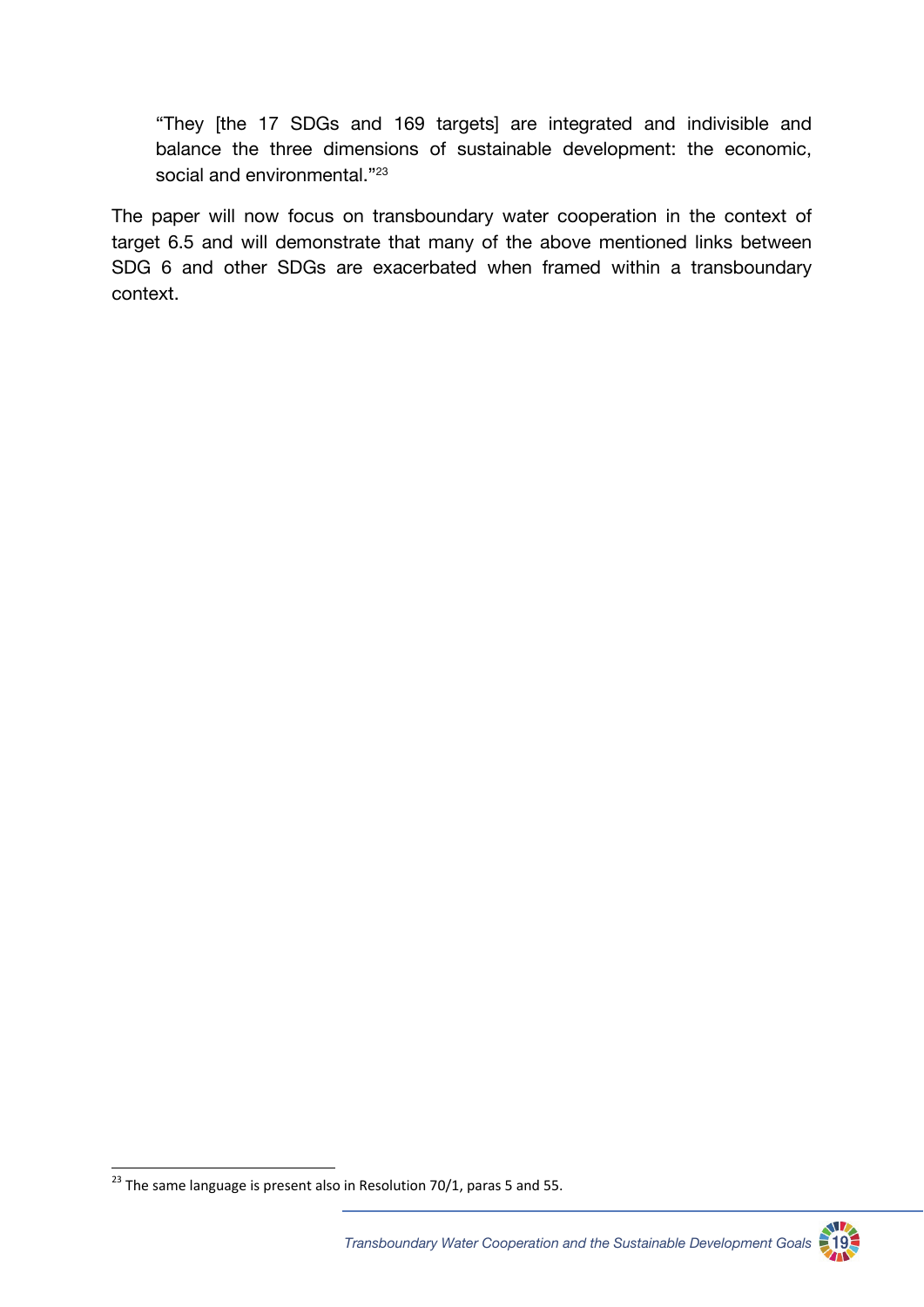

## The Case for Transboundary<br>Water Cooperation<br>and Sustainable Development Water Cooperation and Sustainable Development

### Key messages

- *The closely related principles of transboundary water cooperation and IWRM are referenced in target 6.5, demonstrating the need for them both to be implemented for sustainable development.*
- *Of the 31 previously established links between water and sanitation and the other SDGs, at least 21 also relate to transboundary water cooperation.*
- *Mapping these linkages highlights the need to consider transboundary water cooperation when implementing a wide range of goals and targets.*
- *Existing and emerging rules and institutions applicable to transboundary water cooperation need to inform the implementation of the SDGs while operating as normative frameworks for countries.*

Section 3 has provided a strong case for considering "availability and sustainable management of water and sanitation" as an important component of sustainable development. This section will demonstrate that transboundary water cooperation is also critically relevant for sustainable development and for the SDGs as a whole. Section 2 started this analysis by highlighting the relationship between transboundary waters, and transboundary water cooperation, and the five areas of critical importance (the five Ps) in which the SDGs will stimulate action over the next 15 years. This section will continue such analysis by detailing how target 6.5, and in particular the reference to transboundary water cooperation therein, relates to the other targets in SDG 6 and to the rest of the SDGs.

This section concludes that most of the links already established in section 3 of this paper will be exacerbated if found within a transboundary water context, with some new links also identified. In this context, transboundary water cooperation becomes

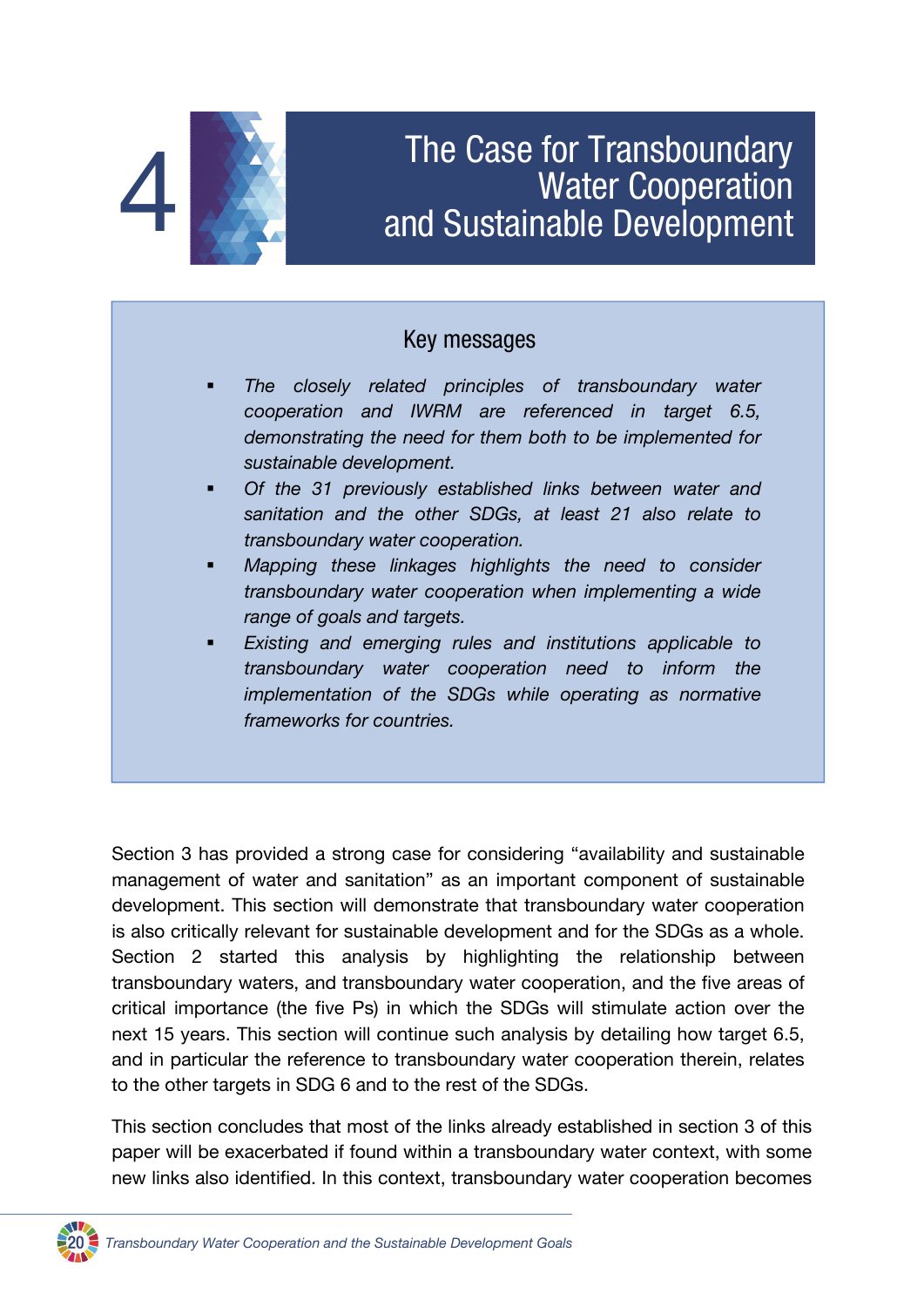of paramount importance for the implementation of the SDGs as a whole, and not only for SDG 6.

#### *4.1 IWRM and transboundary water cooperation*

Target 6.5 reads as follows: "By 2030, implement integrated water resources management at all levels, including through transboundary cooperation as appropriate." IWRM is now an established principle of water management and can be referred to as:

"an approach to managing water in a coordinated way. It takes into account the different water sources as well as various users and uses in a given situation, with the aim of maximising positive social, economic and environmental benefits. It uses catchment and aquifers, as the principle unit of water management, and stresses decentralization of governance structures and active stakeholder participation in decision making."<sup>24</sup>

Many of the elements needed to promote "peaceful and inclusive societies for sustainable development" ex SDG 16 are present in IWRM. In particular, references to the rule of law and access to justice in target 16.3, to the development of accountable and transparent institutions in target 16.6 and to participatory and representative decision-making in target 16.7 all resonate with the above-mentioned definition of IWRM.25

In the context of SDG 6 IWRM can be considered as the means by which the other targets will be achieved. In other words, access to water and sanitation will be secured only by implementing IWRM properly. Likewise, IWRM is needed to tackle water quality and water scarcity problems. Furthermore, management of water dependent ecosystems also requires IWRM, as it depends on the integration of an ecosystems approach to water resources management.

Target 6.5 refers to the implementation of IWRM "at all levels". This can be interpreted as relying on IWRM for all kinds of water resources (surface and groundwater), but also at all scales (local, national and international) and for dealing with all kinds of challenges that stakeholders face when dealing with water resources (quality, scarcity, competition over different uses, etc...). Target 6.5 includes a direct and clear reference to "transboundary cooperation" as a means to implement IWRM. Transboundary cooperation does not refer only to transboundary

<sup>&</sup>lt;sup>24</sup> 'Consolidated Metadata Note from UN Agencies for SDG 6 Indicators on Water and Sanitation' (IAEG-SDGs 2015), p 32.

<sup>&</sup>lt;sup>25</sup> Mallory Orme, et al., 'Good Transboundary Water Governance in the 2015 Sustainable Development Goals: A Legal Perspective' (2015) 40 Water International 969.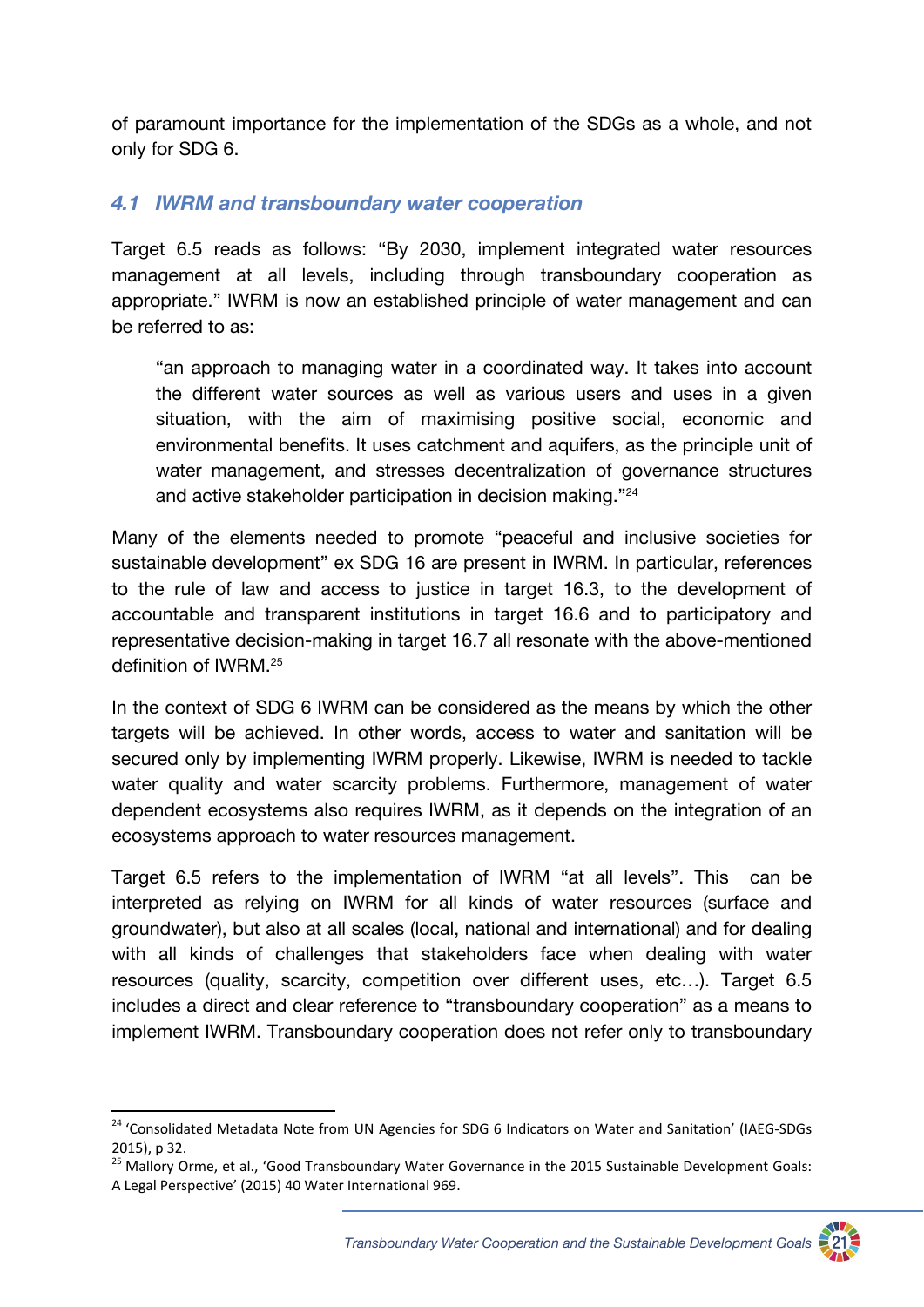water cooperation,<sup>26</sup> but in the context of this paper we will focus on transboundary water cooperation: i.e. established or emerging international rules and institutions aimed at minimising and, where possible, averting completely the likelihood of significant harm occurring in the relationships between countries sharing transboundary waters (transboundary rivers, lakes, aquifers, etc..).<sup>27</sup>

#### *4.2 Links between Target 6.5 and other SDG 6 targets*

SDG 6 includes a human right to water and sanitation component (targets 6.1 and 6.2), it addresses water quality and water scarcity (targets 6.3 and 6.4), and finally includes references to IWRM and to water related ecosystems (targets 6.5 and 6.6). But how does target 6.5 refer to the other targets in SDG 6? In a nutshell the analysis below demonstrates that all other SDG 6 targets depend, in one way or another, on IWRM and on transboundary water cooperation since mismanagement of transboundary waters (be it a transboundary river or a transboundary aquifer) can lead to negative impacts.28

While access to safe and affordable clean water and sanitation is usually considered as a national governance matter, if water stops flowing from one country to another, or if less water flows or is polluted, access to water (leave aside its quality) will become problematic. This is true also for sanitation, to the extent that the latter requires water. Transboundary water cooperation is, hence, also relevant for achieving access to water and sanitation and needs to be considered when implementing targets 6.1 and 6.2.

The link between transboundary water cooperation and water quality and water scarcity is clearer. If hazardous chemicals are dumped upstream and flow downstream uncontrolled pollution will occur and the quality of the waters will suffer. Similarly, if unsustainable withdrawals take place on one side of the border, this can lead to significant harm on the other side of the border.<sup>29</sup> Water quality and water scarcity will be dealt with domestically by implementing IWRM properly. If these challengesIWRM

<sup>&</sup>lt;sup>29</sup> This is particularly the case for fossil (non-renewable) transboundary aquifers and it can lead to further water scarcity.



<sup>&</sup>lt;sup>26</sup> In fact, if IWRM calls for integration between water resources management and the management of other environmental, socio and economic activities that may have an impact on water resources, transboundary cooperation may also refer to international cooperation over other natural resources (biodiversity, climate change, desertification, etc…). It could also refer to transboundary cooperation in non-natural resources field, such as trade or investment, in ways that, again, may foster IWRM.<br>
<sup>27</sup> See section 2.1 above.

<sup>&</sup>lt;sup>28</sup> Surface and groundwater pollution from industrial activities, surface and groundwater over-exploitation from large scale farming, and modification of water flows from large scale dams are just three possible examples of significant harm occurring in a transboundary context.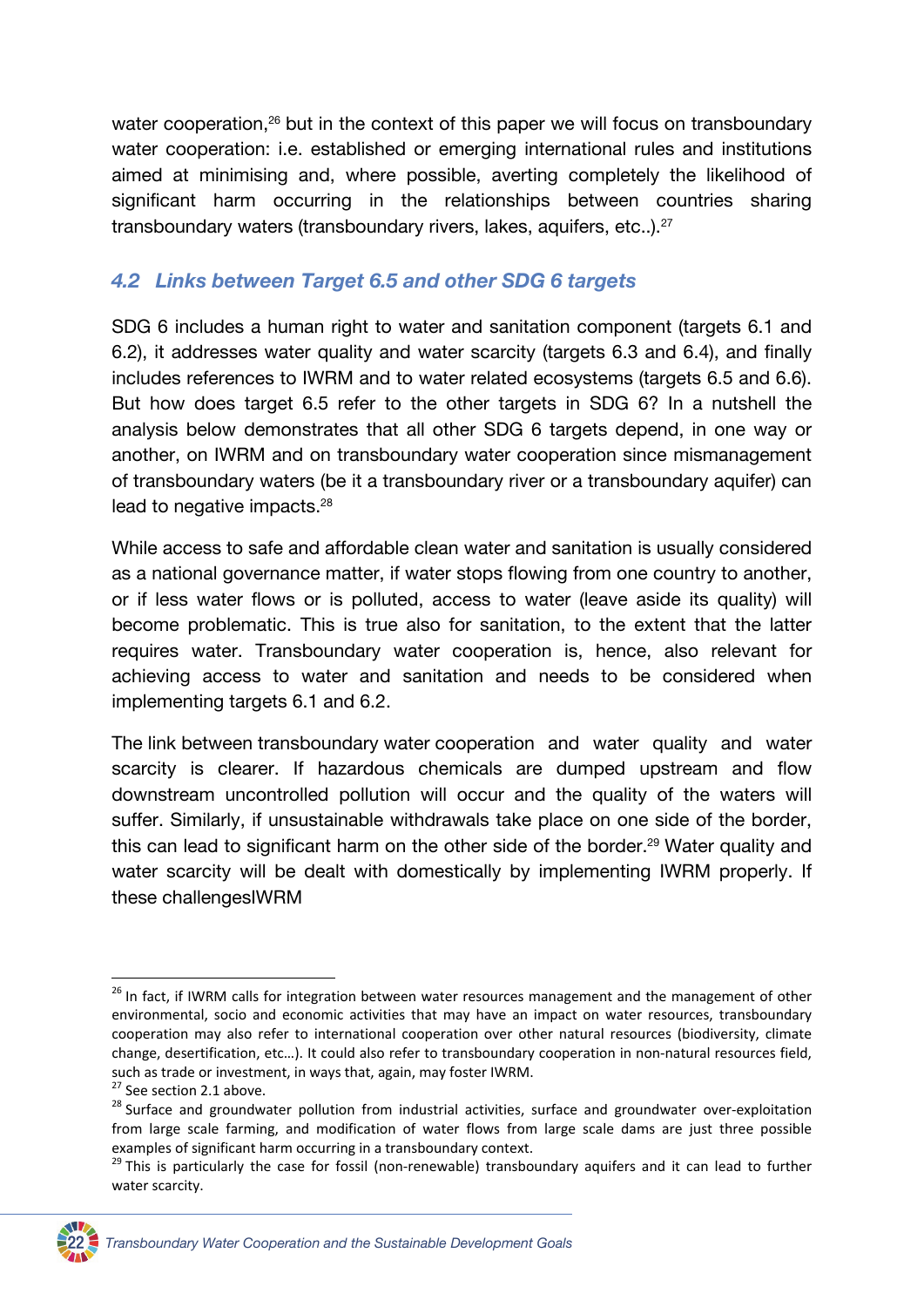arise in the context of transboundary waters, then countries are required to use their waters (surface and groundwater alike) in an equitable and reasonable manner taking into account a certain number of factors provided for by the existing and emerging rules applicable to transboundary water cooperation.<sup>30</sup> The latter include socio, geographical, climatic and economic factors,<sup>31</sup> which need to be considered together,<sup>32</sup> with priority for vital human needs.<sup>33</sup> The implementation of targets 6.3 and 6.4 is, hence, also dependent on target 6.5 and its reference to transboundary cooperation.

Finally, target 6.6 refers to the need to protect water-related ecosystems, including "rivers, aquifers and lakes". When the latter cross borders, transboundary water cooperation becomes crucial. The existing and emerging rules of international law applicable to such water-related ecosystems need to be understood and utilised in the implementation of target 6.6.34

In conclusion, IWRM can be considered as the means for countries and all stakeholders more generally to achieve SDG 6. Whenever one of the aspects addressed by the targets in SDG 6 (access to water, access to sanitation, water quality, water scarcity and water-related ecosystems) acquires a cross-border dimension, transboundary water cooperation is also needed to properly address SDG 6 through IWRM. The paper will now move on to map the linkages between IWRM and the rest of the SDGs, and between transboundary water cooperation and the remaining SDGs.

#### *4.3 Links between IWRM and other SDGs*

 $\overline{\phantom{a}}$ 

This sub-section completes the previous section of this paper in which the relationships between SDG 6 and the rest of the SDGs was analysed. 31 instances in which the achievement of a specific SDG depends also on the implementation of SDG 6 have been identified. Within this picture there are at least 4 links between IWRM and other SDGs.35



<sup>&</sup>lt;sup>30</sup> UNWC, supra note 12 (Part II Art. 5), and *Draft Articles*, supra note 16 (Part II. Art. 4)<br><sup>31</sup> UNWC, supra note 12 (Part II Art. 6.1(a)), and *Draft Articles*, supra note 16 (Part II. Art. 5.1(b))<br><sup>32</sup> UNWC, supra

Just as there will never be only one way of implementing IWRM, there is not one way of defining equitable and reasonable use of a transboundary water, as it will change and depend case by case. But it is very important to acknowledge that countries have at their disposal existing and emerging rules of international law. If implemented properly, these rules have the potential to address water quality and water scarcity issues in transboundary waters.<br><sup>34</sup> UNWC, supra note 12 (Part IV Art. 20), and *Draft Articles*, supra note 16 (Part III. Art. 10)

<sup>&</sup>lt;sup>35</sup> However, if we agree that IWRM is necessary to achieve all other SDG 6 targets, the relationship between IWRM and other SDGs can be considered to be much broader. An example may help to illustrate this point. We have seen that SDG 8 is about promoting sustained, inclusive and sustainable economic growth, and that target 8.4 calls for gradual improvement in "global resource efficiency" and for "decoupling economic growth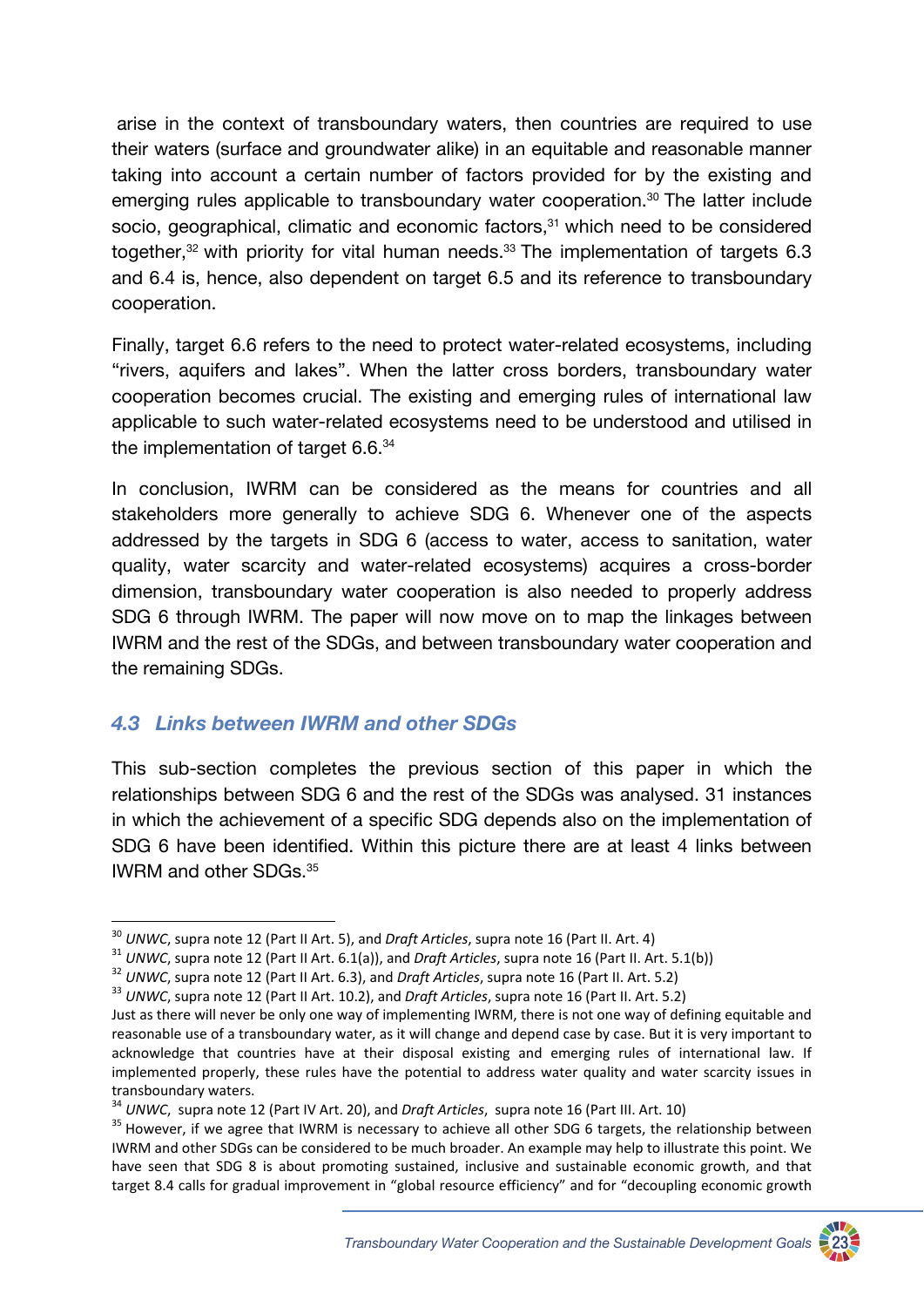There are, however, at least four instances in which IWRM becomes even more relevant for the implementation of specific SDGs. The first one can be found in target 13.2, which reads as follows: "Integrate climate change measures into national policies, strategies and planning." The relationship between climate change and water is very clear, both in terms of the water related disasters caused or increased by climate change, and in terms of the role that good water governance can play in adapting to climate change. For water governance to play a positive role in climate change adaptation, an *integrated* approach needs to take place by which a country inserts climate change into national policies, strategies and planning. However, due to the links between climate change and water, climate change integration requires also a duly consideration of IWRM, and vice versa. When countries engage in IWRM, climate change considerations need to be considered properly.

Two other instances in which IWRM plays a key role can be found in targets 15.4 and 15.5 that deal with the conservation of mountain ecosystems and biodiversity, including threatened species. While there is also an obvious link with target 6.6 that refers to water-dependent ecosystems, IWRM is also needed to ensure that other environmental considerations are duly taken into account when developing water policies.

Finally, target 16.1 makes a call to "significantly reduce all forms of violence and related death rates everywhere". No need to dwell again on whether water will lead to wars and conflict, or, quite the opposite, to cooperation between countries. However, well designed and appropriately implemented IWRM will undoubtedly lead to more sustainable water practices that will, ultimately, lead to more social and economic development. Violence and conflict tend to be less present if a country is developing, hence the link with IWRM.

| SDG 6 |                              | <b>Other SDGs</b>                     |  |
|-------|------------------------------|---------------------------------------|--|
|       | 6.1 Access to water          | 1.4, 3.1, 3.2, 4.1, 4.2, 11.1         |  |
|       | 6.2 Access to sanitation     | 1.4, 3.1, 3.2, 11.1                   |  |
|       | 6.3 Water quality            | 2.4, 7.a, 9.4, 12.4, 14.1, 15.4, 15.5 |  |
|       | 6.4 Water scarcity           | 2.4, 7.a, 8.4, 9.4, 15.4, 15.5        |  |
|       | 6.5 IWRM                     | 13.2, 15.4, 15.5, 16.1                |  |
|       | 6.6 Water-related ecosystems | 7.2, 15.1, 15.8                       |  |

1 from environmental degradation" through new sustainable consumption and production practices. This target speaks indirectly to target 6.4 that addresses water scarcity issues since some water scarce countries engage in very water intensive agricultural practices. The water footprint of agricultural products originating from such countries makes them very inefficient from an environmental perspective. Only through appropriate IWRM will countries be able to shift their production and consumption practices towards more water efficient practices in the context of their economic growth. This is just one example of how IWRM ends up relating and being relevant for most, if not all, links between SDG 6 and the other SDGs.

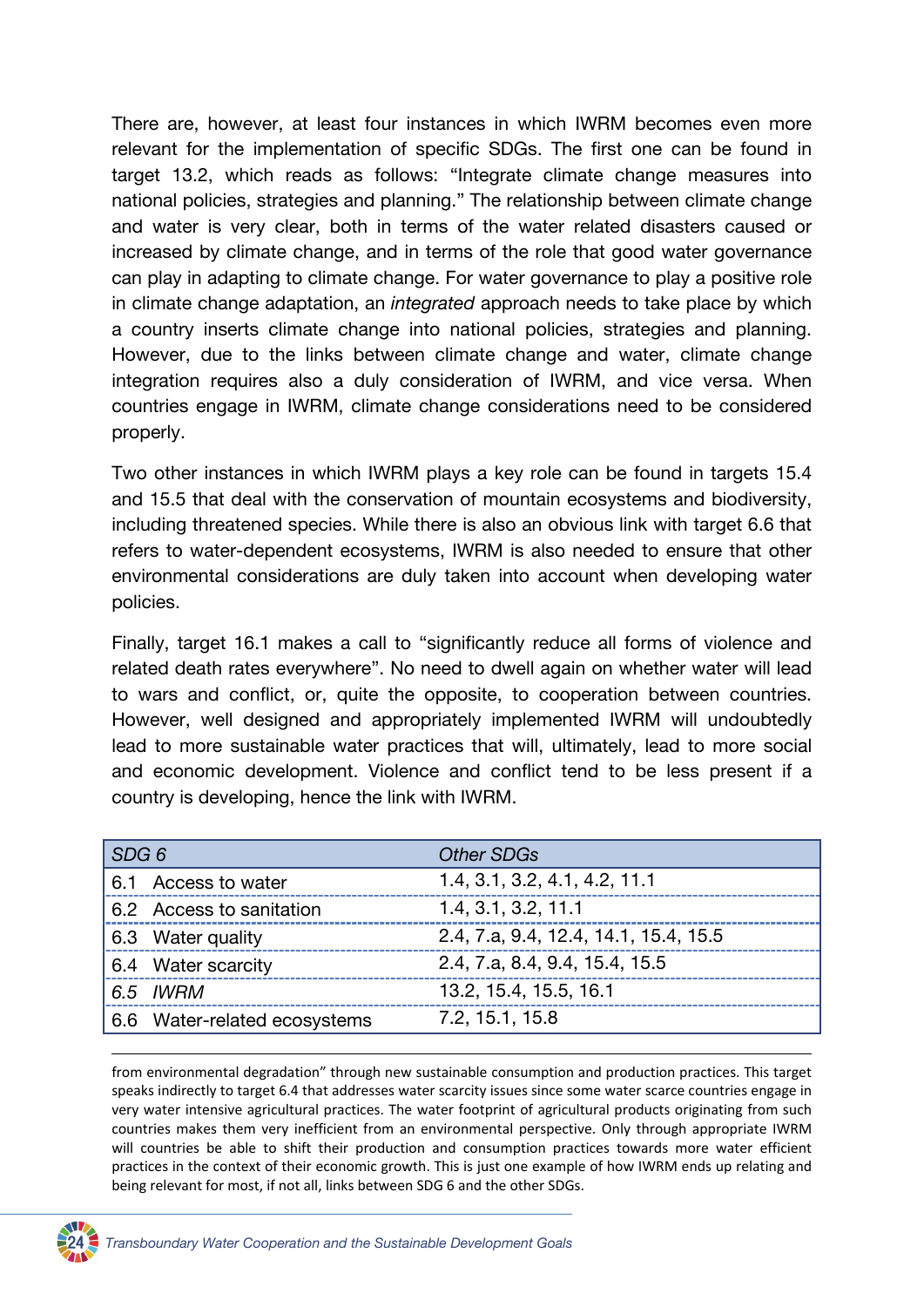#### *Table 2 – Goals and targets which link to SDG 6 and IWRM*

The table above includes the links between IWRM as provided for in target 6.5 and other SDGs. However, it is worth emphasising again that IWRM (just like transboundary water cooperation) is also a tool for the other SDG 6 targets to be met.



*Table 3 – Links between IWRM and SDG 6 targets* 

What this means is that all links between SDG 6 and the other SDGs have, at least in some minimal part, relevance for IWRM, making the latter a pivotal tool for the successful implementation of the SDGs.

| SDG 6                        | <b>Other SDGs</b>                     |             |
|------------------------------|---------------------------------------|-------------|
| 6.1 Access to water          | 1.4, 3.1, 3.2, 4.1, 4.2, 11.1         |             |
| 6.2 Access to sanitation     | 1.4, 3.1, 3.2, 11.1                   |             |
| 6.3 Water quality            | 2.4, 7.a, 9.4, 12.4, 14.1, 15.4, 15.5 | <b>IWRM</b> |
| 6.4 Water scarcity           | 2.4, 7.a, 8.4, 9.4, 15.4, 15.5 $\leq$ |             |
| 6.5 IWRM                     | 13.2, 15.4, 15.5, 16.1                |             |
| 6.6 Water-related ecosystems | 7.2, 15.1, 15.8                       |             |

*Table 4 – Associations between SDG 6 targets, other SDGs, and IWRM* 

Furthermore, whenever one of the aspects addressed by the targets in SDG 6 (access to water, access to sanitation, water quality, water scarcity and waterrelated ecosystems) acquires a cross-border dimension, transboundary water cooperation is also needed to properly address SDG 6.

|               |                                                   | -SDG 6                       |             |
|---------------|---------------------------------------------------|------------------------------|-------------|
|               | Cross-border<br>Water<br>Cooperation<br>dimension | 6.1 Access to water          |             |
| Transboundary |                                                   | 6.2 Access to sanitation     |             |
|               |                                                   | 6.3 Water quality            | <b>IWRM</b> |
|               |                                                   | 6.4 Water scarcity           |             |
|               |                                                   | 6.6 Water-related ecosystems |             |

*Table 5 – SDG 6 targets and levels of access between IWRM and transboundary water cooperation* 

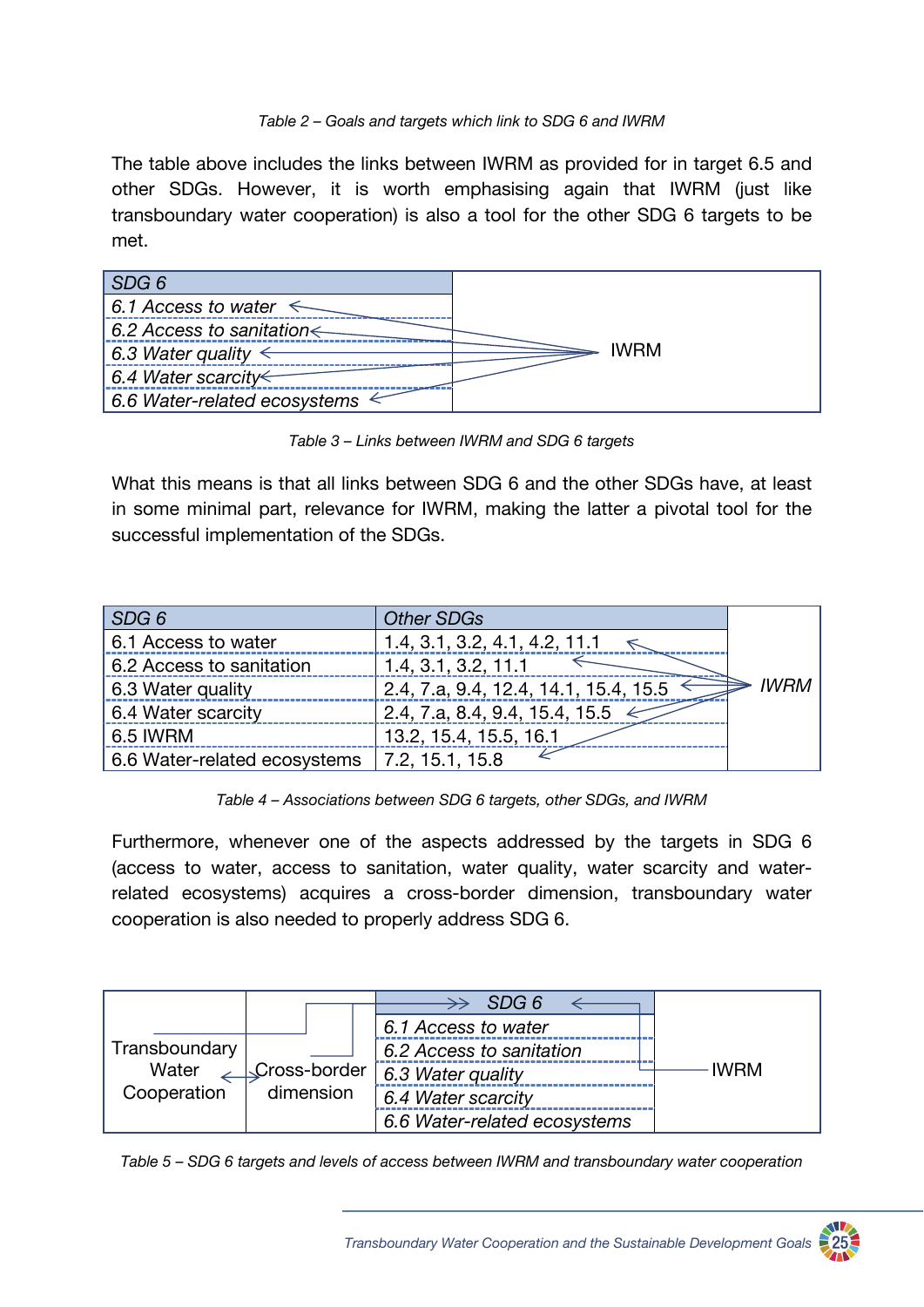The table above starts to highlight that, as much as IWRM and transboundary water cooperation are both present in target 6.5, they tend to operate at different levels. IWRM is mainly a domestic tool for water management, while transboundary water cooperation is needed when mismanagement of transboundary waters can lead to significant harm. The link between IWRM and transboundary water cooperation, and its implication for the implementation of the SDGs, will be further addressed later in this paper.36 The latter now moves on to map the linkages between transboundary water cooperation and the SDGs.

#### *4.4 Links between transboundary water cooperation and other SDGs*

Concluding that IWRM and transboundary water cooperation is necessary to "ensure availability and sustainable management of water and sanitation for all (i.e. SDG 6)" should not be too surprising. The question is whether transboundary water cooperation plays a similar role in the context of other SDGs and targets therein. In order to answer this question, this sub-section will map and assess the relationship between the transboundary water cooperation element embedded in target 6.5 and the other SDGs and targets therein. Most of these links are the same as the ones identified when discussing the relationship between SDG 6 and the other SDGs, others are new. The mapping exercise and analysis highlights the need to retain transboundary water cooperation at the heart of the implementation of the SDGs.

#### *4.4.1 Already existing links between SDG 6 and other SDGs that call for transboundary water cooperation*

The first point to make is that of the 31 links identified in previous sections, most can be placed in a transboundary context. Should this happen, the link not only remains, but could become more acute should transboundary water cooperation not be present. This situation will be illustrated by focusing on how each specific SDG 6 target links to other SDGs and determining the extent to which transboundary water cooperation is needed to implement such SDG.

#### *Target 6.1 Access to Water, other SDGs and Transboundary Water Cooperation*

Access to water is crucial for the achievement of SDG 4 and in particular to ensure that all children have childcare and primary and secondary education. If water resources are transboundary and their quantity or quality is affected by mismanagement, access to water will become even more problematic. In this context, transboundary water cooperation becomes particularly important,

**<sup>.</sup>** <sup>36</sup> See infra sections 4.1-4.3.

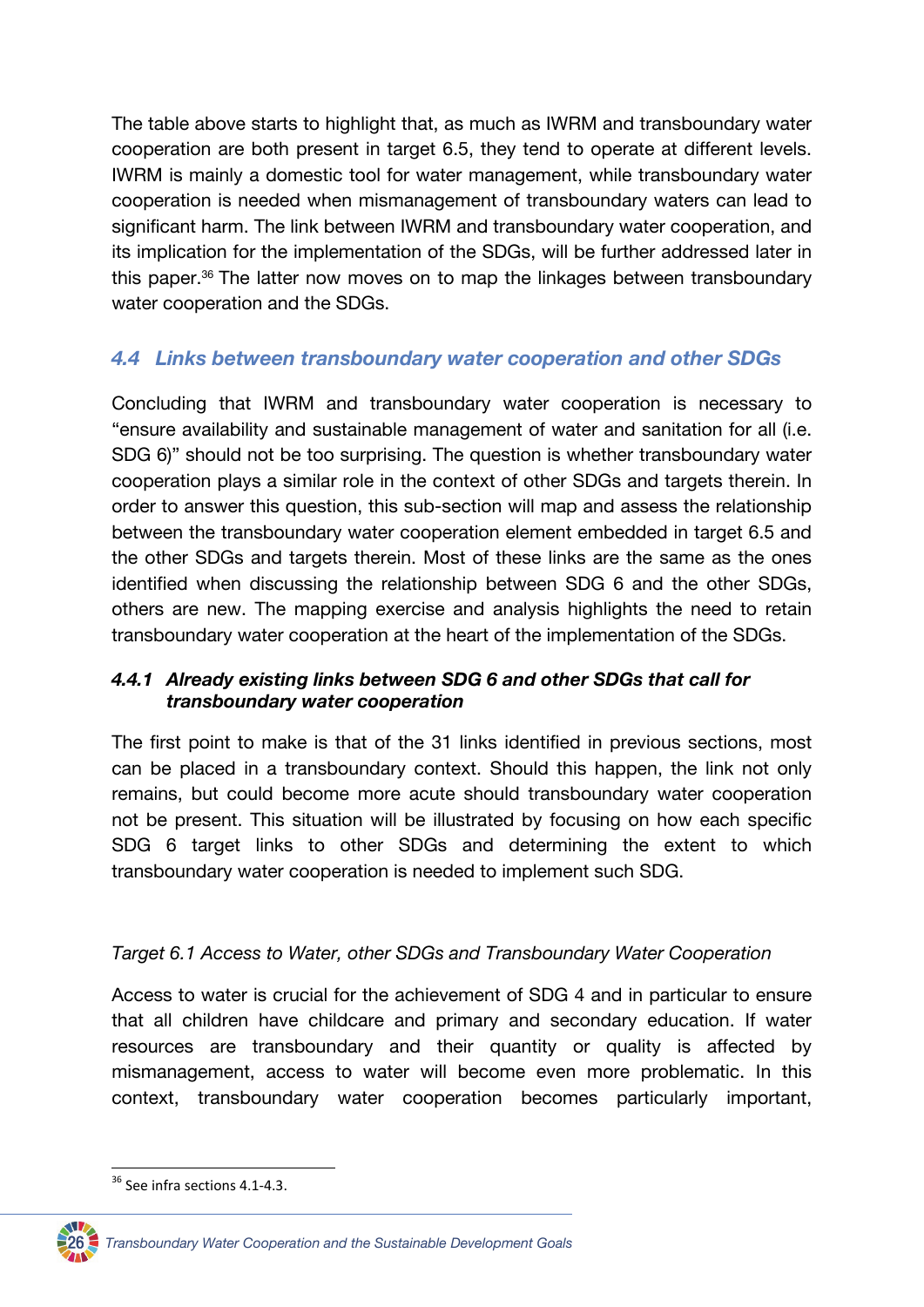especially the reference to the need to ensure surface water (or groundwater) for vital human needs  $37$ 

Access to water is also direly needed to achieve SDG 11, which aims to make cities and human settlements safer. With a similar rationale for SDG 4, if water that flows through a city comes from transboundary waters and transboundary water cooperation is not present, or does not function properly, the city can suffer pollution or scarcity as a consequence. This is particularly important for cities that are close to a border and for the most vulnerable of city dwellers. It is, hence, very important for transboundary water cooperation to be linked to SDG 11.

#### *Target 6.2 Access to sanitation, other SDGs and transboundary water cooperation*

Access to sanitation is mainly a domestic matter in which IWRM becomes particularly relevant. However, to the extent that proper sanitation requires water, its pollution or its scarcity can lead to problems. Transboundary water cooperation can, hence, become relevant especially in the context of SDG 11, in which sanitation constitutes one of the basic services that needs to be guaranteed to city dwellers. This is particularly true, as per the discussion above for access to water, for cities crossed by transboundary waters, be they rivers or aquifers.

#### *Target 6.3 Water quality, other SDGs and transboundary water cooperation*

Water quality is crucial for a number of SDGs. Starting with SDG 2 that addresses hunger, food security and sustainable agriculture. Transboundary water cooperation is extremely important for this SDG since farming operations within transboundary waters may pollute the waters of a neighbouring country hindering food security and sustainable agriculture. Mismanagement of transboundary waters can also lead to challenges to ecosystems on the other side of the border. It is, hence, crucial that in implementing target 2.4 close attention is given to the transboundary water cooperation element of target 6.5.

Water quality is also a critical issue for SDG 7 in as much as it allows and promotes for cleaner fossil-fuel technology. Should countries sharing transboundary waters engage in unconventional oil and gas extraction and not use safe technology (case pumping, high-volume hydraulic fracturing, etc…), shale gas can lead to groundwater pollution in transboundary aquifers. Hence, transboundary water cooperation needs to be closely considered when implementing target 7.a.



<sup>&</sup>lt;sup>37</sup> See supra note 33.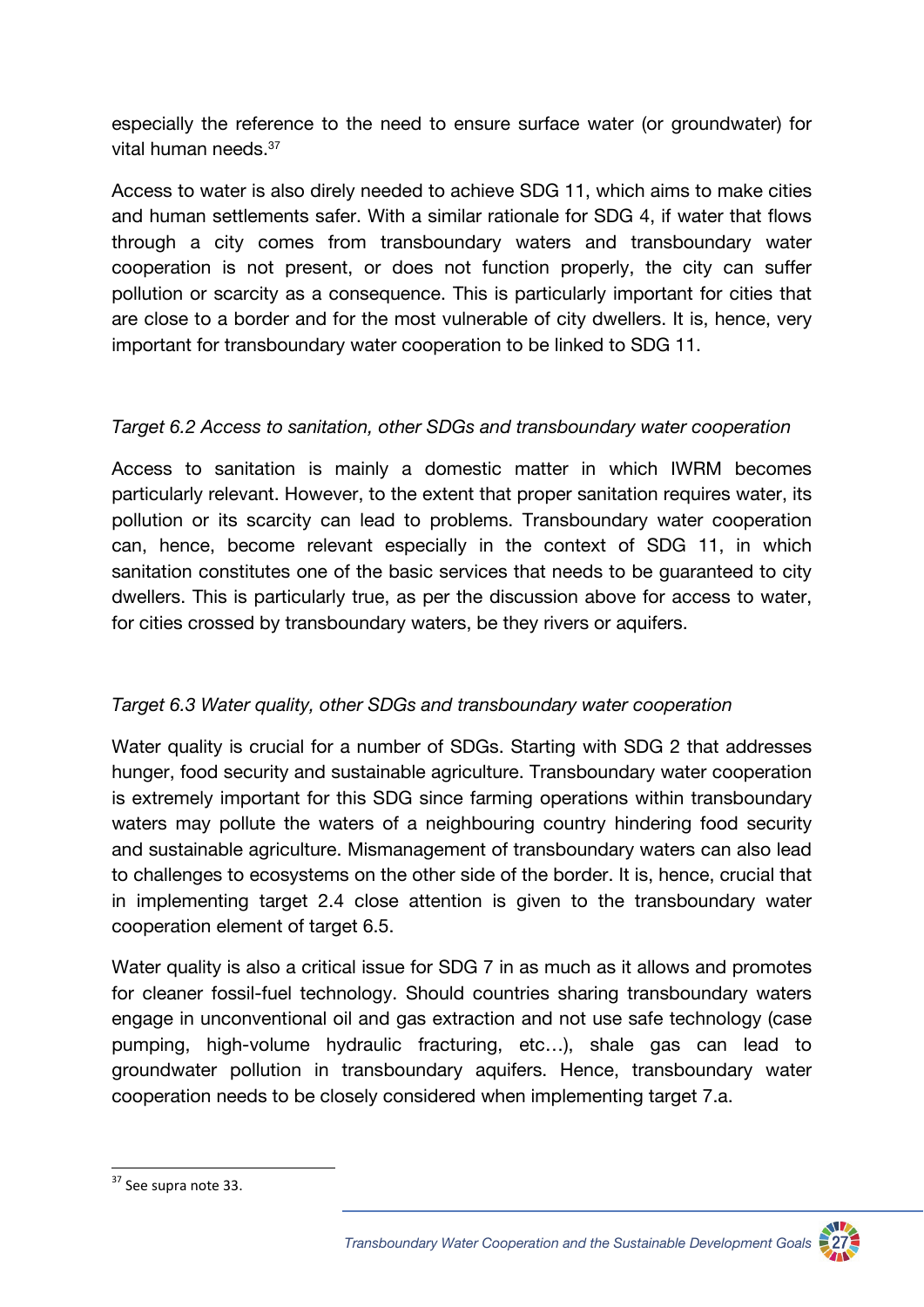A third SDG in which transboundary water cooperation is important in relation to water quality is SDG 12 that refers to shifting patterns of production and consumption. Target 12.4 calls for a significant reduction of chemicals into the water. This is a clear example that transboundary water cooperation is crucial vis a vis transboundary waters. Countries can implement SDG 12 in the best possible way domestically, but if water quality is hindered by actions originating from outside their borders, only effective transboundary water cooperation will be able to tackle the problem. It is, hence, extremely important that target 6.5 is considered in harmony with target 12.4.

SDG 14 is a fourth one in which transboundary water cooperation is not just an option, but a requirement in case of transboundary waters. Marine pollution from land based activities may be caused by pollution upstream from a country different than the one where the transboundary water flows into the sea. This may be equally true for coastal aquifers, even if in this case, usually, the flow of groundwater will be much slower and gravest pollution problems will arise on more localised border areas. The transboundary water cooperation element of target 6.5 needs to be fully incorporated into the implementation of target 14.1.

Finally, SDG 15 requires transboundary water cooperation in order to effectively protect mountain ecosystems and biodiversity, when these feature transboundary waters. In particular, mountain ecosystems can be very fragile and pollution upstream can hinder the delicate balance downstream within a mountain ecosystem. It is important that countries use their waters in an equitable manner giving ecosystem protection the necessary value. This can happen only if transboundary water cooperation, as enshrined in target 6.5. is considered together with targets 15.4 and 15.5.

#### *Target 6.4 Water scarcity, other SDGs and transboundary water cooperation*

Very similar considerations apply for the need to incorporate transboundary water cooperation ex target 6.5 when dealing with water scarcity issues within other SDGs. Firstly, the mismanagement of transboundary waters can lead to significant harm to the agriculture sector of a country, which could have serious implications for food security and the fight against hunger. By engaging in good faith and meaningful transboundary water cooperation the risks of having further water scarcity due to the actions of transboundary water country over another are reduced. Hence, the need to consider the transboundary water cooperation dimension of target 6.5 and target 2.4 together also in relation to water scarcity challenges.

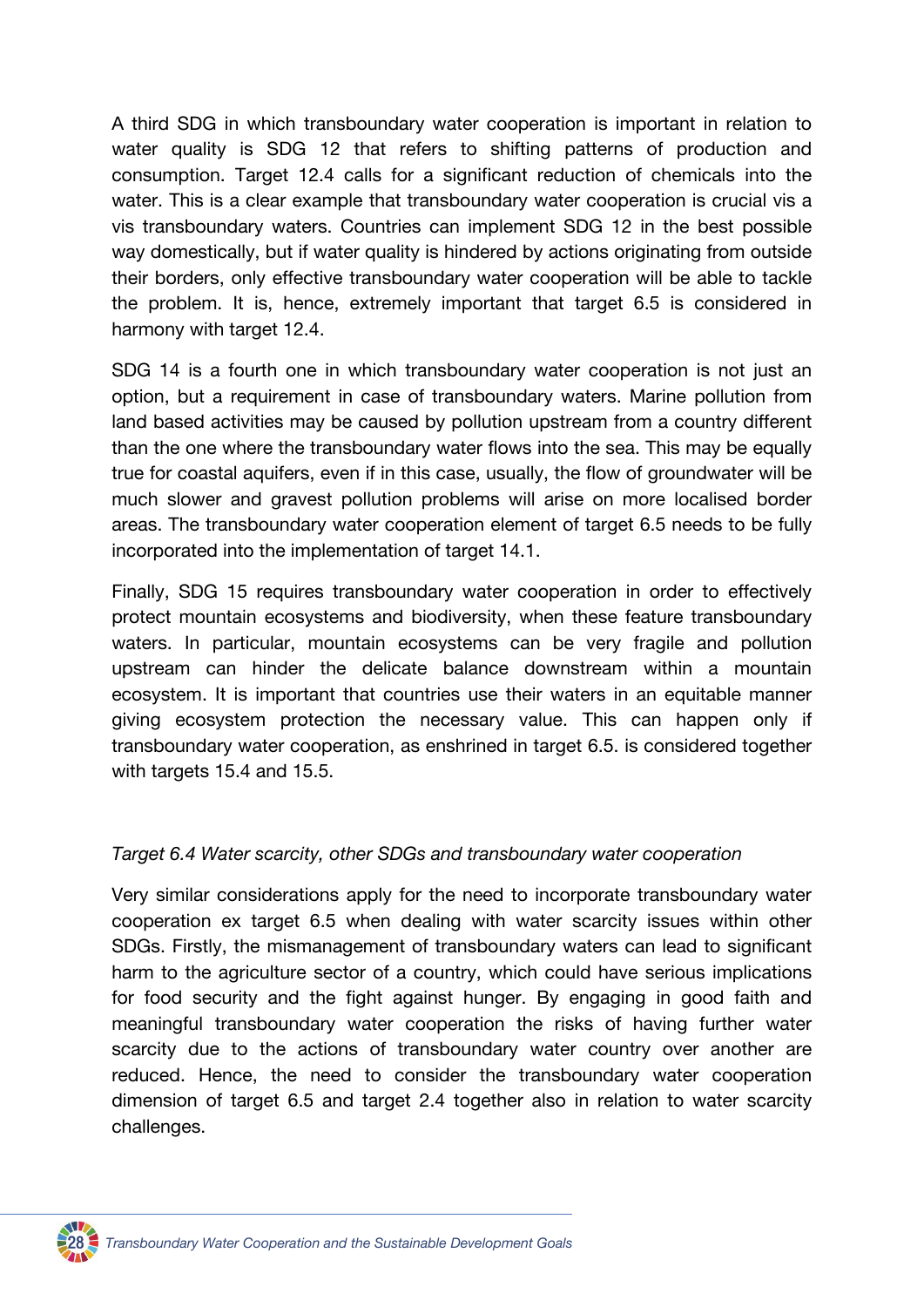As for sustainable energy and target 7.a, here the challenge lies in the amount of water needed for operating unconventional oil and gas extractions. Should this take place in the context of transboundary waters, overexploitation for *sustainable*  energy uses may cause competition not only over different uses, but also less available water for a neighbouring country.<sup>38</sup> Taking the above into account, the transboundary water cooperation dimension of target 6.5 needs to be considered when implementing 7.a.

A third SDG that has to be understood in conjunction with transboundary water cooperation is SDG 15 that refers, as we have seen previously, to the protection of mountain ecosystems and biodiversity. Just as for water quality, these ecosystems depend also on the amount of water, and this can be negatively affected by the mismanagement of transboundary waters.

#### *Target 6.5 IWRM, other SDGs and transboundary water cooperation*

IWRM is the first part of target 6.5 and, despite the fact that its presence is very much felt in each and every one of the 31 links identified between SDG 6 and the other SDGs, there are at least 4 instances in which IWRM has an even stronger relationship with a specific SDG. Transboundary water cooperation is relevant in each one.

The first refers to the relationship with SDG 13, the climate change SDG. Here transboundary water cooperation is of upmost importance due to the relevance of water resources (both surface and groundwater) in adapting to climate change. This is a case in which the cross border nature of transboundary waters requires transboundary water cooperation for target 13.2 that calls for integrated approaches to be effective. Hence, the need to consider also the transboundary water cooperation element of target 6.5 in the implementation of target 13.2.

The second and third instance refers to SDG 15 and in particular to its targets that refer to the protection of mountain ecosystems and biodiversity. IWRM is crucial to this, but if these ecosystems find themselves in a transboundary context, transboundary water cooperation is also extremely important.

Finally, SDG 16, which is about the promotion of peaceful and inclusive societies, also requires transboundary water cooperation. Transboundary waters have the potential to lead to conflict if not managed properly. But they also have the potential to lead to cooperation, if transboundary water cooperation is genuine and properly designed and implemented.





<sup>&</sup>lt;sup>38</sup> In this context, it is important that the factors that need to be taken into account to determine equitable and reasonable utilisation are properly balanced in such a situation giving priority to vital human needs. See supra note 33.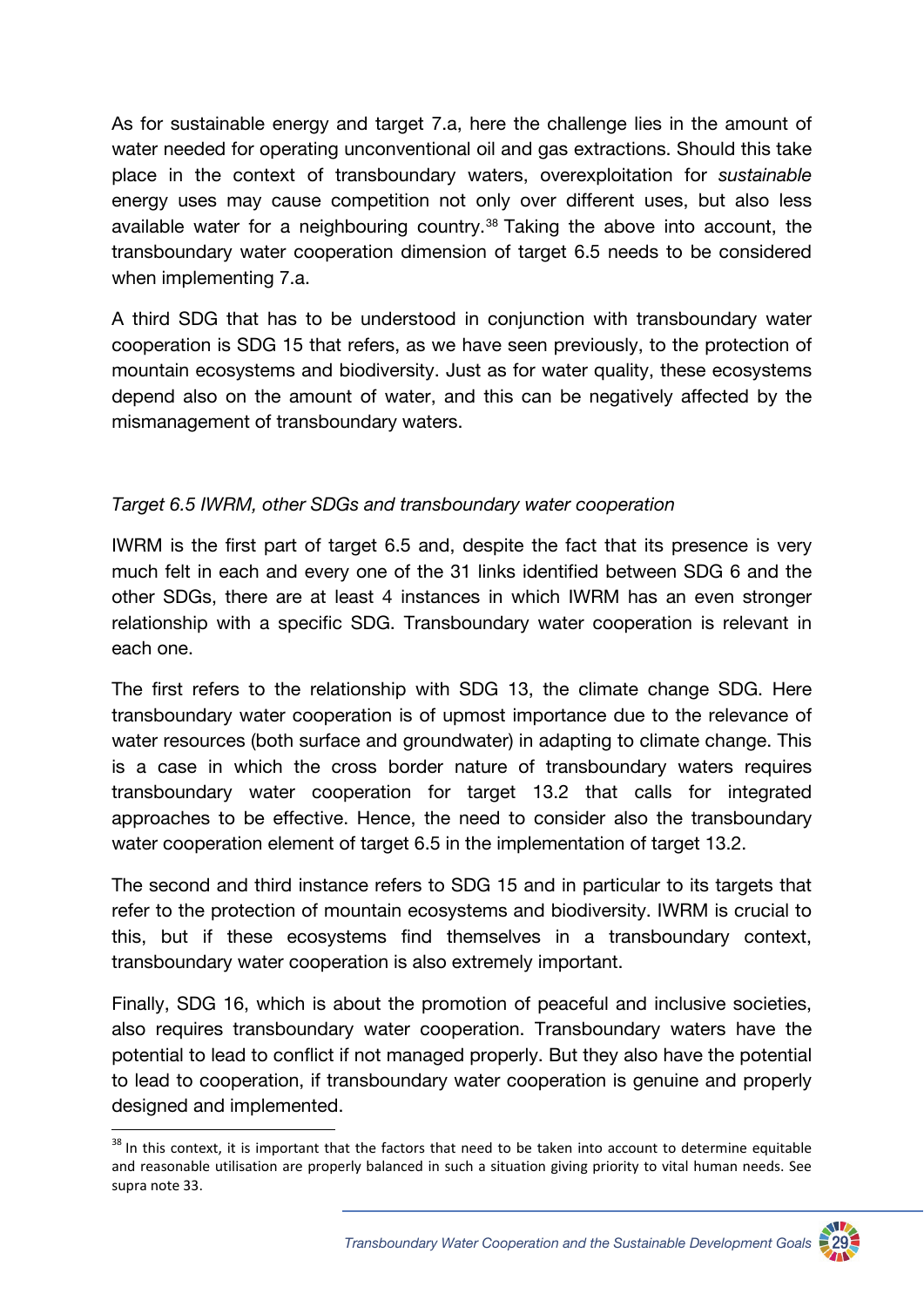*Target 6.6 Water-related ecosystems, other SDGs and transboundary water cooperation* 

Large scale dams can be drivers of economic development, but can also constitute threats to biodiversity and to local communities that in some cases needs to be displaced due to the construction and operation of the large infrastructure. When dams are built on transboundary rivers the need for States sharing such a natural resource to cooperate is of paramount importance. Without cooperation, framed not only as the substantive obligation to use the waters in an equitable and reasonable way,<sup>39</sup> but also considered in its procedural quise as the obligation to notify and consult,40 large scale dams, despite their contribution to the renewable energy mix of a country, or even of a region, can lead to tension and in some cases event to conflict. It is, hence, extremely important that the transboundary water cooperation element embedded in target 6.5 is built into the implementation of target 7.2.

A second SDG worth highlighting in the context of target 6.6 and transboundary water cooperation is SDG 15 and target 15.1 in particular. The latter reads as follows:

"By 2020, ensure the conservation, restoration and sustainable use of terrestrial and inland freshwater ecosystems and their services, in particular forests, wetlands, mountains and drylands, in line with *obligations under international agreements*."41

While reference to specific ecosystems may lead to highlight ad-hoc international agreements such as the Convention on Wetlands of International Importance, especially as Waterfowl Habitat (Ramsar Convention),<sup>42</sup> target 15.1 can also be read as a clear and direct reference to the need to incorporate existing and emerging international rules applicable to transboundary waters for their relevance to the protection of ecosystems. 43 The need to harmonise the transboundary water cooperation element of target 6.5 and target 6.1 is the consequence of such a requirement.

Similarly, target 15.8 that calls for prevention of introduction and reduction of the impact of "invasive alien species on land and water ecosystems" requires close and full attention to transboundary water cooperation in order to deal with this threat to ecosystems when these stem from transboundary waters, surface water in primis.

<sup>43</sup> *UNWC*, supra note 12 (Part IV Art. 20), and *Draft Articles*, supra note 16 (Part III. Art. 10)



<sup>&</sup>lt;sup>39</sup> UNWC, supra note 12 (Part II Art. 5), and Draft Articles, supra note 16 (Part II. Art. 4)

<sup>&</sup>lt;sup>40</sup> UNWC, supra note 12 (Part III Art. 12), and *Draft Articles*, supra note 16 (Part III. Art. 15.2) <sup>41</sup> Emphasis not present in the original.

<sup>&</sup>lt;sup>42</sup> The Convention on Wetlands of International Importance, especially as Waterfowl Habitat, signed in Ramsar on 2 February 1971 entered into force on 21 December 1975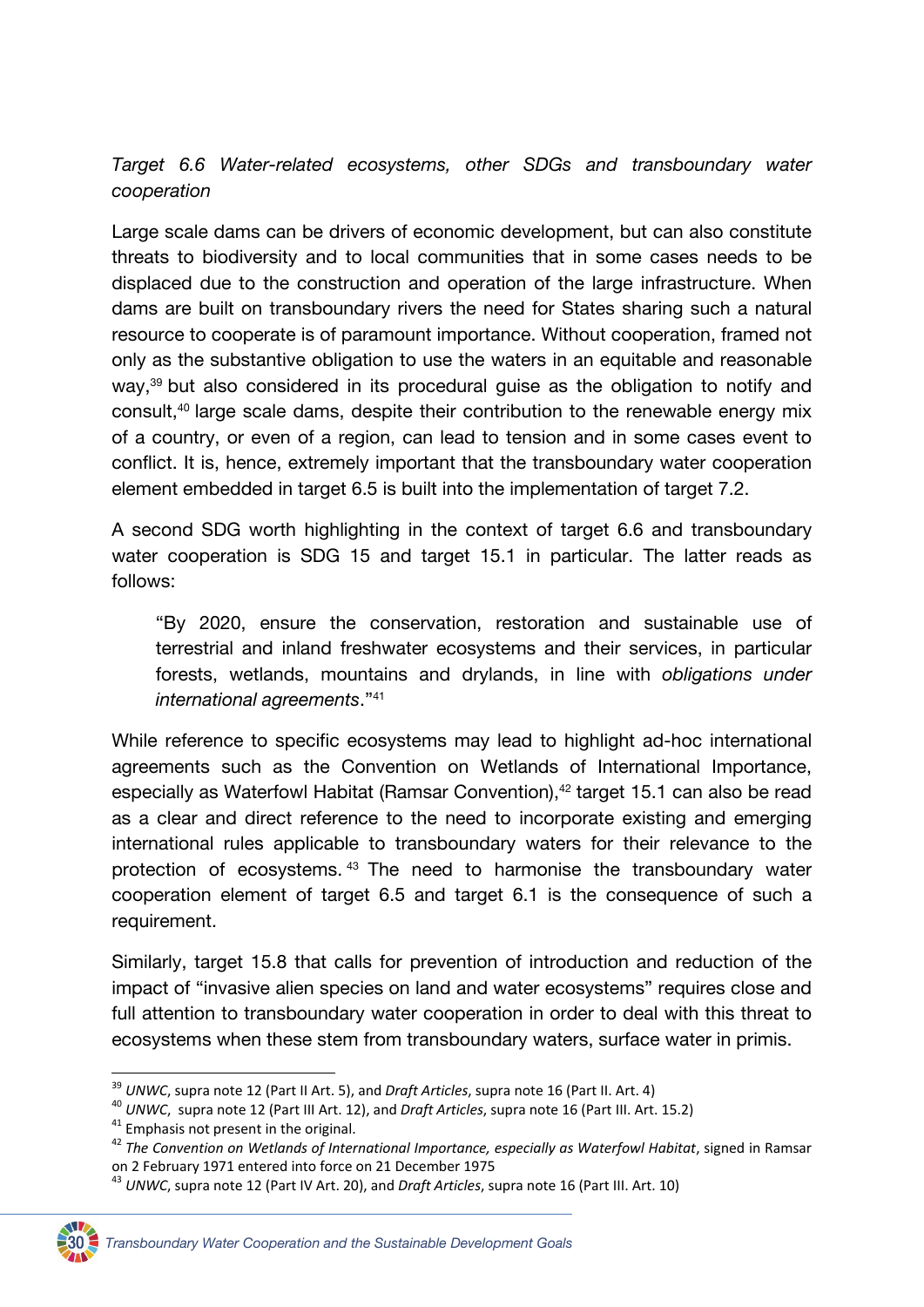| SDG <sub>6</sub>                               | <b>Other SDGs</b>                |
|------------------------------------------------|----------------------------------|
| 6.1 Access to water                            | 4.1, 4.2, 11.1                   |
| 6.2 Access to sanitation                       | 11.1                             |
| 6.3 Water quality                              | 2.4, 7.a, 12.4, 14.1, 15.4, 15.5 |
| 6.4 Water scarcity                             | 2.4, 7.a, 15.4, 15.5             |
| 6.5 IWRM                                       | 13.2, 15.4, 15.5, 16.1           |
| 6.6 Water-related ecosystems   7.2, 15.1, 15.8 |                                  |

*Table 6 – Target 6.5 (transboundary cooperation) and links between SDG 6 and other SDGs* 

This extensive mapping has highlighted 21 instances in which the transboundary water cooperation element of target 6.5 finds its way into links that have already been identified between SDG 6 and other SDGs. These links highlight the need to consider *also* transboundary water cooperation when implementing the SDGs. It also clarifies that transboundary water cooperation needs to *inform* the implementation of those SDGs in which a link can be found. Before clarifying what we mean by *also* and *inform* this paper will now move on to see whether further adhoc links can be found between transboundary water cooperation and other SDGs and targets therein.

#### *4.4.2 New links between SDG 6 and other SDGs that call for transboundary water cooperation*

#### *SDG 1 – End poverty in all its forms everywhere*

Target 1.5 reads as follows: "By 2030, build the resilience of the poor and those in vulnerable situations and reduce their exposure and vulnerability to climate-related extreme events and other economic, social and environmental shocks and disasters." The non-equitable use of natural resources contained in a transboundary river or in a transboundary aquifer can lead to an environmental shock or disaster. Non-equitable use can arise from over-exploitation or pollution of a transboundary river or of a transboundary aquifer. To avoid such shocks and disasters countries that share a transboundary river or a transboundary aquifer need to cooperate, based on existing and emerging rules of international law. In order to effectively build by 2030 the resilience of the poor and of those in vulnerable situations to environmental shocks and disasters caused by the non-equitable use of transboundary rivers and transboundary aquifers, transboundary water cooperation must *also* be considered*.* Furthermore, transboundary water cooperation in target 6.5 should also *inform* the implementation of target 1.5.

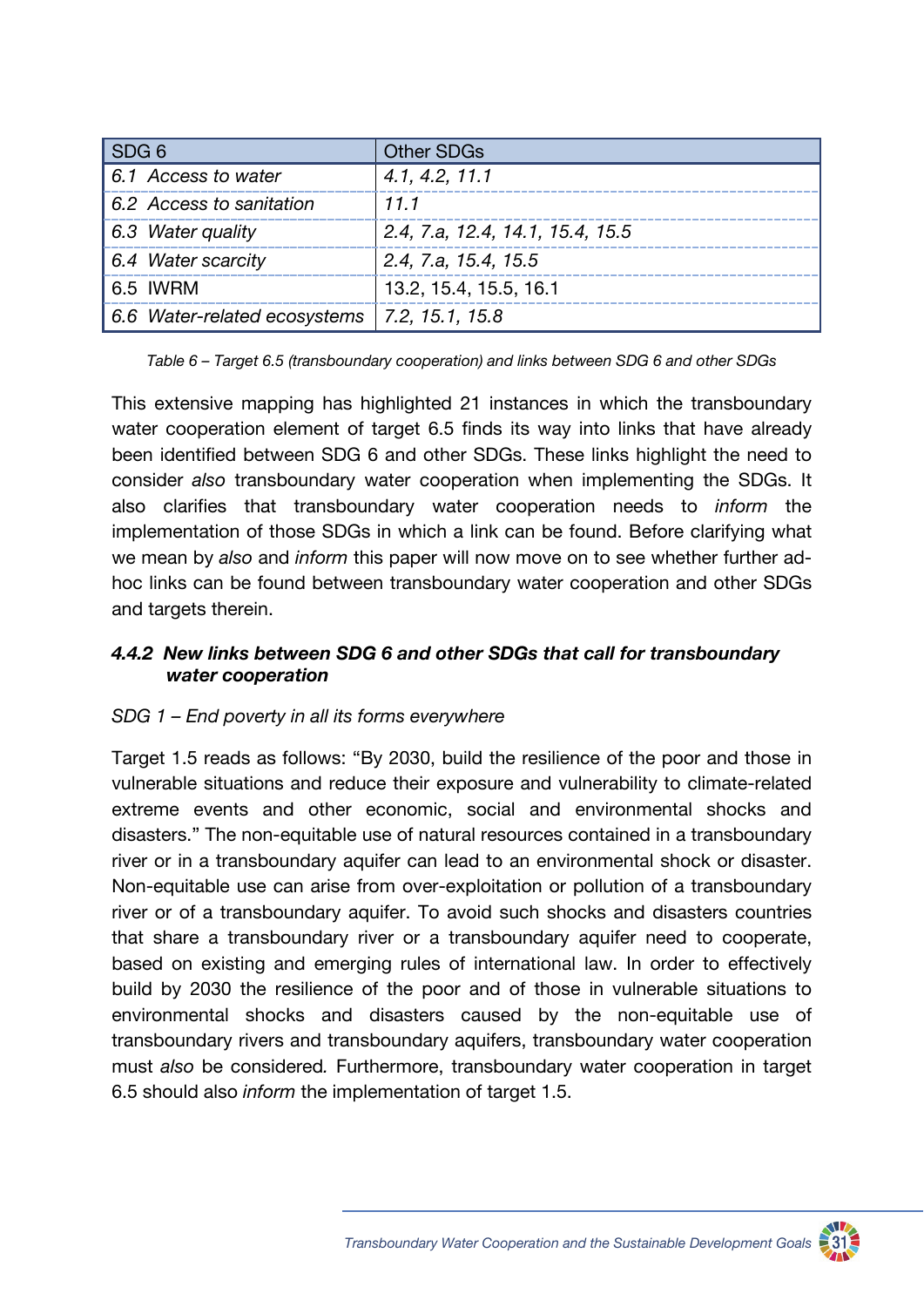*SDG 9 – Build resilient infrastructure, promote inclusive and sustainable industrialization and foster innovation* 

Target 9.1 includes "transborder infrastructure" within its scope. Both transboundary surface water, and to a lesser extent, transboundary aquifers, can be impacted by transboundary infrastructure. The latter will be built to promote economic development, but needs to be "affordable" and there should be "equitable access for all". In particular, the reference to *equity* leads to the need to develop and build transboundary infrastructure in an equitable and reasonable manner, which can be assisted by referring to the similar provision in transboundary water cooperation agreements.<sup>44</sup> Despite the fact that this link may not be as clear and apparent as others, target 6.5 also plays a role in the implementation of target 9.1.

In conclusion, there are at least 31 instances in which SDG 6 links directly or indirectly with other SDGs. Of these 31 links, 21 have a cross-border dimension that require the transboundary water cooperation element provided for in target 6.5 to be also considered and to inform the implementation of the SDGs. Two further links between transboundary water cooperation and the rest of the SDGs have also been identified.

We now conclude this section by clarifying once again that sustainable development requires transboundary water cooperation. The relationship between IWRM and transboundary water cooperation within target 6.5 emphasises this requirement.

#### *4.5 Sustainable Development requires Transboundary Water Cooperation*

Target 6.5 highlights the importance of IWRM for successfully achieving SDG 6. IWRM is also relevant for a number of other SDGs and targets therein, but IWRM is mainly a domestic/national water management approach. In fact, "without an adequate coordination at the basin level water resources management cannot be truly integrating the different water uses and ensure sustainability."45 Even the best designed and best implemented IWRM at a national level will not be able to cope with water resources challenges (pollution and over exploitation in primis) if these challenges originate from a neighbouring country. Since water often crosses national boundaries, IWRM will be limited if a transboundary component is not considered. Transboundary water cooperation is, hence, paramount for sustainable

<sup>45</sup> Consolidated Metadata (2015) p 33.



**<sup>.</sup>** <sup>44</sup> See supra note 30.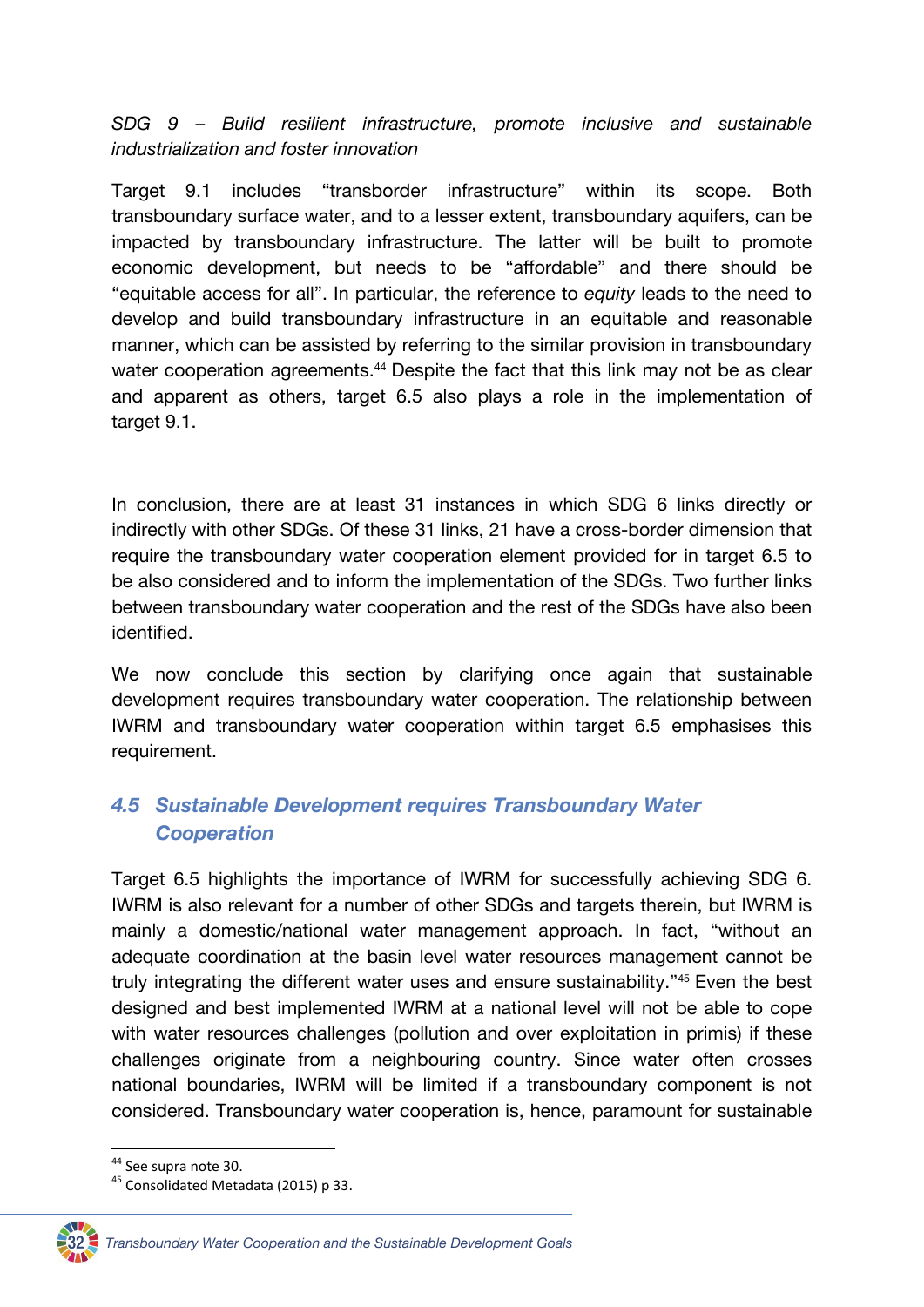development and for the implementation of the SDGs as a whole. This is not to say that domestic water resources management, and IWRM in particular, are not important, quite the opposite. But it cannot be denied that, without appropriate transboundary cooperation, some national water resources challenges cannot be properly dealt with.

Against this background, this section has highlighted the importance of transboundary water cooperation for sustainable development. In particular, transboundary water cooperation as provided for in SDG 6 is *also* relevant for other SDGs and it *informs* the implementation of other SDGs. Before moving forward in this paper and addressing the topical issue of indicators for SDGs and the need to include transboundary water cooperation therein, what is meant by *also* and *inform* in the context of SDG implementation and transboundary water cooperation will be briefly clarified.

Transboundary water cooperation is not the only and most important means of implementation of the SDGs. One of the key characteristics of the SDG as a whole is that they cannot be understood and, more importantly, implemented in isolation.<sup>46</sup> Transboundary water cooperation is needed for the proper implementation of the SDGs, but the opposite also stands true. Each SDG has to be considered in the development of new, or amendment of already existing, transboundary water cooperation frameworks.

On the other hand, transboundary water cooperation needs to *inform* the implementation of the SDG. It is not enough just to consider transboundary water cooperation together with other factors that are ultimately aggregated to a list of indicators. Transboundary water cooperation, and the existing and emerging international rules and institutions that define it, need to constitute a normative framework within which to implement the SDGs. Again, it does not have to be the only normative framework, but it is important that stakeholders involved in the implementation of the SDGs are aware of the international laws and policies applicable to transboundary rivers and transboundary aquifers. However, awareness is only the first step. Those involved in the implementation of the SDGs need to also incorporate any rights and obligations (both substantive and procedural) stemming from existing and emerging transboundary waters international rules into policies and strategies aimed at implementing the SDGs. Retaining a strong and clear indicator for transboundary water cooperation is a first step in this direction.



<sup>&</sup>lt;sup>46</sup> See supra section 3.3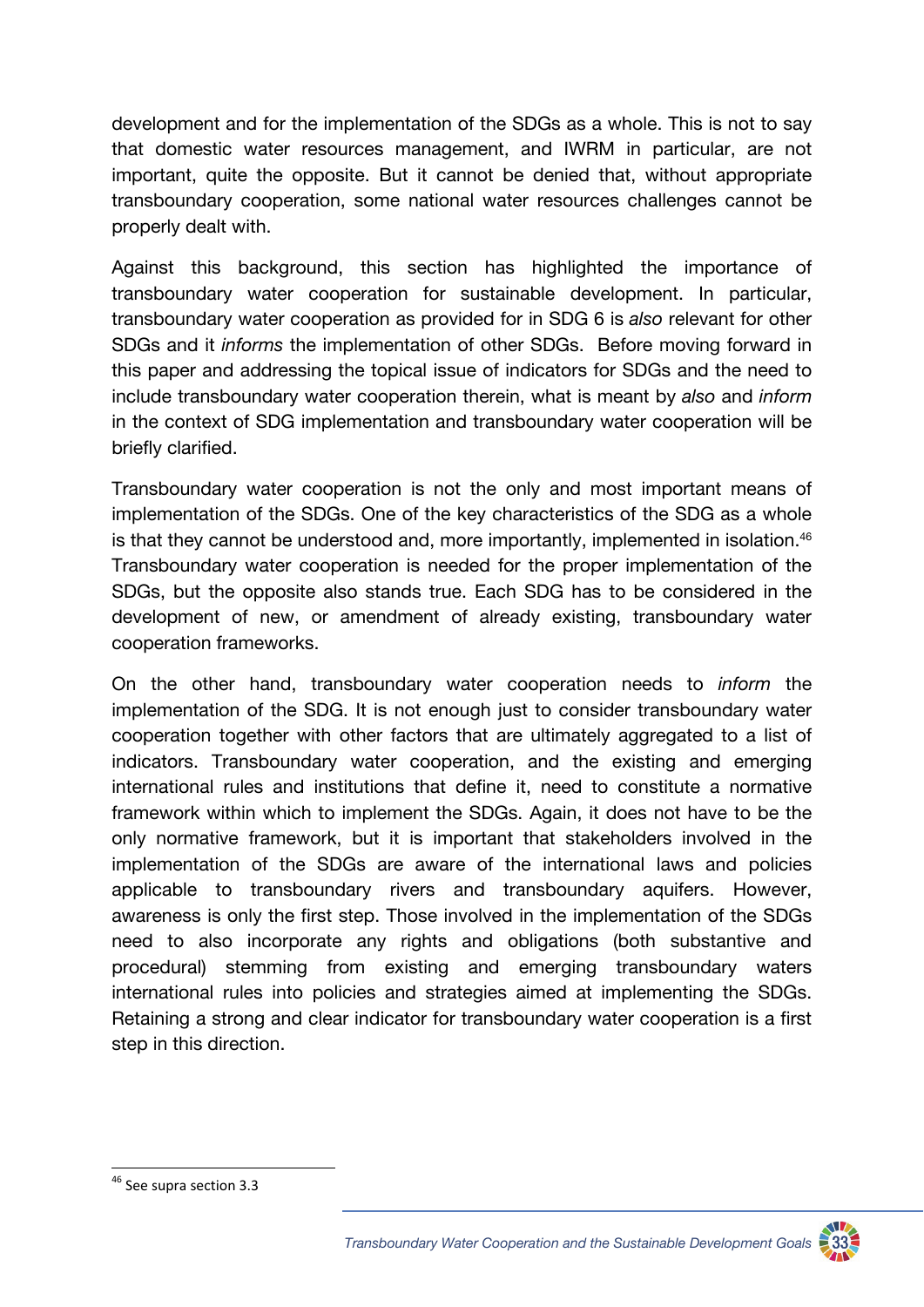

## The Case for retaining a strong<br>indicator for Transboundary Water indicator for Transboundary Water

#### Key messages

- *Target 6.5 requires a set of two indicators in order to fully capture the importance of both IWRM and transboundary water cooperation in the implementation of the SDGs.*
- **An indicator must be retained solely for the transboundary water** *cooperation element embedded in target 6.5.*
- *This paper advocates for an indicator that should be broad enough to reward also cooperative frameworks aimed at developing a sound system of exchange of information, and not only fully fledged IWRM systems.*
- *This is particularly important in the context of transboundary aquifers governance, where many of the cooperative frameworks being discussed are at a very initial stage.*
- *The indicator can be reviewed throughout the implementation of the SDGs, especially in relation to the quantity and quality of the information that needs to be exchanged.*
- *UNESCO-IHP and UNECE can play an important role with other members of UN Water in monitoring this indicator.*

#### *5.1 A case for two indicators for target 6.5*

Countries are currently in the delicate phase of preparing for the implementation of the SDGs, involved once again in an inter-governmental process, this time led by the Inter-agency and Expert Group on Sustainable Development Goal Indicators (IAEG-SDGs). In particular, this process is called to develop a set of indicators that will allow to measure and report back on the 169 targets that have been agreed on. On 2 November 2015 a document was made public containing a list of indicators reviewed at the second meeting of the IAEG-SDGs in Bangkok from 26-28 October 2015.<sup>47</sup> In this document there is only one indicator for target 6.5, which reads as follows "Degree of integrated water resources management (IWRM) implementation".

**<sup>.</sup>** <sup>47</sup> Results of the list of indicators reviewed at the second IAEG-SDG meeting

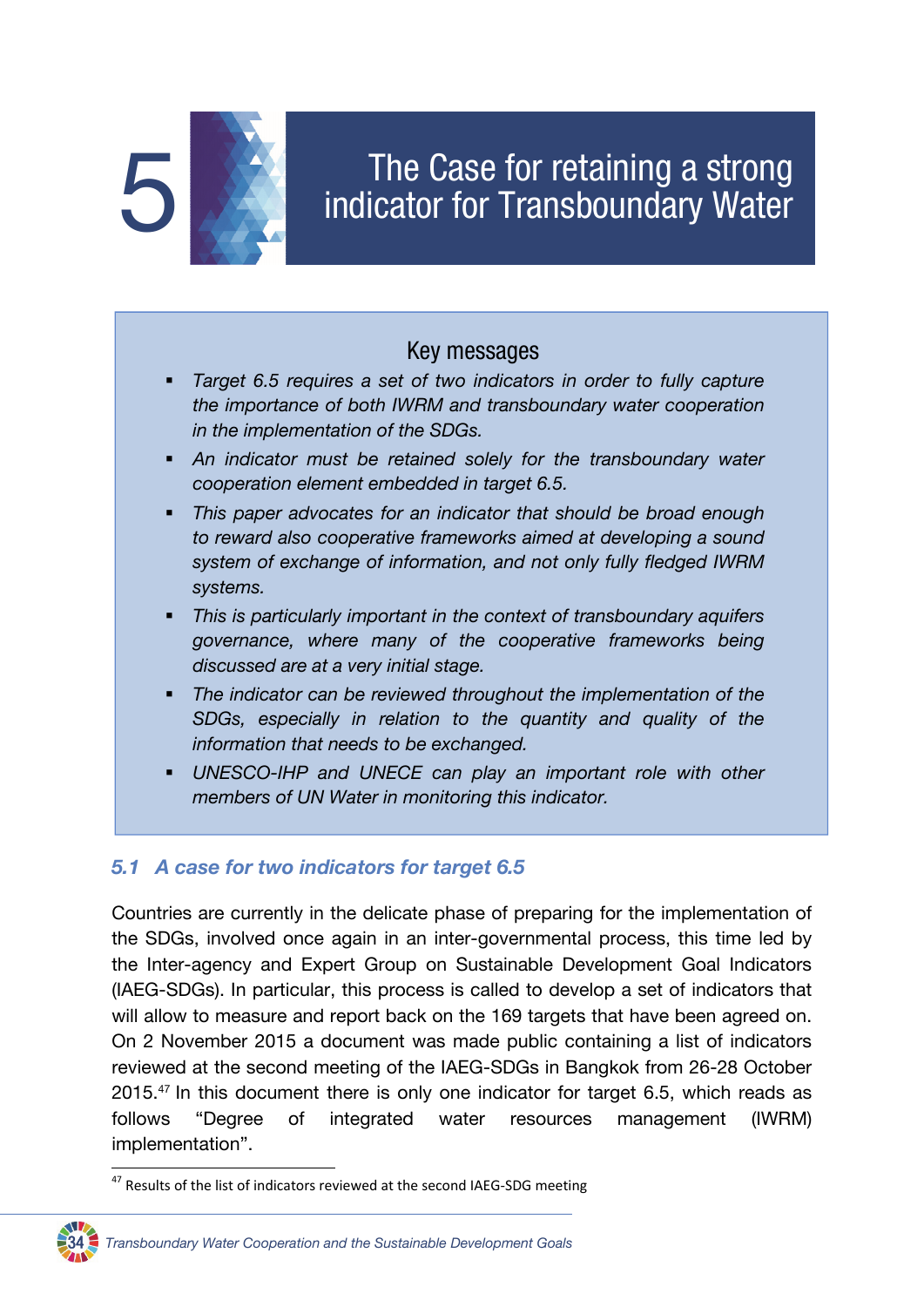This paper instead aligns itself with the December 2015 UN Water contribution for the IAEG-SDGs,<sup>48</sup> in which a second indicator for target 6.5 is included:

"Percentage of transboundary basin area with an operational arrangement for water cooperation."<sup>49</sup>

This paper has argued throughout that sustainable development is inherently linked to and requires transboundary water cooperation, and it concludes that an indicator for transboundary cooperation, along the lines of the above, is needed not only in the implementation of target 6.5, but for the implementation of the SDGs as a whole.

An indicator solely on IWRM is not enough to operationalise and implement target 6.5. IWRM and transboundary cooperation are related, but they tend to operate at different levels. IWRM and transboundary water cooperation need each other to work properly. IWRM is mainly a national/domestic tool, and transboundary water cooperation is needed to manage cross-border management of water resources. A country can put in place the best possibly designed IWRM policies, but if the challenges to its water resources originate from another country, only effective transboundary water cooperation can manage such challenges. At the same time, the most effective and well-designed transboundary water cooperation framework will not lead to any results if it is not accompanied by properly implemented national IWRM policies.

The strong relationship between IWRM and transboundary water cooperation calls for indicators for both components of target 6.5, and not only one for IWRM.

#### *5.2 Suggested indicator 6.5.2 (current and revised formulation)*

Suggested indicator 6.5.2 would read as follows: "Percentage of transboundary basin area with an operational arrangement for water cooperation". The document complied by UN Water clarifies the definition further:

"Proportion of surface area of transboundary basins that have an operational arrangement for transboundary water cooperation. Regular meetings of the riparian countries to discuss IWRM and exchange of information are required for an arrangement to be defined as "operational"".50

The indicator requires a clear understanding of *water cooperation arrangements* and what makes such an arrangement *operational*.

<sup>&</sup>lt;sup>48</sup> Metadata on Suggested Indicators for Global Monitoring of the Sustainable Development Goal 6 on Water and Sanitation (IAEG-SDGs) 2015 p. 33.<br> $49$  *Ibid.* p. 32.

<sup>49</sup> *Ibid*, p. 32. 50 *Ibid*, p. 32.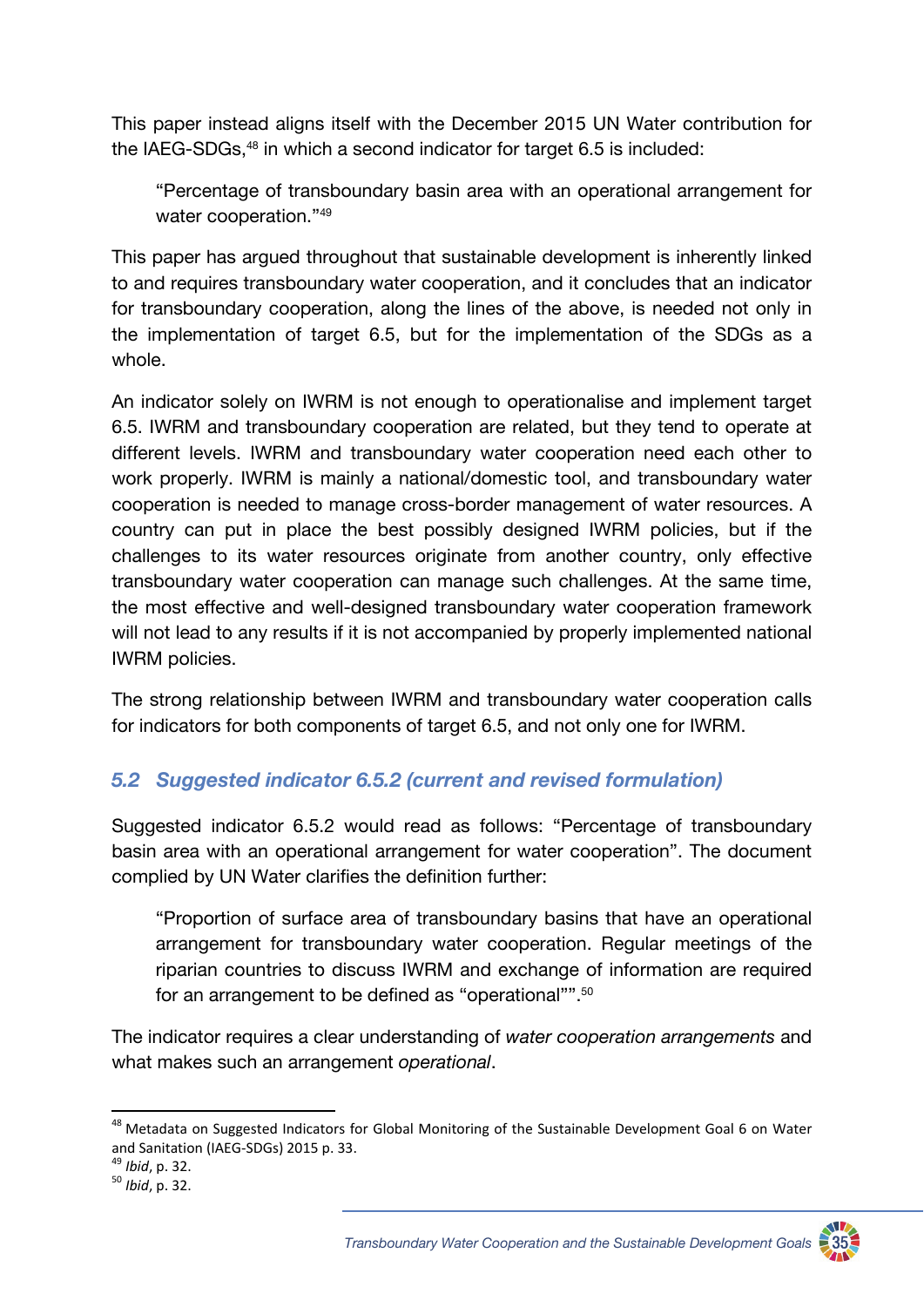A water cooperation arrangement "provides a framework for cooperation on transboundary water management". This could come in the form of a treaty, but not necessarily, and does not always have to be signed by central governments. In fact, transboundary water management can be facilitated by local governments.<sup>51</sup> In some cases, cooperation can stem from "bilateral or multilateral commissions or other appropriate institutional arrangements". Finally, transboundary water management can also be led by multi-sectorial arrangements.<sup>52</sup> Whatever the form or scale, the water cooperation arrangement needs to be operational for it to be a valid component of the suggested indicator.

Only a water cooperation arrangement that enables riparian countries to meet regularly will be operational. But even that will not be enough. Regular meetings have to take place with two specific goals in mind: 1) to discuss IWRM and 2) to exchange information.

The language provided for in the suggested indicator leads to several observations. First, transboundary water cooperation treaties may have been signed, but, in some cases, until they do not enter into force, the necessary institutions and finance needed to enable "regular meetings" can be frozen.<sup>53</sup> Second, water cooperation arrangements may be able to bring together riparian countries, but only to focus on one of the two required contents of such meetings: to discuss IWRM or to exchange information.<sup>54</sup> Arguably, the exchange of information is a pre-condition of IWRM, but the latter is much more than just exchange of information. However, in some cases the goal of transboundary water cooperation frameworks is mainly to develop a sound system of rules and institutions for the exchange of information regarding a specific natural resource.<sup>55</sup> Would such an arrangement be labelled as "operational"? This is particularly relevant for the governance of transboundary aquifers for which rules and institutions are just being developed, compared to the existing law of transboundary surface waters. If a narrow interpretation of the indicator were to be followed, according to which only water cooperation

http://www.fao.org/docrep/008/y5739e/y5739e05.htm#bm05.2.1> ('NWSAS Agreement').



1

<sup>&</sup>lt;sup>51</sup> This is the case, for example, of the Genevese Aquifer Agreement signed by two sub-national entities: the Canton de Geneve and the Haute Savoie Prefecture.

<sup>52</sup> As is the case for the *Tratado Entre Las Repúblicas de El Salvador, Guatemala Y Honduras Para La Ejecucion Del Plan Trifino*, signed in Guatemala on 31 October 1987, and the *Autonomous Binational Authority of Lake Titicaca (ALT)*, inaugurated in May 1996.<br><sup>53</sup> This appears to be the case for the Guarani Aquifer Agreement, which was signed in 2010, but has not

entered into force; see Acuerdo Sobre el Acuífero Guarani (San Juan, 2 August 2010; not yet in force), ('Guarani Aquifer Agreement') and F. Sindico, 'The Guarani Aquifer System and the International Law of Transboundary Aquifers', 13:3 *International Community Law Review* (2011), 255.<br><sup>54</sup> In some cases agreements in force may be so only on paper, and countries lack the necessary capacity or

financial resources to bring riparian countries together "regularly". Such an arrangement would, obviously, not be "operational".

<sup>&</sup>lt;sup>55</sup> This could be the case of the North Western Sahara Aquifer System; see Establishment of a Consultation Mechanism for the Northwestern Sahara Aquifer System (SASS) (Rome, 19-20 December; endorsed 6 January 2003 (Algeria), 15 February 2003 (Tunisia), 23 February 2003 (Libya)), found at: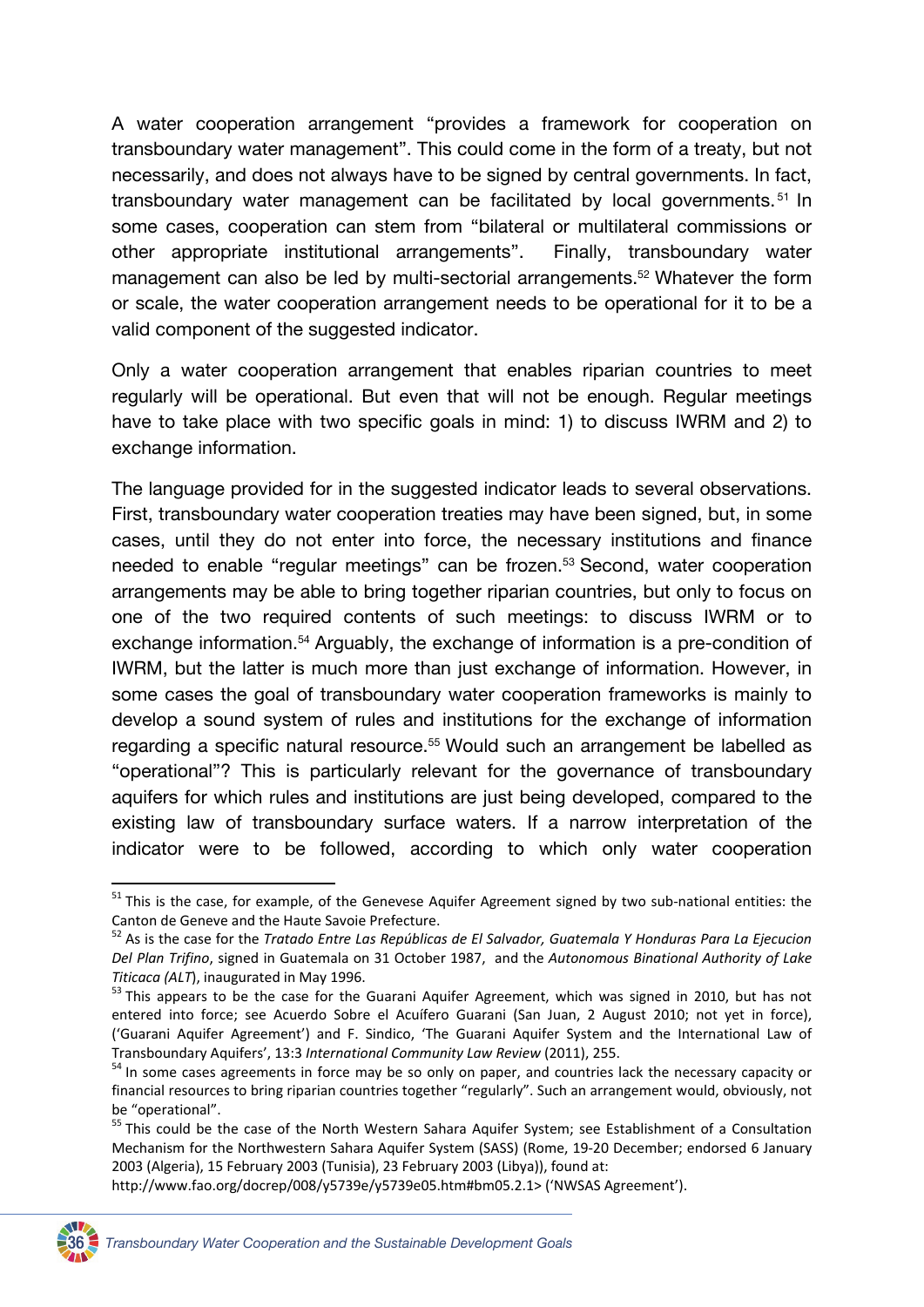arrangements that enable regular meetings between riparian to discuss IWRM *and*  exchange information, the indicator would capture very few transboundary aquifer specific arrangements. Since the goal of an indicator is also to provide an incentive for cooperation, it is suggested herewith that, for an agreement to be considered *operational* ex suggested indicator 6.5.2, the agreement needs to enable:

"regular meetings of the riparian countries to discuss IWRM and*/or* exchange information".

The suggested interpretation would highlight the importance of arrangements that provide the necessary pre-condition for IWRM and would reward those countries that move in this direction. Countries do not need to flesh from the beginning an arrangement that allows them to discuss IWRM for these arrangements to meet the conditions in the suggested indicator. In order to counterbalance such an interpretation, the indicator could be qualified as clarifying what kind of information and how regularly such information needs to be exchanged.<sup>56</sup>

| SDG 6 target 6.5                                      |                           |                                                         |                                                          |                                                  |
|-------------------------------------------------------|---------------------------|---------------------------------------------------------|----------------------------------------------------------|--------------------------------------------------|
| Indicator 6.5.1                                       |                           |                                                         |                                                          |                                                  |
| Indicator 6.5.2                                       |                           |                                                         | To exchange<br>information                               |                                                  |
| (Percentage of<br>transboundary basin<br>area with an | Cooperative<br>Frameworks | Regular<br>meetings<br>between<br>riparian<br>countries | To exchange<br>information<br>and discuss<br><b>IWRM</b> | Information<br>(quantitative<br>and qualitative) |
| operational<br>arrangement for<br>water cooperation)  |                           |                                                         | To exchange<br>information<br>and discuss<br>IWRM and    |                                                  |

*Table 7 – Proposed indicators for SDG 6, target 6.5* 

#### *5.3 Monitoring the revised indicator 6.5.2*

**.** 

The revised suggested indicator would need to be monitored. There are enough sources and data sets available to make this a workable endeavour. And there are international organisations equipped to fulfil this monitoring role. The indicator requires more than just a list of existing transboundary water cooperation frameworks, but less than an in depth complex understanding of all the multifaceted nature of IWRM relationships. The organisations involved in the monitoring of

<sup>&</sup>lt;sup>56</sup> This is line with the UN Water compiled document where it maintains that "Eventually, the scope, quality and/or extent of application of operational arrangements for transboundary cooperation could be reviewed for refining the monitoring"; UN Water, p. 33.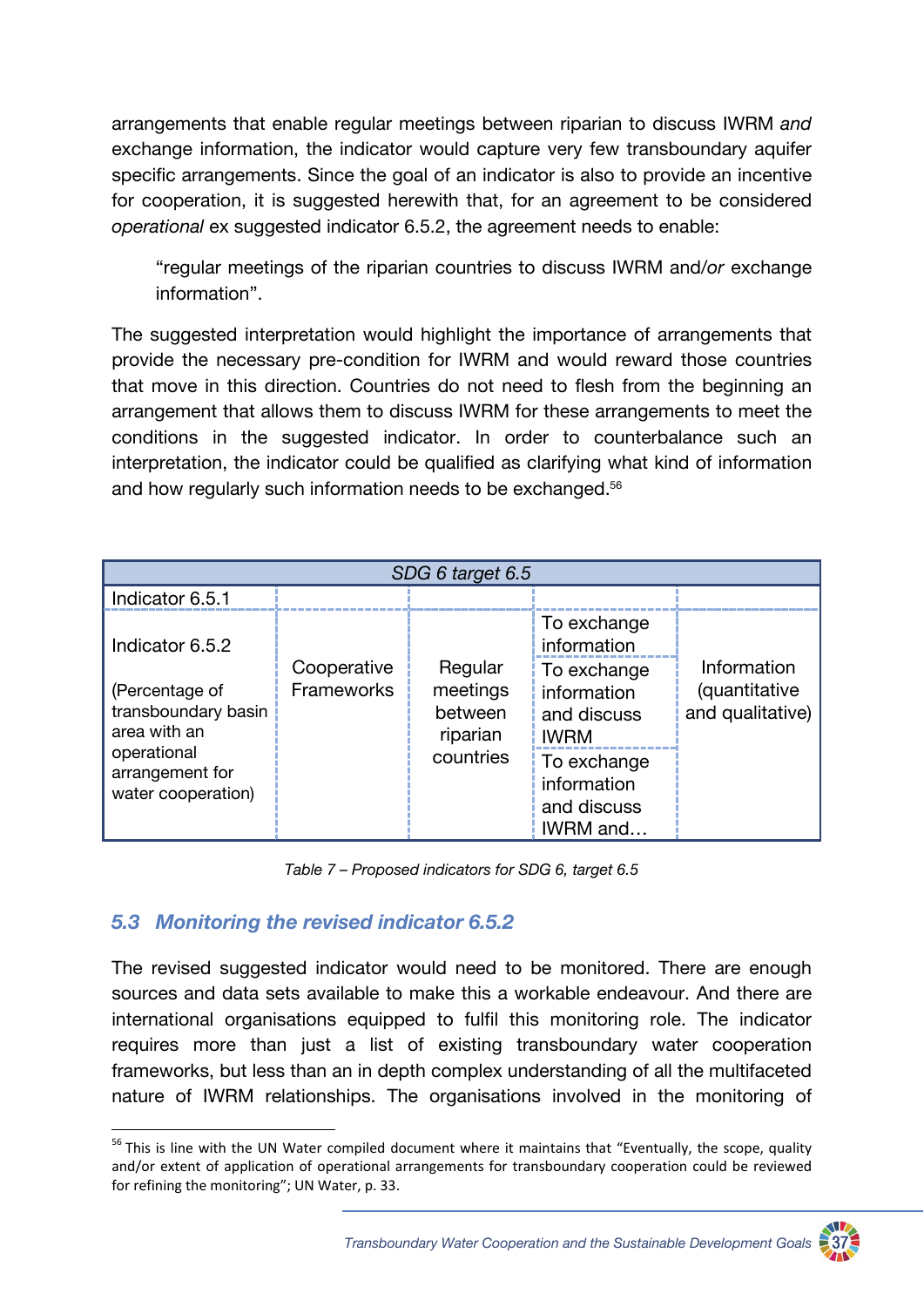indicator 6.5.2 could use a system by which a cooperative framework that provides for regular meetings that enables exchange of information would be considered to have met the indicator.<sup>57</sup> If the cooperative framework exceeds this initial stage of cooperation, and provides also for IWRM discussion more broadly (i.e. not limited to exchange of information), the specific transboundary water cooperation can be given a specific status, which again would push countries towards this goal. A system could also be put in place to prevent backpedalling, by carefully monitoring cooperative frameworks that slide down from a fully-fledged discussion of IWRM matters, to *only* an exchange of information.

Which organisations could be involved in such monitoring and through which processes? The entire UN Water family has a role to play, but for transboundary water cooperation, both in the phase of SDG implementation and in the current phase of development of indicators, two organisations appear to have a legitimate competitive advantage. Legitimate because of their mandate and because of their universality.

On the one hand, UNESCO-IHP stands at the heart of transboundary aquifer cooperation and has been tasked by the UN General Assembly in repeated occasions to offer "scientific and technical assistance" to countries in this field.58 UNESCO-IHP through its International Shared Aquifer Resource Management (ISARM) Initiative has been mapping transboundary aquifers for over a decade and stands well positioned to play a central role in enabling transboundary water cooperation to contribute to the implementation of the SDGs, especially from a groundwater and transboundary aquifer perspective. 59 UNESCO-IHP can also contribute to the monitoring of the suggested indicator 6.5.2.

On the other hand, UNECE has also the potential of contributing decisively to the transboundary water component of SDG implementation and suggested indicator 6.5.2 monitoring. Despite its regional origins, the UNECE Water Convention has now opened itself to universal UN membership,<sup>60</sup> making it a tool for global (and not just Pan-European) transboundary water cooperation. This has been further confirmed in November 2015 when a Decision of the UNECE Water Convention Meeting of the Parties has established a regular reporting mechanism on

<sup>60</sup> 'UNECE Water Convention Goes global' (*UNCECE Press Releases,* 6 February 2013), <http://www.unece.org/index.php?id=32154> accessed 28 January 2016.



1

<sup>&</sup>lt;sup>57</sup> Capacity and financial resources become crucial components both for the riparian countries involved and for the transboundary water cooperation institution itself, if present. See supra note 55.<br><sup>58</sup> A/C.6/68/L.25, para 2.

<sup>59</sup> UNESCO, 'Transboundary Cooperation' (18 November 2015) <http://en.unesco.org/themes/watersecurity/hydrology/groundwater/transboundary-cooperation> accessed 27 January 2016.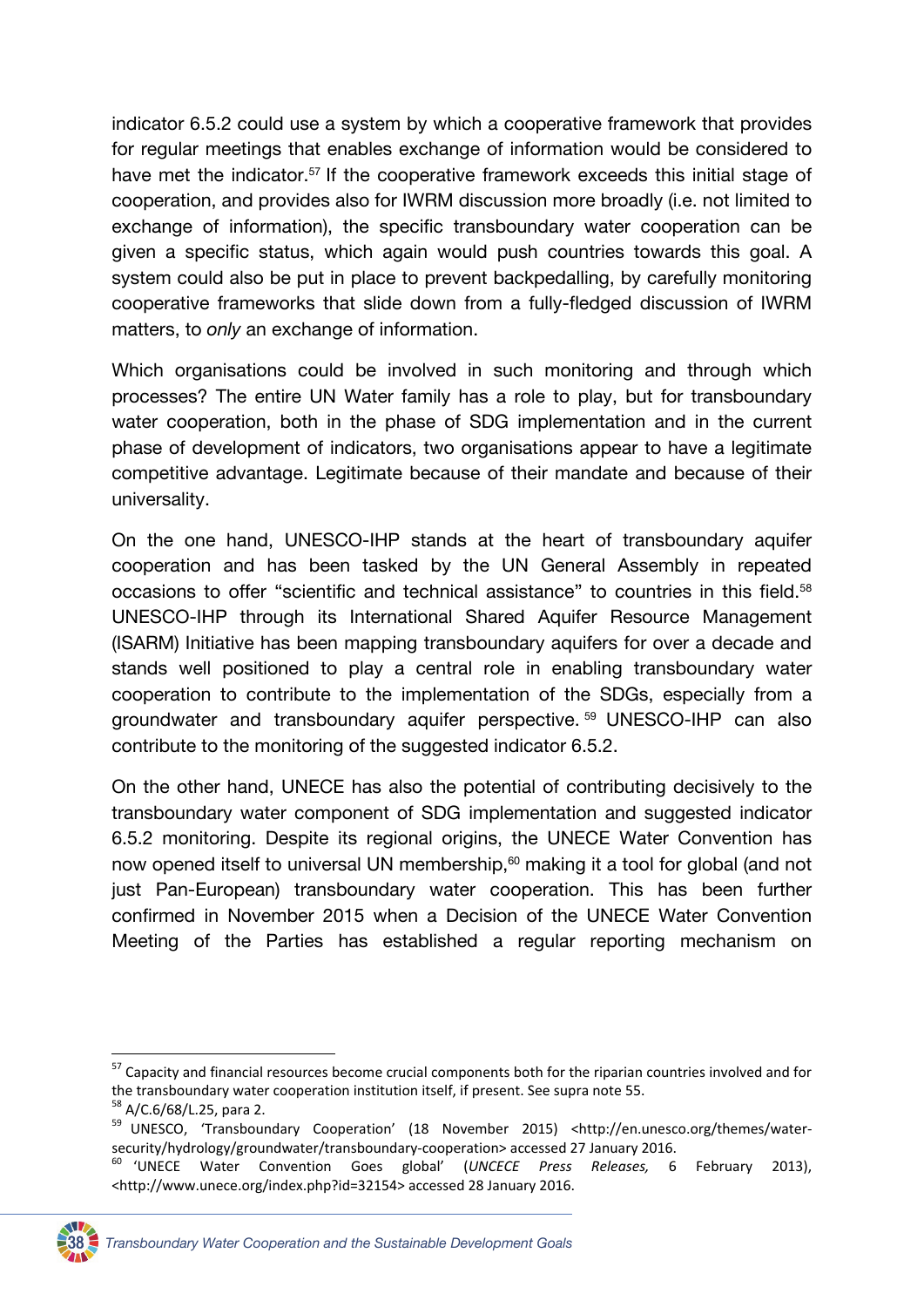transboundary water cooperation that includes all transboundary waters, surface and groundwater.<sup>61</sup>

In conclusion, this section has made a case for keeping a clear and strong indicator for transboundary water cooperation. It has argued that target 6.5 cannot depend only on an IWRM related indicator, but a second indicator capable of capturing the transboundary water component element needs to be present as well. The indicator will be met if an operational cooperative framework is present. However, the current interpretation of *operational* is broadened to include transboundary water cooperation frameworks that enable regular meetings between riparian countries to discuss IWRM and*/or* exchange information. The revised indicator is needed to provide a positive and rewarding environment to those countries that are starting their transboundary water cooperative pathway by establishing rules and institutions devoted to the exchange of information. The latter is a necessary pre-condition for IWRM and information is acutely needed especially in the context of transboundary aquifer management. The revised indicator will be monitored by the entire UN Water family, but UNESCO-IHP and UNECE can lead the way due to their past and ongoing track record in transboundary waters.



 $61$  'UNECE Water Convention Gears up for Role as the "United Nations Home for Transboundary Water Issues", Adopting a Reporting Mechanism to Track Progress towards Global Goals' (*UNECE Press Releases*, 24 November 2015) <http://www.unece.org/info/media/presscurrent-press-h/environment/2015/unece-waterconvention-gears-up-for-role-as-the-united-nations-home-for-transboundary-water-issues-adopting-areporting-mechanism-to-track-progress-towards-global-goals/doc.html> accessed 28 January 2016.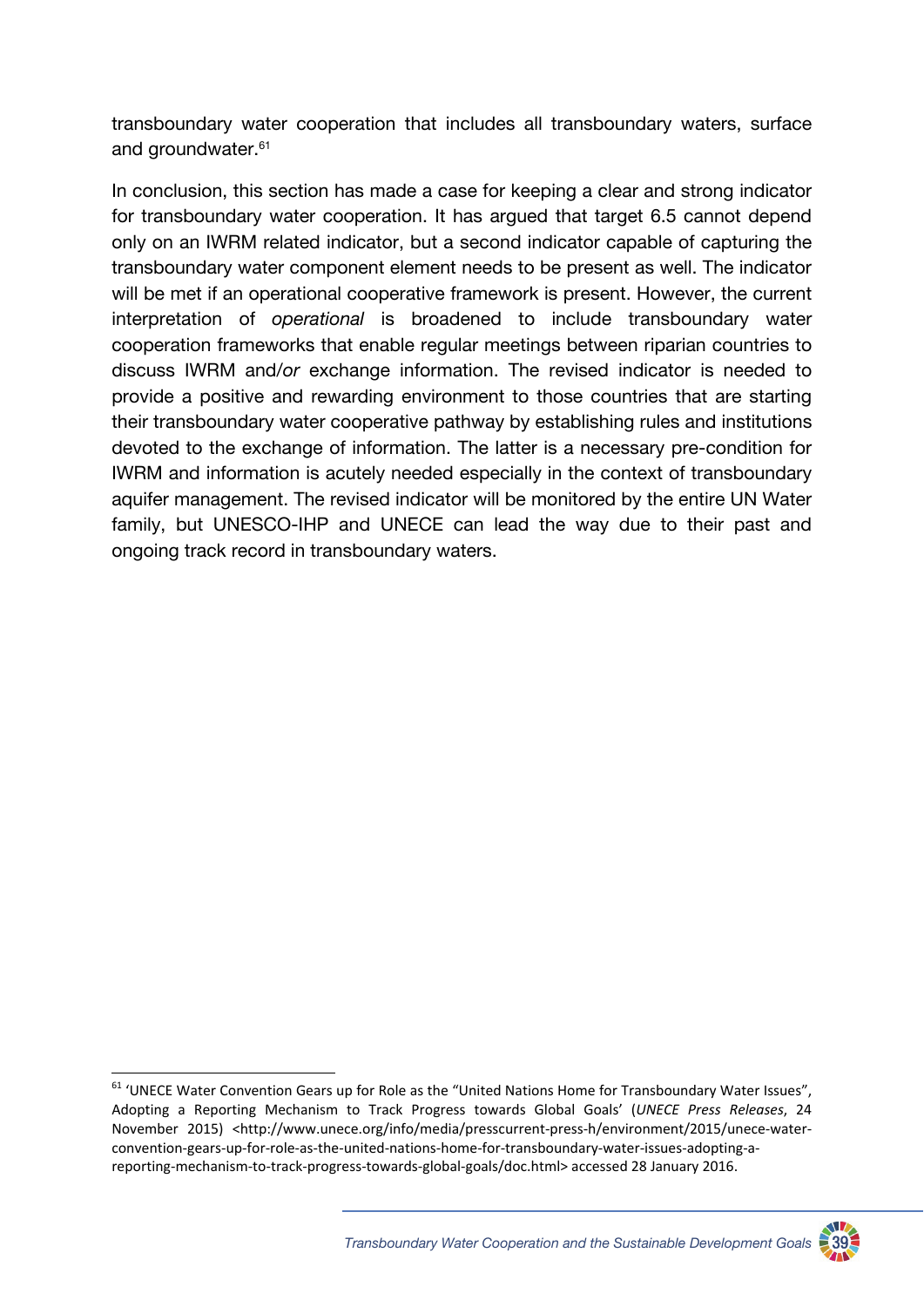

The importance of transboundary water cooperation for sustainable development, its relevance for the implementation of the SDGs as a whole, and the intrinsic relationship between IWRM and transboundary cooperation, are the three key arguments in favour of retaining a clear transboundary water cooperation indicator in the implementation of the SDGs. Considering the wide range of stakeholders in transboundary water governance, it is critical to ensure that existing institutions and norms are able to effectively harmonize with increased IWRM and the goals and targets put forth by the SDGs. Against this background, this paper aligns itself with the indicator suggested by the December 2015 UN Water compiled document:

"6.5.2 Percentage of transboundary basin area with an operational arrangement for water cooperation".

With this consideration in mind, there must also be a broader interpretation of what constitutes an *operational arrangement*. For an agreement to be considered *operational* the agreement needs to enable:

"regular meetings of the riparian countries to discuss IWRM and*/or* exchange of information".

This broader interpretation can better encapsulate cooperative frameworks that *only* establish regular meetings between riparian countries to exchange information. It is important to broaden the scope of the suggested indicator 6.5.2 since in many cases (and in particular for transboundary aquifer governance) cooperative frameworks are in their inception stage and exchange of information is a much needed pre-condition for fully fledged IWRM.

Finally, UNECE and UNESCO-IHP both have unique and individual roles to play in establishing and monitoring these indicators. They are uniquely positioned to facilitate information exchange, prevent against backpedalling and coordinate regular discussions concerning the applicability of the indicators. Concise and consistent monitoring will be paramount in measuring the success of integrating transboundary water cooperation and IWRM, and implementing the proposed indicators for congruous global water governance.

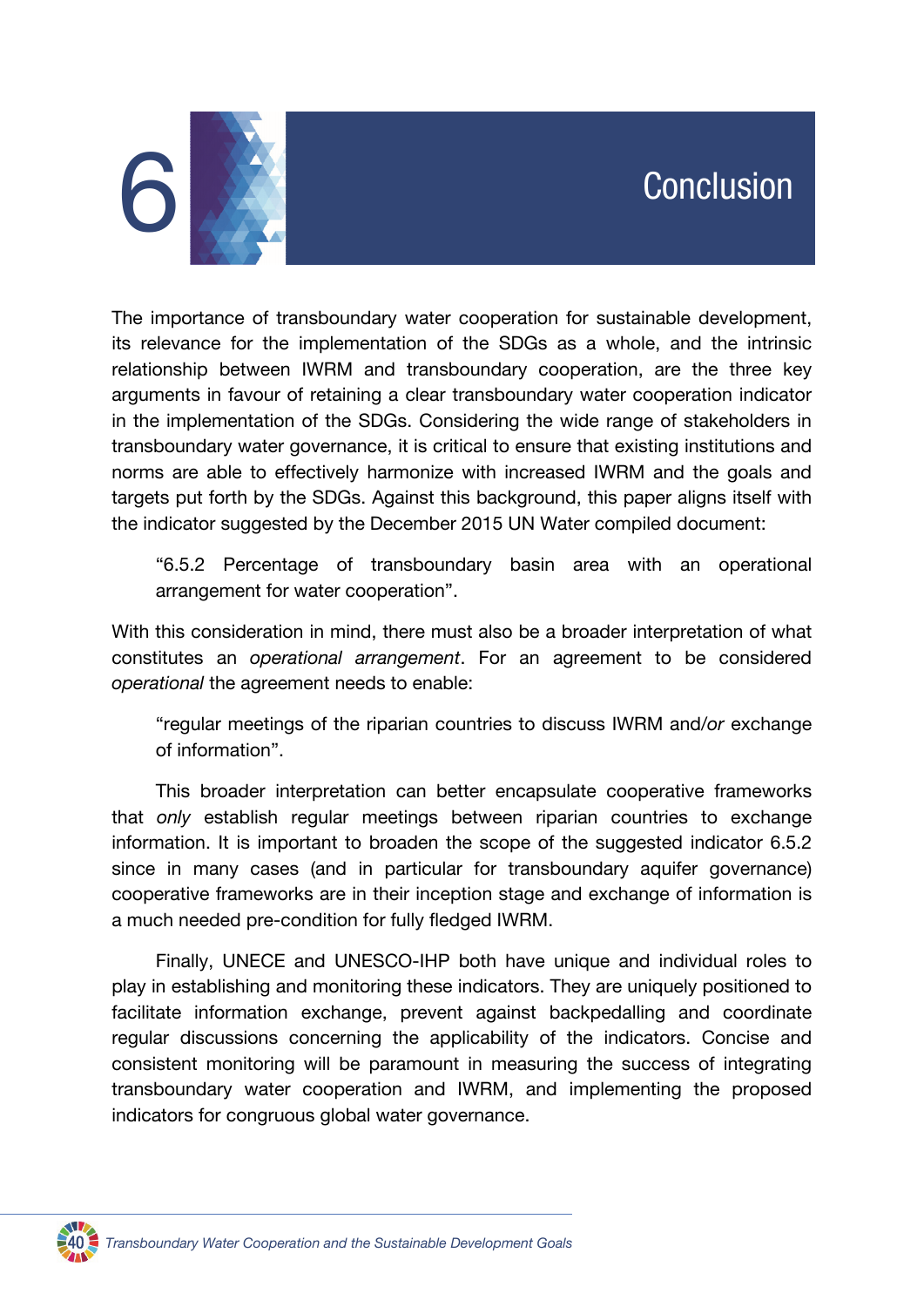